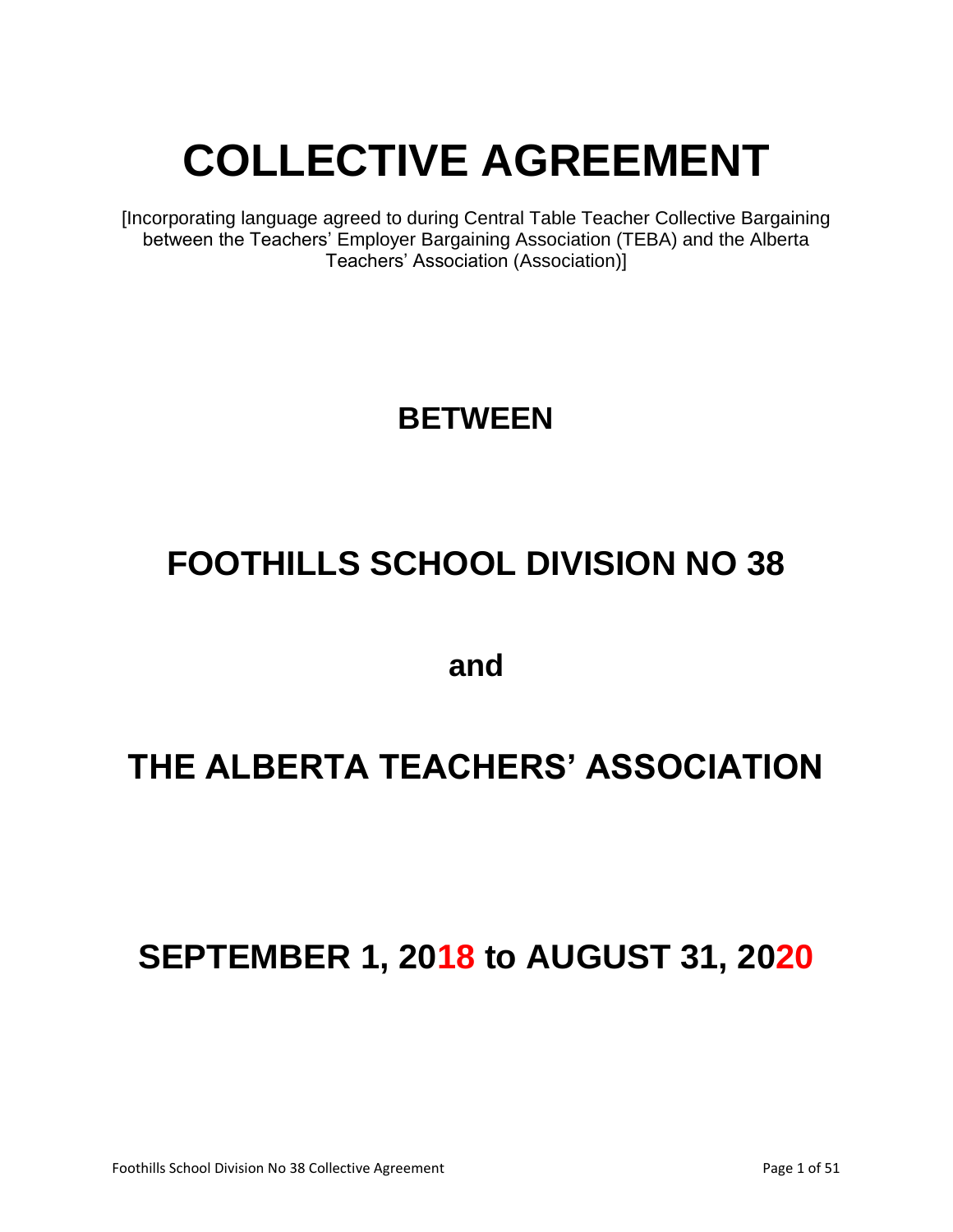This collective agreement is made this  $\qquad \qquad$  of  $\qquad \qquad$  20 between Foothills School Division No 38 (School Jurisdiction) and the Alberta Teachers' Association (Association).

*Whereas this collective agreement is made pursuant to the laws of the province of Alberta as amended from time to time including but not limited to the School Act, the Alberta Human Rights Act, the Public Education Collective Bargaining Act (PECBA), the Employment Standards Code, and the Labour Relations Code.*

*Effective date of ratification of the 2018-20 local Memorandum of Agreement, the whereas statement above is repealed and replaced by the following whereas statement:*

*Whereas this collective agreement is made pursuant to the laws of the province of Alberta as amended from time to time including but not limited to the School Act, the Alberta Human Rights Act, the Public Education Collective Bargaining Act (PECBA), the Teaching Profession Act, the Employment Standards Code, the Occupational Health and Safety Act and the Labour Relations Code.*

*WHEREAS, the terms and conditions of employment and the salaries of the teachers have been the subject of negotiations between the parties; and*

WHEREAS, the parties desire that these matters be set forth in an Agreement to govern the following terms of employment of the teachers;

NOW THEREFORE THIS AGREEMENT WITNESSETH that in consideration of the premises and of the mutual and other covenants herein contained the parties agree as follows:

# **1. APPLICATION/SCOPE**

*1.1 This collective agreement shall be applicable to every person who requires a teacher certificate as a condition of employment with the School Jurisdiction excepting those positions agreed to be excluded in local bargaining between the School Jurisdiction and the Association.*

*Effective date of ratification of the 2018-20 local Memorandum of Agreement, clause 1.1 above is repealed and replaced by the following clause:*

*1.1 This collective agreement shall be applicable to every person who requires a teaching certificate as a condition of employment with the School Jurisdiction, including teachers with principal designations, and excepting positions agreed to be excluded in local bargaining between the School Jurisdiction and the Association. These employees shall herein be collectively called teachers or, where the context requires, teacher.*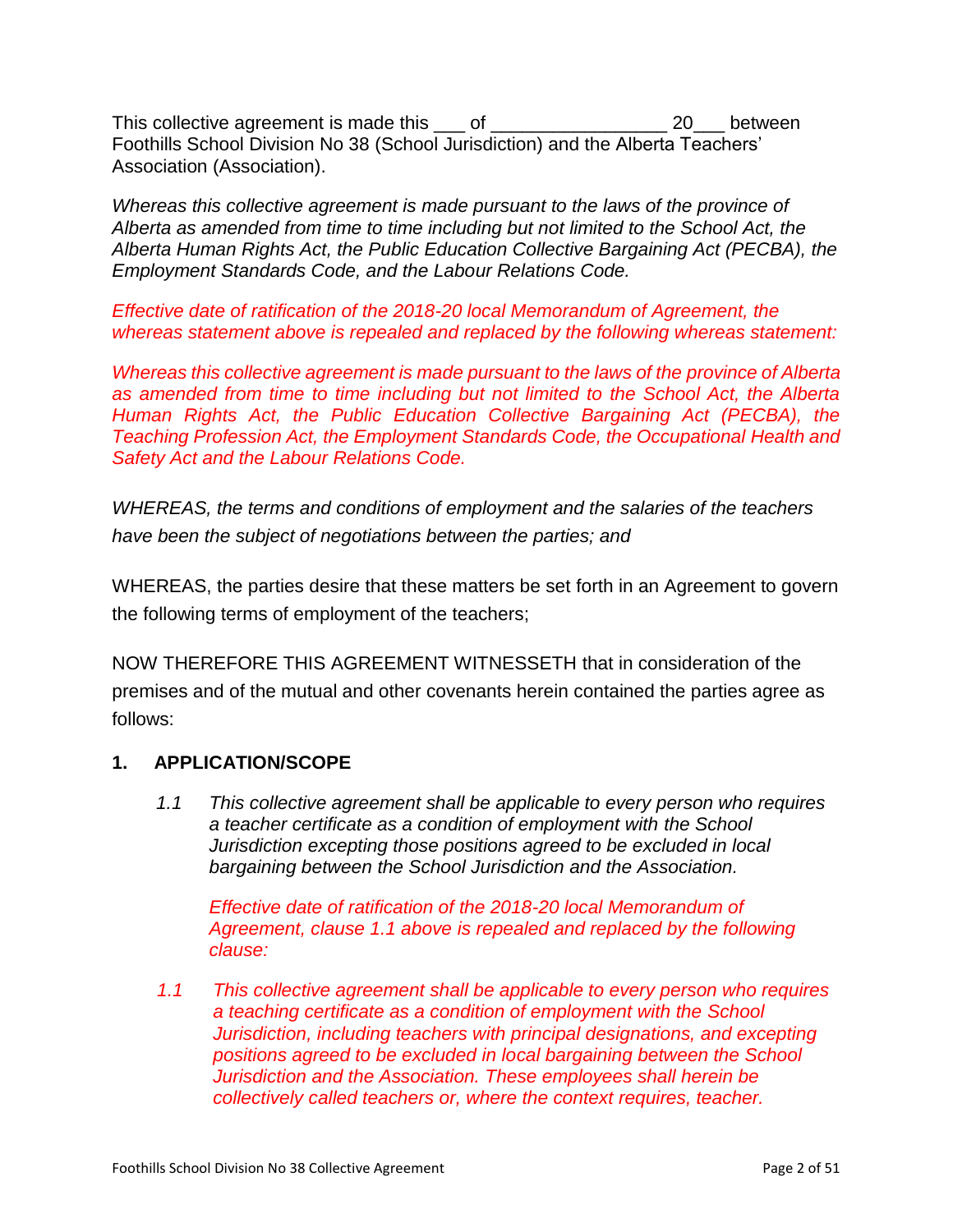- *1.2* Excluded Positions: Notwithstanding Article 1.1, employees holding the following designation shall be excluded from this Agreement:
	- 1.2.1 Superintendent
	- 1.2.2 Deputy Superintendent
	- 1.2.3 Assistant Superintendent
- *1.3 Effective date of ratification of the 2018-20 local Memorandum of Agreement, all teachers shall pay monthly to the Association moneys equal to the established fees or dues of the Association. Such dues and fees shall be deducted monthly by the School Jurisdiction from each teacher's month end pay and remitted to the Association following the deduction. Any dispute between a teacher and the Association related to dues or membership fees shall be referred to the Association for resolution. The School Jurisdiction shall not be held liable for any costs arising from the resolution of any dispute.*
- *1.4 The Association is the bargaining agent for each bargaining unit and:*
	- 1.4.1 *has exclusive authority to bargain collectively with TEBA on behalf of all the teachers in the bargaining units and to bind the teachers in any collective agreement with respect to central terms; and*
	- 1.4.2 *has exclusive authority to bargain collectively with each School Jurisdiction on behalf of the teachers in each bargaining unit with respect to local terms, and to bind the teachers by a collective agreement.*
- *1.5 Role of TEBA (Effective date of ratification of the 2018-20 local Memorandum of Agreement)*
	- *1.5.1. For the purpose of bargaining collectively with the Association, TEBA is an employers' organization for the purpose of the Labour Relations Code and has, with respect to central bargaining, exclusive authority to bargain collectively on behalf of the employers and to bind the School Jurisdictions in any agreement with respect to central terms.*
	- *1.5.2. Sections 21(2), 32, 62 and 81 to 83 of the Labour Relations Code do not apply with respect to TEBA.*
	- *1.5.3. For the purpose of bargaining collectively with the Association, a School Jurisdiction has, with respect to local bargaining, exclusive authority to bind the School Jurisdiction in any agreement with respect to local terms.*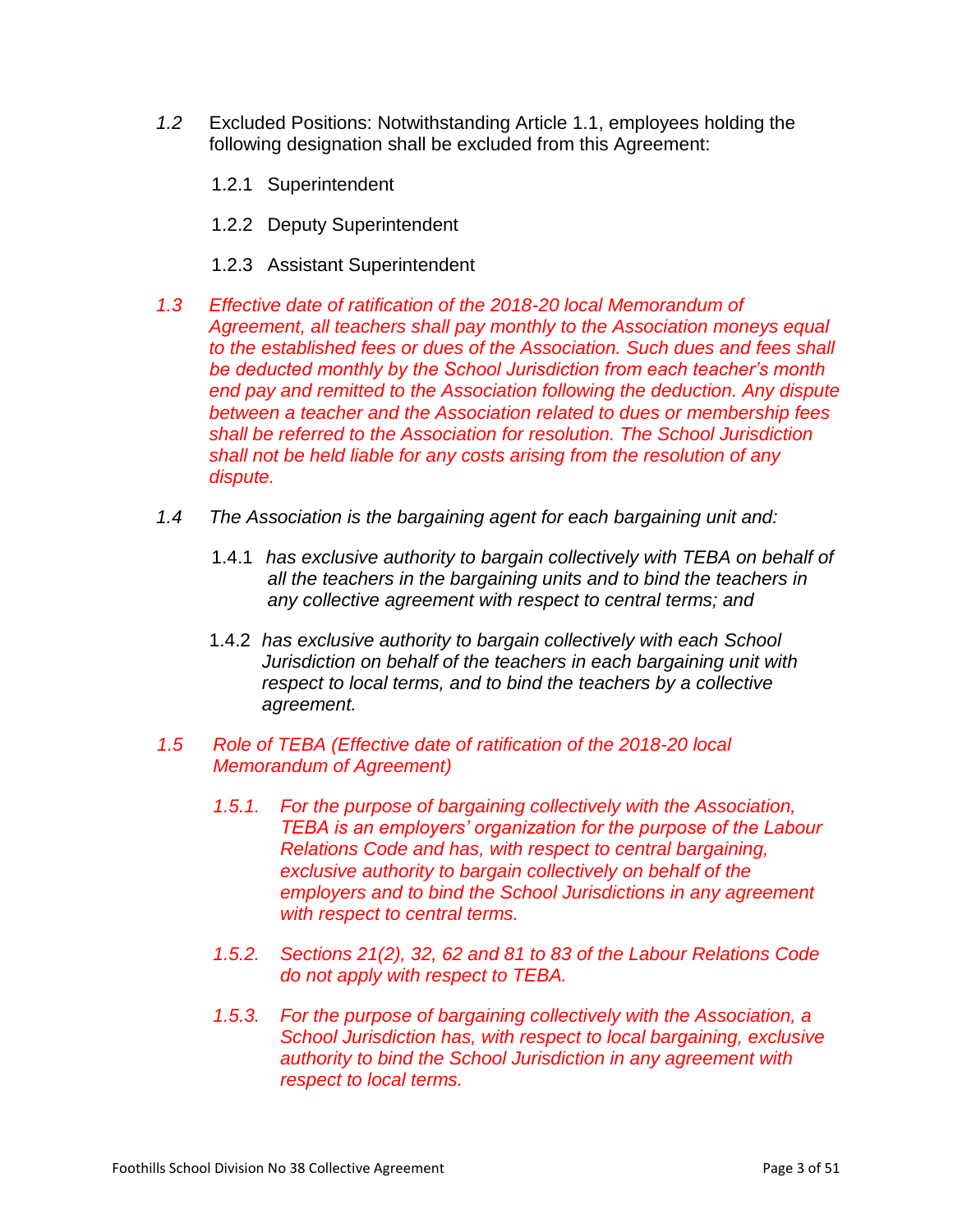- *1.6 The School Jurisdiction retains all management rights, unless otherwise provided by the expressed terms of this collective agreement.*
- *1.7 Implementation of this collective agreement shall not cause a teacher presently employed to receive a salary less than that calculated under any previous collective agreement unless mutually agreed to by TEBA and the Association.*
- *1.8 This collective agreement cancels all former collective agreements and all provisions appended thereto.*
- *1.9 This collective agreement shall enure to the benefit of and be binding upon the parties and their successors.*
- *1.10 Effective date of ratification of the 2018-20 local Memorandum of Agreement, all provisions of this collective agreement shall be read to be gender neutral.*
- 1.11 Structural Provisions
	- 1.11.1 Joint Committee
		- 1.11.1.1 The School Jurisdiction and the teachers recognize the advantages and acknowledge the mutual benefits to be derived from effective communication between trustees, teachers and administration. Teachers also recognize the right and responsibility of the School Jurisdiction to formulate policy. For these reasons, a consultative committee, to be known as the "Joint Committee" shall be formed, consisting of the Superintendent (or delegate), two (2) Divisional Trustees, and three (3) representatives of the Local Association (one from the elementary level, one from the junior high level, and one from the senior high level). The Association representatives shall be chosen by the Local. Either party may bring issues to this committee for consideration. The committee will meet at least four (4) times a year.

# **2. TERM**

*2.1 The term of this collective agreement is September 1, 2018 to August 31, 2020. Unless stated otherwise, this collective agreement shall continue in full force and effect through August 31, 2020.*

# *2.2 List Bargaining*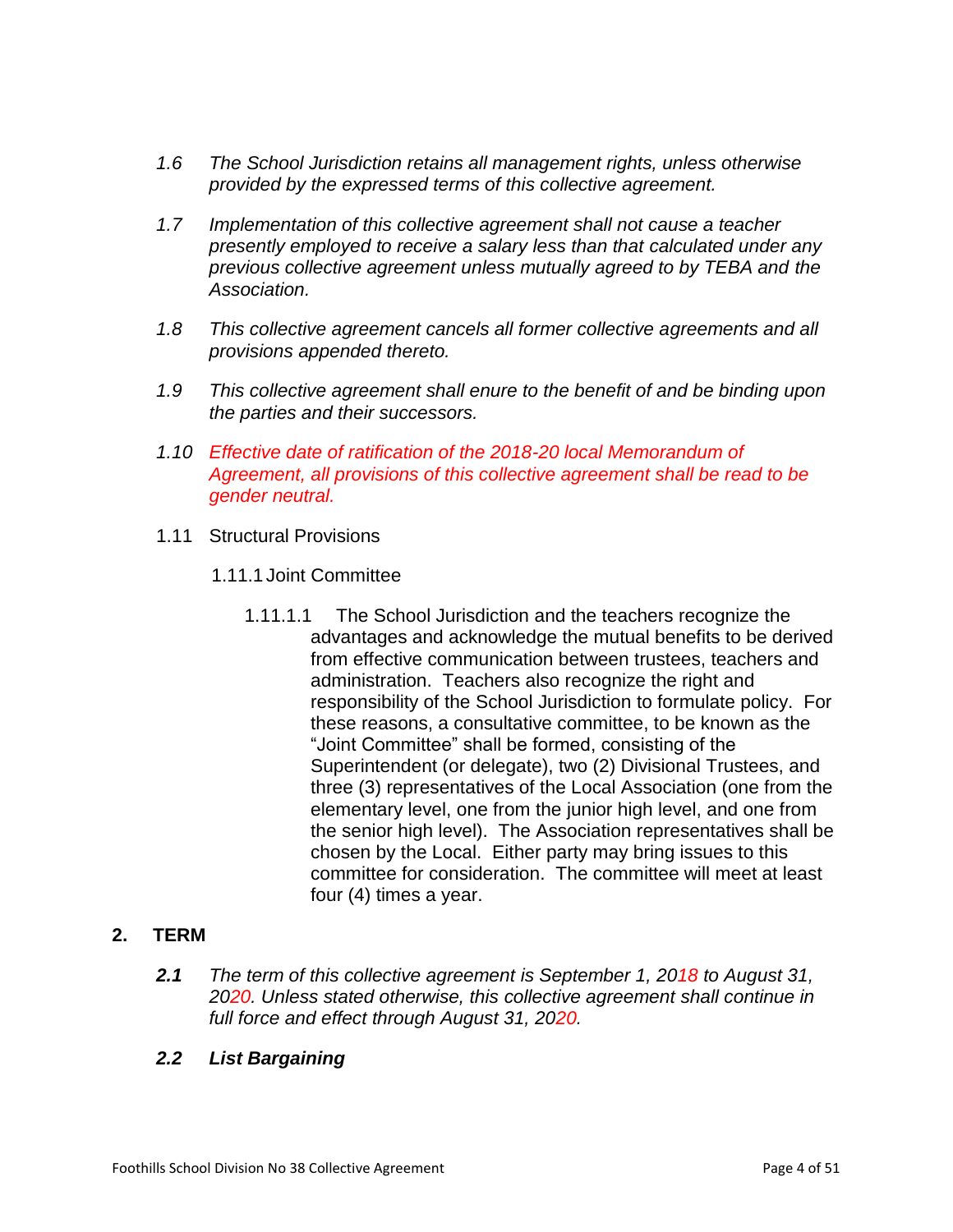- *2.2.1 Negotiations regarding the list of central and local matters must commence not less than 6 months and not more than 8 months before the expiry of the then existing collective agreement and shall be initiated by a written notice from the Association or TEBA to the other.*
- *2.2.2 If agreement is not reached, the matter shall be determined by arbitration under PECBA.*

# *2.3 Central Matters Bargaining*

- *2.3.1 Either TEBA or the Association may, by written notice to the other, require the other to begin negotiations. Notwithstanding section 59(2) of the Labour Relations Code, a notice to commence central bargaining by TEBA or the Association must be served not less than 15 days and not more than 30 days after the central matters and local matters have been determined.*
- *2.3.2 A notice referred to in subsection 2.3.1 is deemed to be a notice to commence collective bargaining referred to in section 59(1) of the Labour Relations Code.*

# *2.4 Local Bargaining*

- *2.4.1 Notwithstanding section 59(2) of the Labour Relations Code, a notice to commence local bargaining by a School Jurisdiction or the Association must be served after, but not more than 60 days after, the collective agreement referred to in section 11(4) of PECBA has been ratified or the central terms have otherwise been settled.*
- *2.4.2 A notice referred to in subsection 2.4.1 is deemed to be a notice to commence collective bargaining referred to in section 59(1) of the Labour Relations Code.*

# *2.5 Bridging*

- *2.5.1 Notwithstanding section 130 of the Labour Relations Code, when a notice to commence central bargaining has been served, a collective agreement in effect between the parties at the time of service of the notice is deemed to continue to apply to the parties, notwithstanding any termination date in the collective agreement, until*
	- *a) a new collective agreement is concluded, or*
	- *b) a strike or lockout commences under Division 13 of Part 2 of the Labour Relations Code during local bargaining.*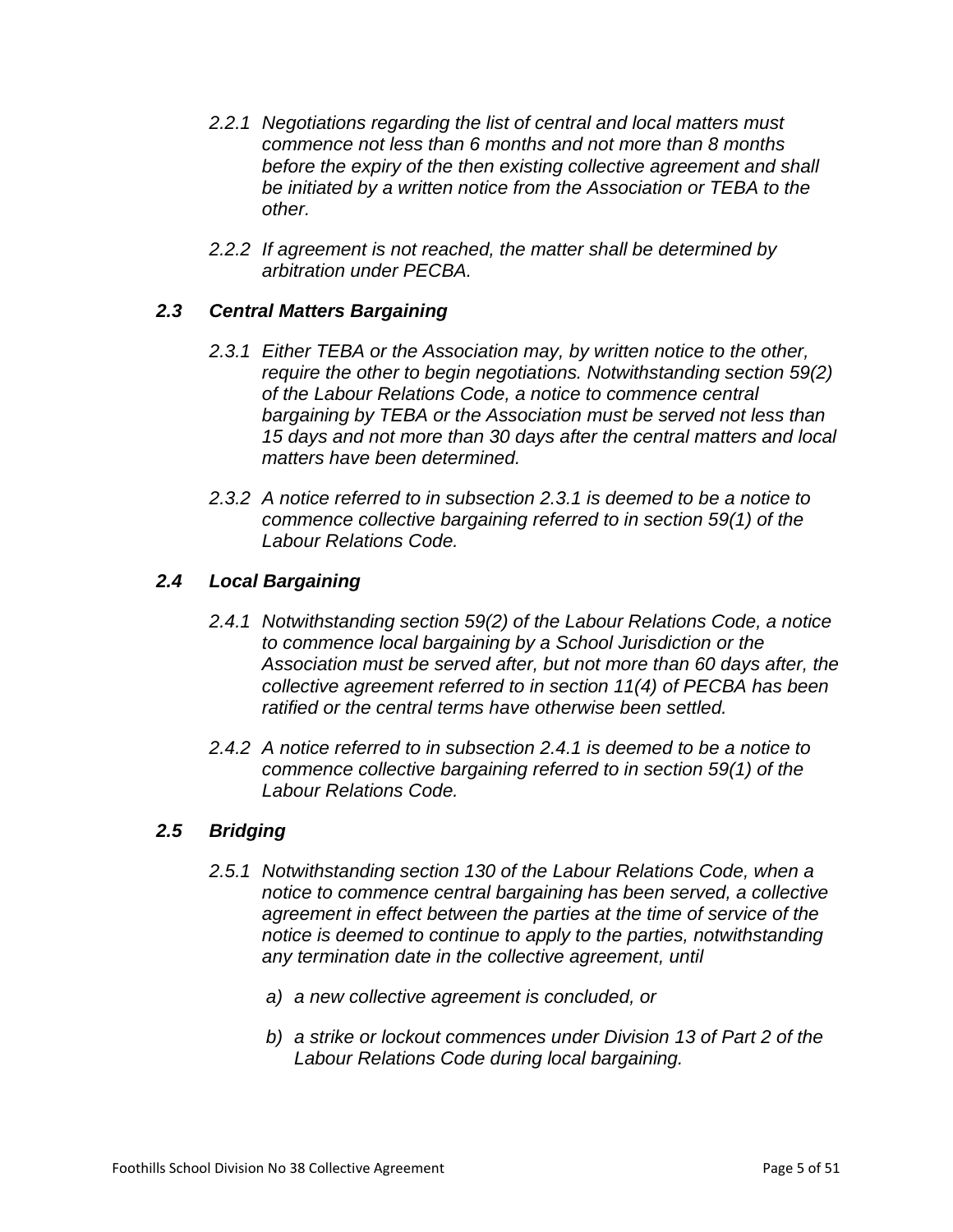*2.5.2 If a strike or lockout commences during central bargaining, the deemed continuation of the collective agreement is suspended until an agreement with respect to central terms is ratified under section 11(4) of PECBA or the central terms have otherwise been settled.* 

#### *2.6 Meet and Exchange*

- *2.6.1 For central table bargaining, representatives of the Association and TEBA shall meet and commence collective bargaining not more than 30 days after notice is given. At the first meeting, the Association and TEBA shall exchange details of all amendments sought.*
- *2.6.2 For local table bargaining, representatives of the Association and a School Jurisdiction shall meet and commence collective bargaining not more than 30 days after notice is given. At the first meeting, the Association and School Jurisdiction shall exchange details of all amendments sought.*

#### *2.7 Opening with Mutual Agreement*

- *2.7.1 The Association and TEBA may at any time by mutual agreement negotiate revisions to the central matters contained in this collective agreement. Any such revisions shall become effective from such date as shall be mutually agreed upon by the Association and TEBA.*
- *2.7.2 The Association and the School Jurisdiction may at any time by mutual agreement negotiate revisions to the local matters contained in this collective agreement. Any such revisions shall become effective from the date mutually agreed upon by the parties.*

#### *2.8 Provision of Information (Effective until date of ratification of the 2018- 20 local Memorandum of Agreement)*

- *2.8.1 As the Association is the bargaining agent for the teachers employed by each School Jurisdiction, each School Jurisdiction shall provide to the Association at least once each year no later than October 31, a list of its teachers who are members of the Association including the name, certificate number, home address, home phone number and the name of their school or other location where employed.*
- *2.8.2 Each School Jurisdiction shall provide the following information to the Association and to TEBA annually:*
	- *a) Teacher distribution by salary grid category and step as of September 30;*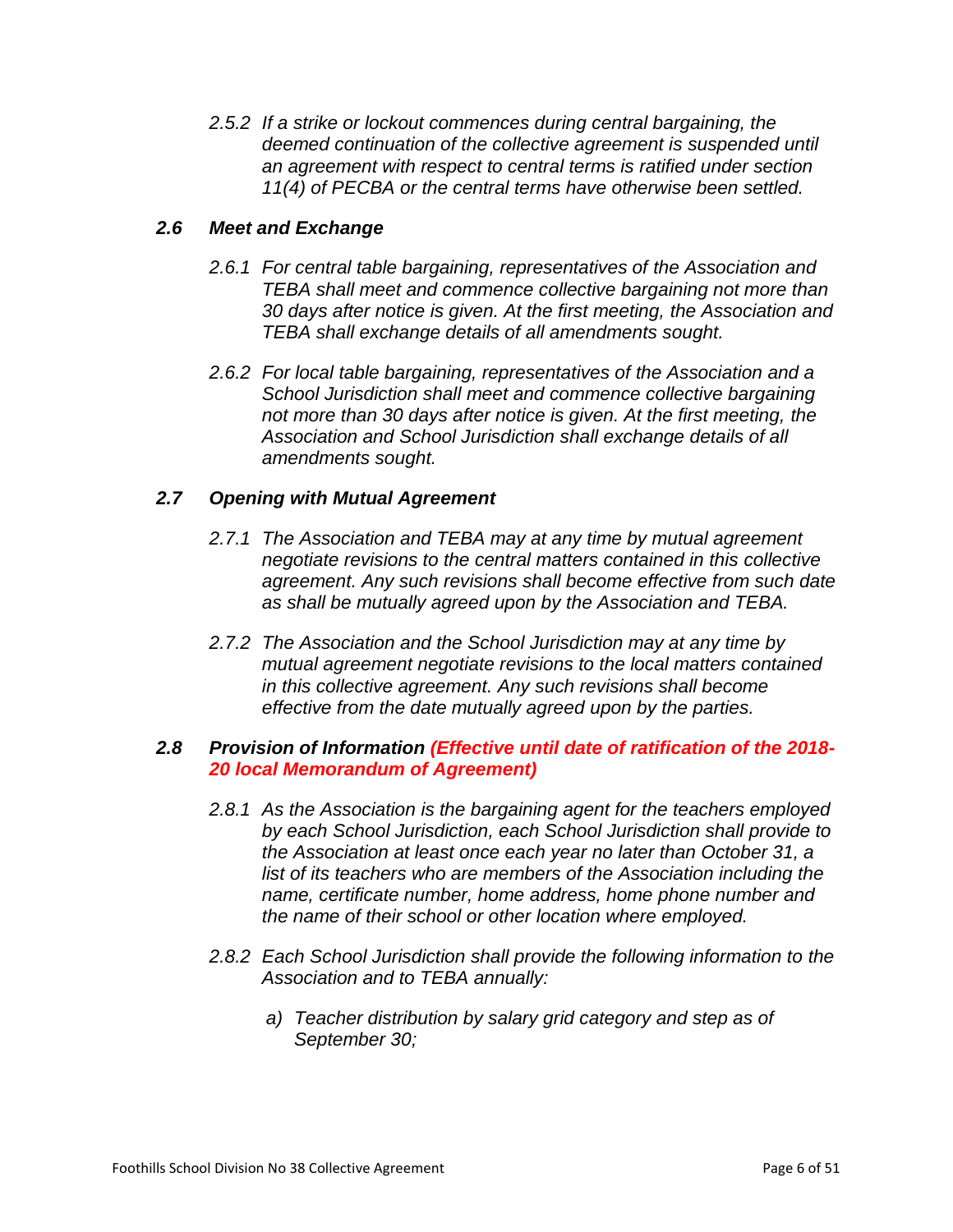- *b) Health Spending Account (HSA)/Wellness Spending Account (WSA)/Registered Retirement Savings Plan (RRSP) utilization rates;*
- *c) Most recent School Jurisdiction financial statement;*
- *d) Total benefit premium cost;*
- *e) Total substitute teacher cost; and*
- *f) Total allowances cost.*

#### *2.8 Provision of Information (Effective date of ratification of the 2018-20 local Memorandum of Agreement, the following clause repeals and replaces clause 2.8 above)*

- *2.8.1 As the Association is the bargaining agent for the teachers employed by the School Jurisdiction. The School Jurisdiction shall provide to the Association at least twice each year, no later than October 31 and March 31, a list of its employees who are members of the Association including the name, certificate number, home address, personal phone number, contract type, and the name of their school or other location where employed. Where reasonably possible, the School Jurisdiction will identify teachers on leaves of absence greater than five months. Nothing in this clause prevents the School Jurisdiction from providing the information on a more frequent basis.*
- *2.8.2. The School Jurisdiction shall provide the following information to the Association and to TEBA annually as soon as possible after September 30th but no later than the last operational day in December:*
	- *2.8.2.1 Teacher distribution by salary grid category and step as of September 30;*
	- *2.8.2.2 HSA/WSA/RRSP utilization rates;*
	- *2.8.2.3 Most recent School Jurisdiction financial statement;*
	- *2.8.2.4 Total benefit premium cost;*
	- *2.8.2.5 Total substitute teacher cost; and,*
	- *2.8.2.6 Total allowances cost.*
- **3. SALARY**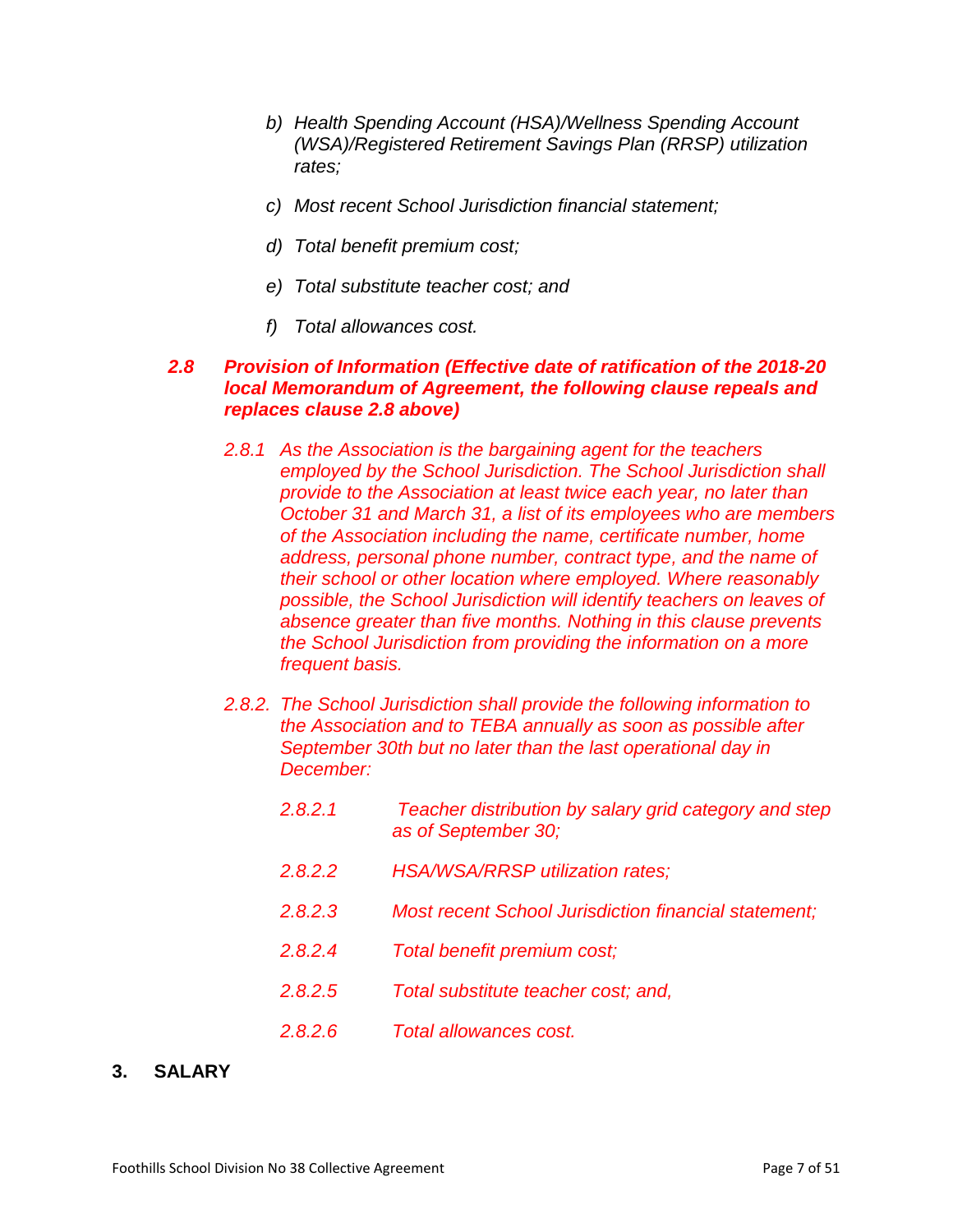# **3.1 Salary Pay Date/Schedule**

- 3.1.1 The School Jurisdiction shall pay all the teachers monthly 1/12 of the salary rate in effect for that month as herein set forth and computed. For the purpose of this Article, allowances shall be considered to be part of salary.
- 3.1.2 Effective September 1, 2018 (or a later date a minimum of 8 months following ratification) teachers' salary payments shall be dated the last banking day of each month and shall be distributed by the last banking day of each month or the last teaching day of the month, whichever comes first.
- 3.1.3 Notwithstanding 3.1.2, if a teacher applies to the School Jurisdiction in writing prior to April 1 of each school year, the teacher shall receive their July and August cheques for that school year on June 30, dated June 30.
- 3.1.4 Unless specifically permitted by this Agreement, authorized by the teacher, or authorized by law, payment of the salary of a teacher shall not be withheld beyond the regular date of payment.
- 3.1.5 Payment for administration allowances shall commence on the effective date of appointment of the administrator.

# *3.2 Grid*

- *3.2.1 The following factors shall determine the placement on the salary schedule:*
	- 3.2.1.1 *The amount of teacher education subject to the terms and conditions of Article 3.3.*
	- 3.2.1.2 *The length of teaching experience subject to the terms and conditions of Article 3.4 as at September 1 of the school year, or on the commencement of employment.*
- 3.2.2 *The salaries for each year of teacher education and experience are tabulated as follows:*

| <b>Years of</b>   | <b>Years of</b>  |        |            |
|-------------------|------------------|--------|------------|
| <b>Teaching</b>   | <b>Education</b> |        |            |
| <b>Experience</b> | <b>Four</b>      | Five   | <b>Six</b> |
|                   | 59,320           | 62,552 | 66,421     |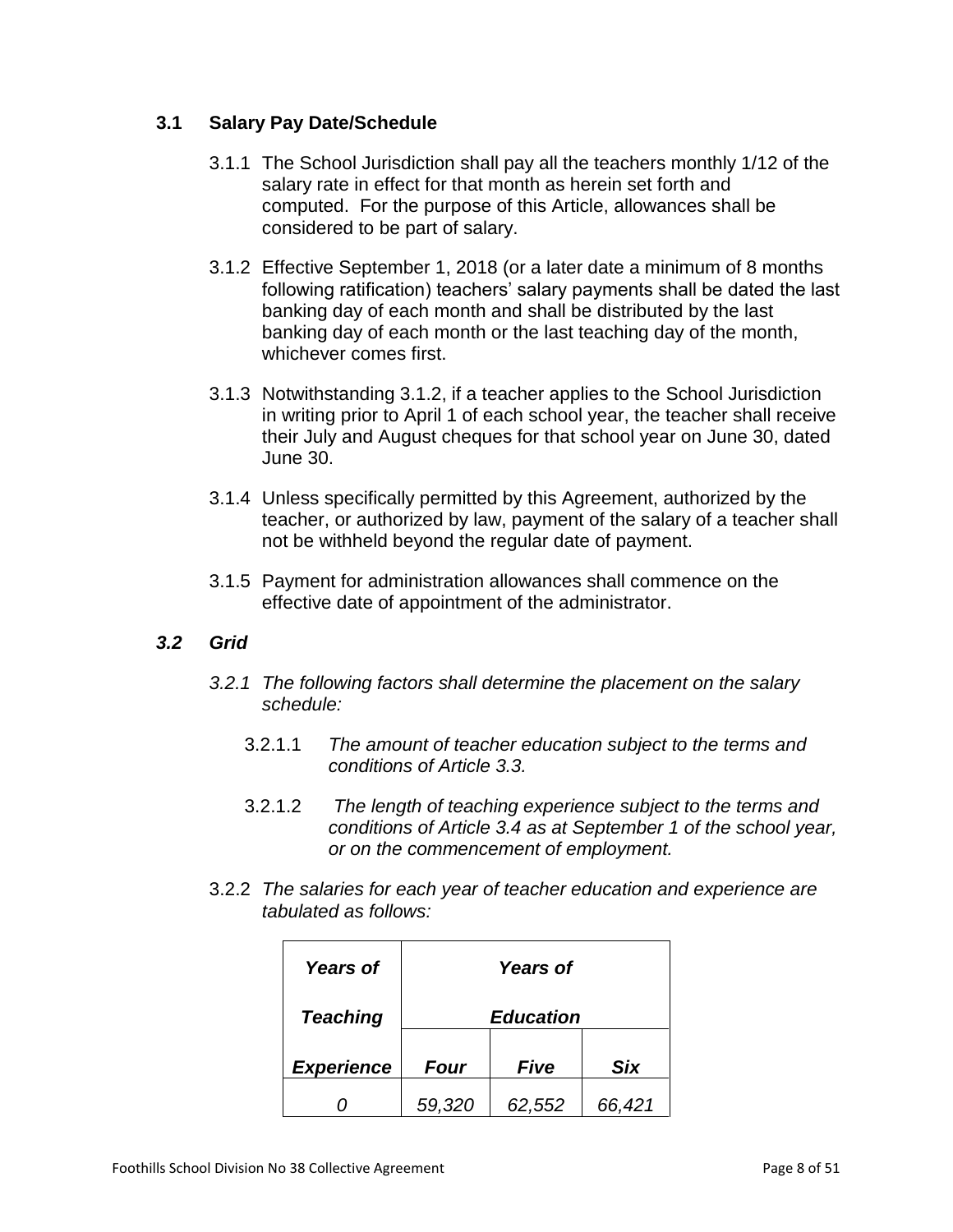| 1  | 62,779 | 66,011 | 69,879  |
|----|--------|--------|---------|
| 2  | 66,239 | 69,469 | 73,337  |
| 3  | 69,698 | 72,930 | 76,798  |
| 4  | 73,158 | 76,387 | 80,258  |
| 5  | 76,614 | 79,847 | 83,714  |
| 6  | 80,071 | 83,306 | 87,176  |
| 7  | 83,531 | 86,765 | 90,635  |
| 8  | 86,994 | 90,225 | 94,093  |
| 9  | 90,452 | 93,682 | 97,552  |
| 10 | 93,910 | 97,140 | 101,012 |

# *3.3 Education (Effective until August 31, 2019)*

- *3.3.1 The evaluation of teacher education for salary purposes shall be determined by a Statement of Qualifications issued by The Association Teacher Qualifications Service in accordance with the principles and policies established by the Teacher Salary Qualifications Board pursuant to the Memorandum of Agreement dated March 23, 1967, among the Department of Education, the Alberta School Trustees' Association and The Association.*
- *3.3.2 Calculation of Teacher Education*
	- *3.3.2.1 Within sixty (60) days of commencement of employment with the School Jurisdiction, teachers shall submit a Statement of Qualifications from Teacher Qualifications Service or a copy of the Association's Salary Evaluation Application Form for such evaluation.*
	- *3.3.2.2 Teachers who complete additional training to qualify for additional teacher education shall submit an updated Statement of Qualifications from Teacher Qualifications Service or a copy of the Association's Salary Evaluation Application Form for such evaluation on or before December 15 for adjustments retroactive to September 1 and on or before March 15 for adjustments retroactive to January 1.*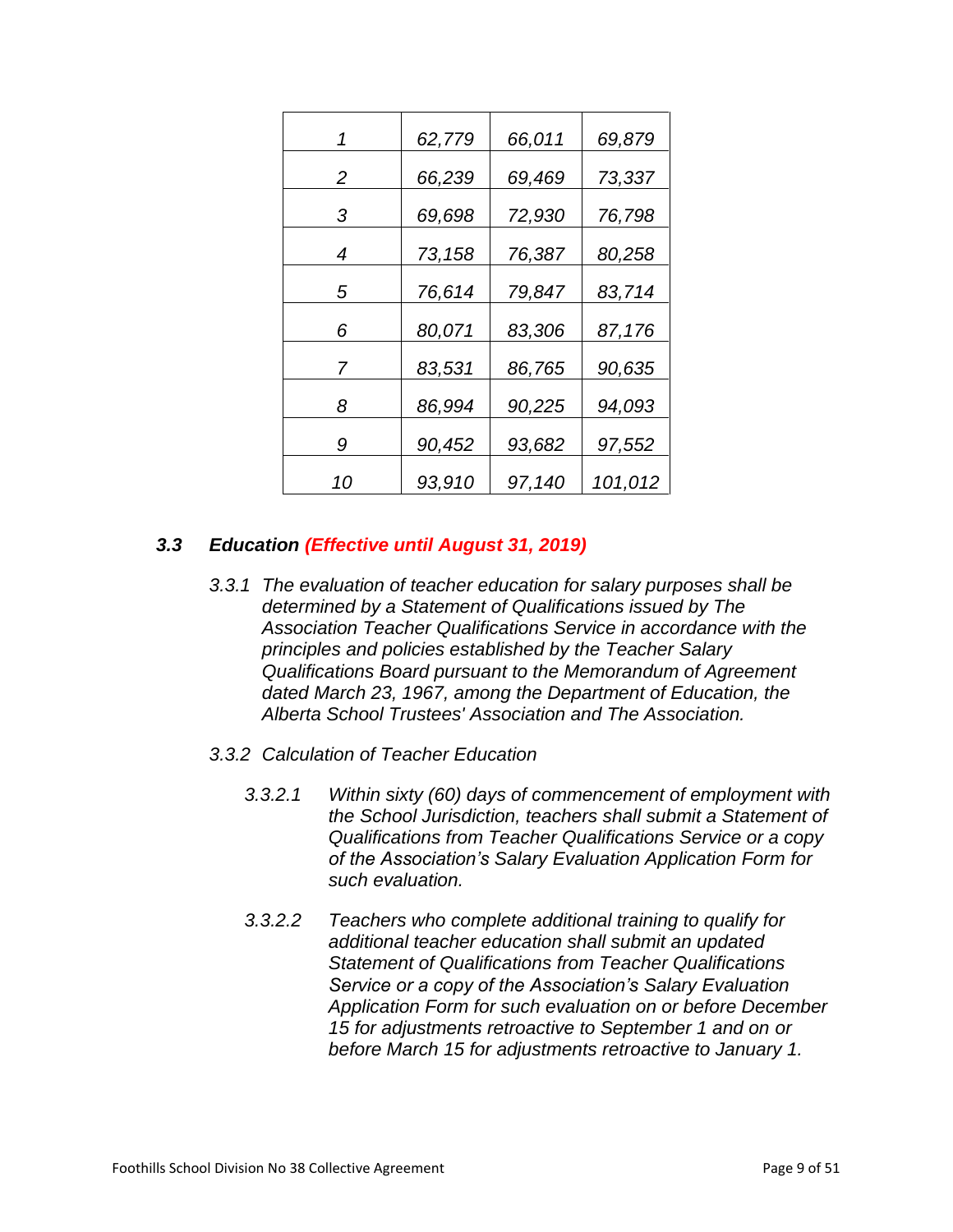- *3.3.3 Until the teacher submits a Statement of Qualifications from Teacher Qualifications Service, the teacher shall be placed on the salary schedule according to the more recent acceptable Statement of Qualifications or according to the minimum education requirements of the teacher's teaching certificate.*
- *3.3.4 If a teacher receives an evaluation which places the teacher at a higher grid position, all retroactive pay shall become due and payable at a pay period within forty-five (45) calendar days.*
- *3.3.5 If the Statement of Qualification or a copy of the Association's Salary Evaluation Application Form is not supplied as specified in Article 3.3.2, salary shall be adjusted effective the beginning of the month following the submission of a Statement of Qualifications.*
- *3.3 Education (Effective September 1, 2019, the following repeals and replaces clause 3.3 above)*
	- *3.3.1 The evaluation of teacher education for salary grid purposes shall be determined by a statement of qualifications issued by the Alberta Teacher Qualifications Service in accordance with the policies and principles approved by the Teacher Salary Qualifications Board established under Memorandum of Agreement among the Department of Education, The Alberta Teachers' Association and the Alberta School Trustees' Association dated March 23, 1967.*
	- *3.3.2. The adjustment dates for increased teacher's education shall be September 1, and February 1.*
	- *3.3.3. For newly employed teachers to the School Jurisdiction, until such time as the School Jurisdiction receives satisfactory proof of teacher education or proof of application made to Teacher Qualification Service, the teacher will be placed at four years education.* 
		- *3.3.3.1 If proof of teacher education or application is received within (60) operational days, payment shall be made retroactive to the above mentioned adjustment dates in 3.3.2.*
		- *3.3.3.2 If proof of teacher education or application is not submitted within (60) operational days, salary will be adjusted the month following such submission.*
	- *3.3.4. Teachers claiming additional education shall supply proof of teacher education or proof of application made to Teacher Qualification Service to the School Jurisdiction within (60)*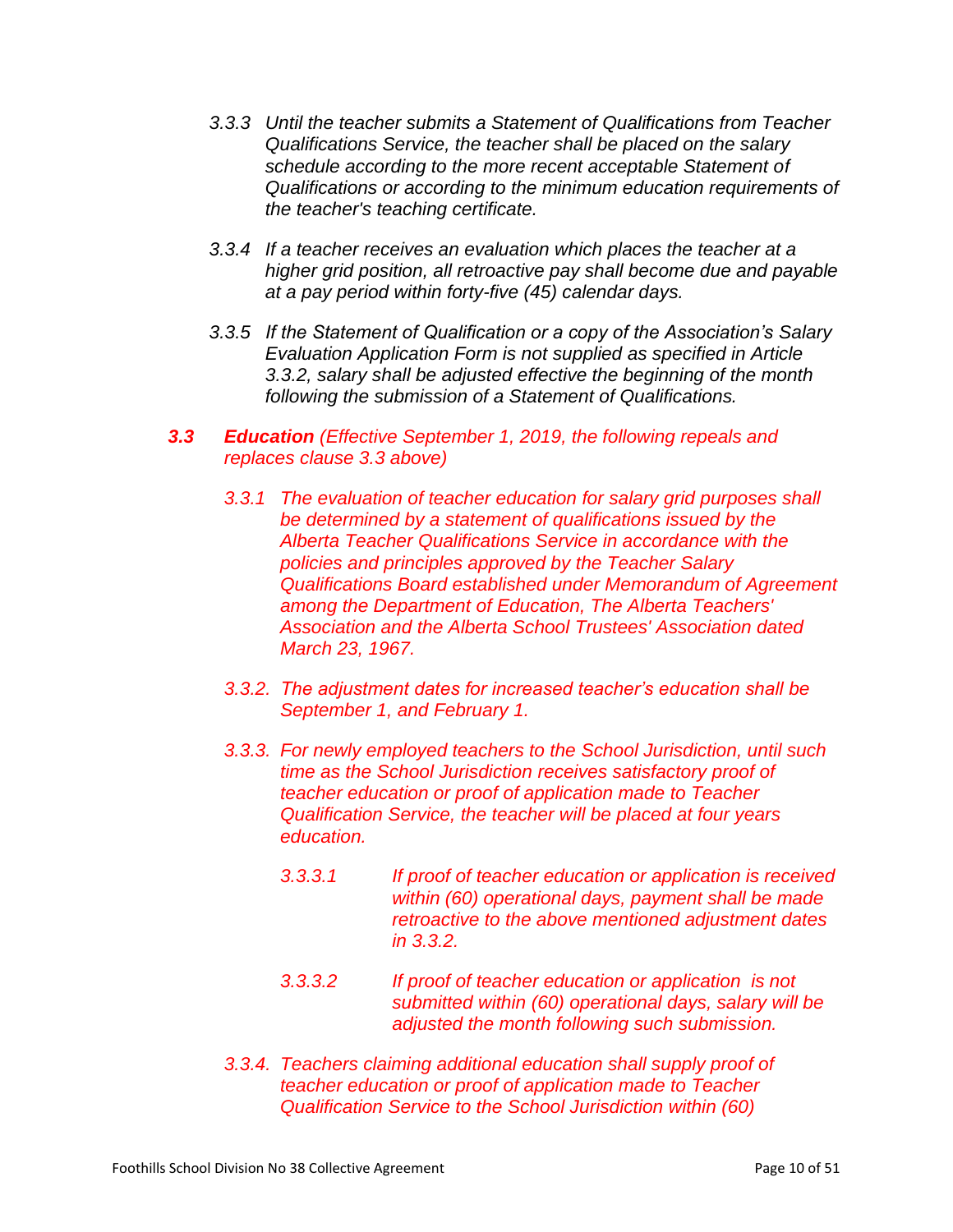*operational days from the date of completion of education or commencement of employment.* 

- *3.3.4.1 If proof of teacher education or application is received within (60) operational days, payment shall be made retroactive to the above mentioned adjustment dates in 3.3.2.*
- *3.3.4.2 If proof of teacher education or application is not submitted within (60) operational days, salary will be adjusted the month following such submission.*

#### *3.4 Experience (Effective until August 31, 2019)*

- *3.4.1 Teachers shall gain experience while holding a valid Alberta teaching certificate or its equivalent, and working while:*
	- *a) under contract in a position that requires a teaching certificate as a condition of employment, excluding leaves of absence without salary and vacation periods; and*
	- *b) employed as a substitute teacher within the preceding five (5) years.*
- *3.4.2 A teacher shall be granted only one (1) experience increment during any one (1) school year.*
- *3.4.3 Previously unrecognized experience gained in one school year with a School Jurisdiction may be carried over for calculation of experience increments in the following school year with that same School Jurisdiction.*
- *3.4.4 Provisions 3.4.1 through 3.4.3 take effect on September 1, 2017 and shall not be applied retroactively other than to permit unrecognized experience gained in the 2016-17 school year with a School Jurisdiction being carried over for calculation of experience increments in the 2017-18 school year with that same School Jurisdiction.*
- *3.4.5 A year of teacher experience is any one school year during which a teacher under contract has received salary for not less than one hundred twenty (120) days while teaching in Canada. A half year of experience is part of a school year during which a teacher under contract has received salary for not less than sixty (60) days while teaching in Canada.*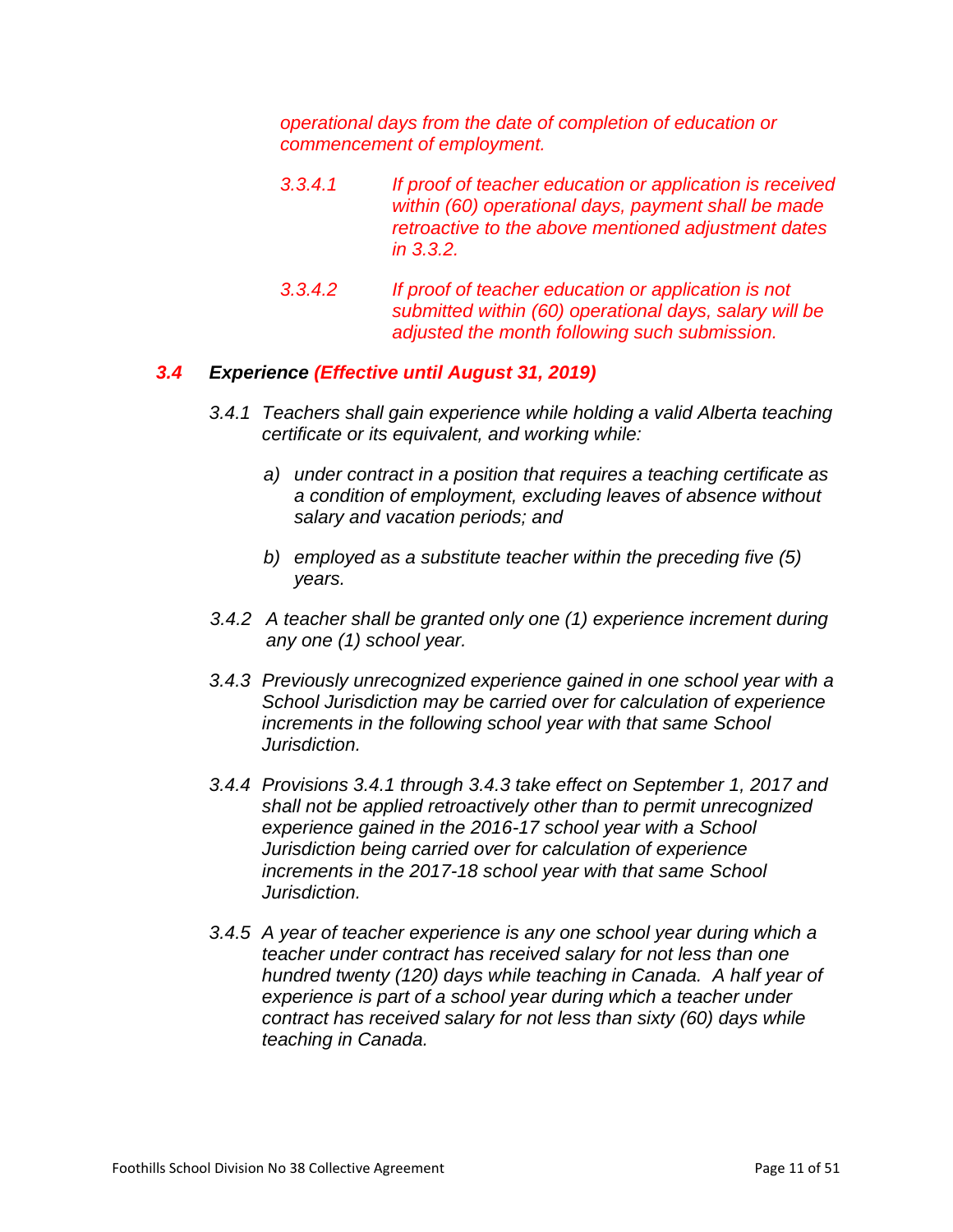- *3.4.6 Teaching experience earned by a teacher who has taught for another school jurisdiction shall be evaluated on the same basis as if the experience was earned under the School Jurisdiction's jurisdiction.*
- *3.4.7 The adjustment dates for changes in the number of increments allowed for teaching experience shall be the commencement of the school year and February 1.*
- *3.4.8 A substitute teacher may gain a year of teaching experience on the grid by accumulating not less than 120 teaching days in accordance with Clause 3.4.1.b.*
- *3.4.9 Each teacher claiming additional teacher experience and each teacher commencing employment with the School Jurisdiction's shall be placed on the salary schedule according to the level of satisfactory evidence acceptable to the School Jurisdiction. Satisfactory evidence shall be deemed to include documentation from previous Boards. The School Jurisdiction will accept a statutory declaration until satisfactory documentation has been provided.*
- *3.4.10 If the documentation required in Article 3.4.9 is not supplied within sixty (60) days of commencement of employment, salary shall be adjusted effective the beginning of the month following the date of the submission.*
- *3.4.11 Notwithstanding Articles 3.4.1 – 3.4.10:*

*A teacher holding a letter of authority is not entitled to receive more than five (5) experience increments until the teacher submits an interim or permanent certificate.*

#### *3.4 Experience (Effective September 1, 2019, the following repeals and replaces clause 3.4 above)*

*Teachers shall:*

*a) Gain experience while holding a valid Alberta teaching certificate or its equivalent in the relevant governing jurisdiction, and working in a position that requires a teaching certificate as a condition of employment; and,*

*b) Not gain experience during vacation periods and leaves of absence without salary.*

*3.4.1. Experience increments shall be earned by a teacher on contract after one hundred and forty (140) operational days with the School Jurisdiction.*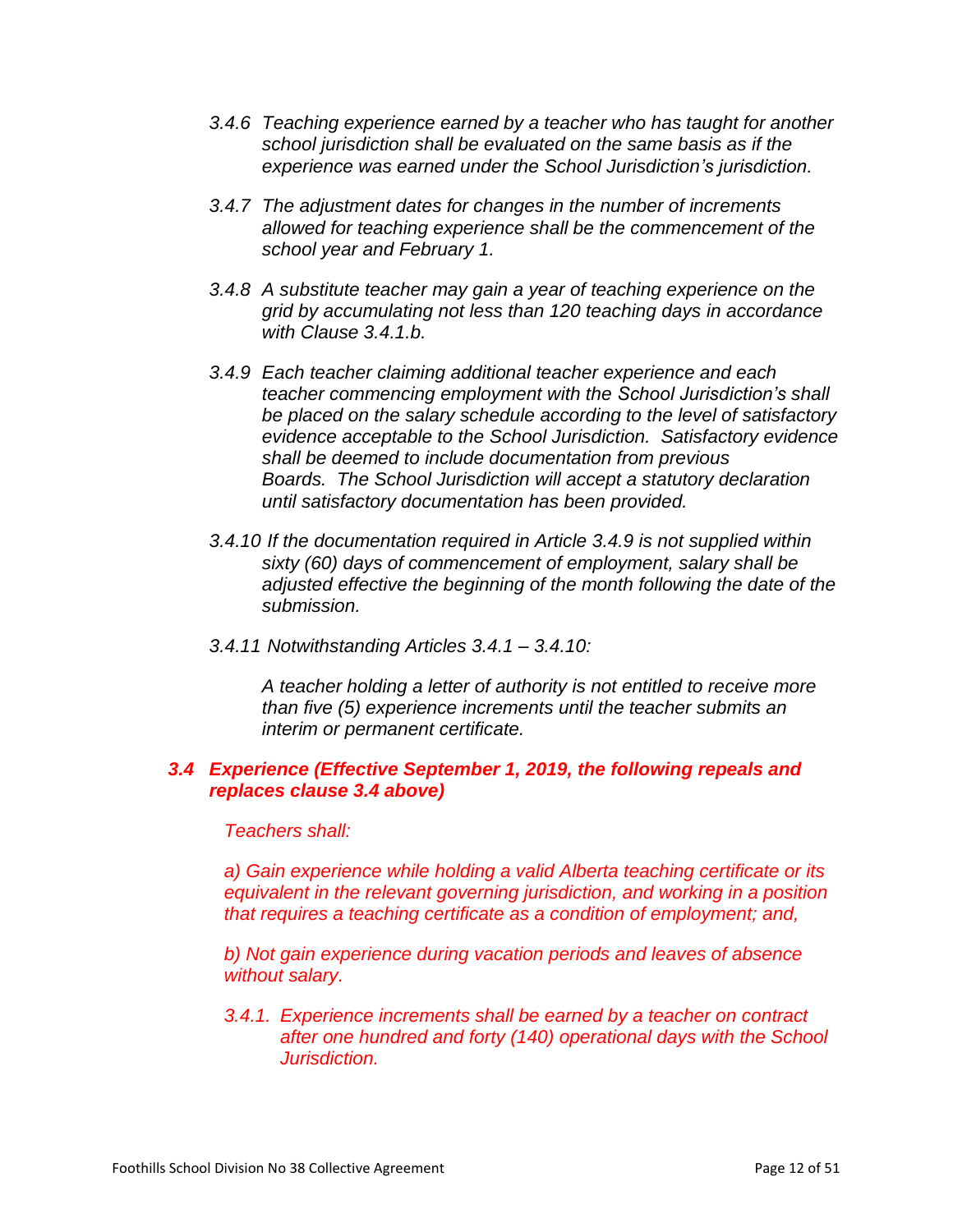- *3.4.2. Experience increments shall be earned by a substitute teacher after one hundred and forty (140) operational days in the preceding five (5) years with the School Jurisdiction.*
- *3.4.3. A teacher shall be granted only one (1) experience increment during any one (1) school year.*
- *3.4.4. Uncredited experience shall be carried over for the calculation of experience increments.*
- *3.4.5. The adjustment dates for an earned increment for teaching experience shall be September 1 and February 1.*

#### *Prior Experience*

- *3.4.6. The teacher is responsible for providing proof of experience satisfactory to the School Jurisdiction in accordance with this article.*
- *a) Until proof of experience is submitted to the superintendent or designate, all teachers new to the School Jurisdiction shall be deemed to have zero years of experience on the salary grid.*
- *b) If proof or evidence of application for such proof is submitted to the superintendent or designate within forty (40) operational days of commencement of employment, the superintendent or designate shall adjust the teacher's salary retroactively to the commencement of employment.*
- *c) If proof or evidence of application for such proof is not submitted within forty (40) operational days, salary will be adjusted the month following such submission.*
- *3.4.7. The School Jurisdiction shall recognize prior teaching experience as if it was earned by employment with the School Jurisdiction provided that the teacher provides satisfactory proof as per clause 3.4.8.*
- *3.4.8. A teacher requesting that the School Jurisdiction recognize experience earned with a previous employer shall provide to the School Jurisdiction written confirmation from the previous employer certifying:*
- *a) The number of days worked for each year of employment, length of employment, and affirmation that the experience was earned while the teacher was in possession of a valid Alberta teaching certificate or its equivalent in the relevant governing jurisdiction;*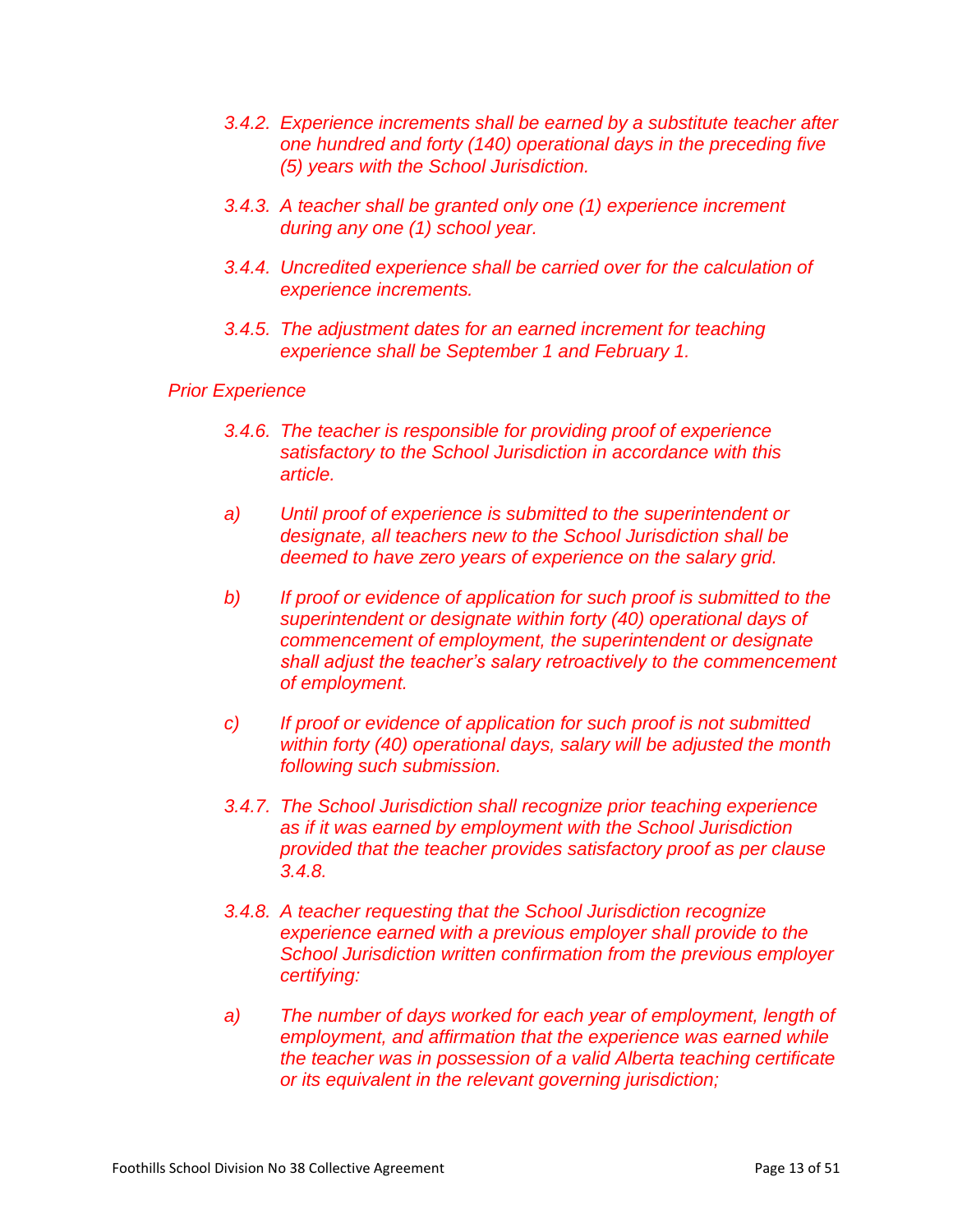- *b) The position held while earning the experience was one that required a valid teaching certificate; and,*
- *c) The written confirmation is signed by an authorized officer of the previous employer.*
- *3.4.9. The teacher's initial salary placement, and progression through the salary grid in accordance with this article, shall not be affected by movement between employers covered by PECBA. At the time of movement from another employer, the receiving employer shall assume the recognition of experience provided by the previous employer.*
- *3.4.10. Any disputes arising relative to the recognition of previous experience or initial placement on the salary grid shall be addressed through the Local Grievance Procedure.*
- *3.4.11.Clauses 3.4.6 through 3.4.10 of this article shall be applicable only to teachers whose date of hire is on or after the effective date of this agreement.*

# *3.5 Special Considerations: Senior High C.T.S. Teachers*

- *3.5.1 A senior high C.T.S. teacher is a teacher offering instruction in a C.T.S. (Career and Technology Studies) course where the course curriculum requires the teacher to have technical trade qualifications.*
- *3.5.2 The School Jurisdiction shall recognize, for teacher education purposes, a senior high C.T.S. teacher's technical trade qualifications.*
- *3.5.3 Such recognition for teacher education purposes is limited to one further year beyond the teacher's current Teacher's Qualifications Service Evaluation.*
- *3.5.4 Such recognition for teacher education purposes will no longer be recognized if the teacher, at their request, no longer provides instruction in a C.T.S. course where the course curriculum requires the teacher to have technical trade qualifications.*

#### **3.6 Other Rates of Pay**

3.6.1 A teacher who is not in receipt of an administrative or supervisory allowance, who agrees at the request of the School Jurisdiction to provide professional service during any non-operational period, shall be paid on the basis of a half day or full day based on 1/200<sup>th</sup> of the teacher's total annual salary.

# **4. ADMINISTRATOR ALLOWANCES AND CONDITIONS OF PRACTICE**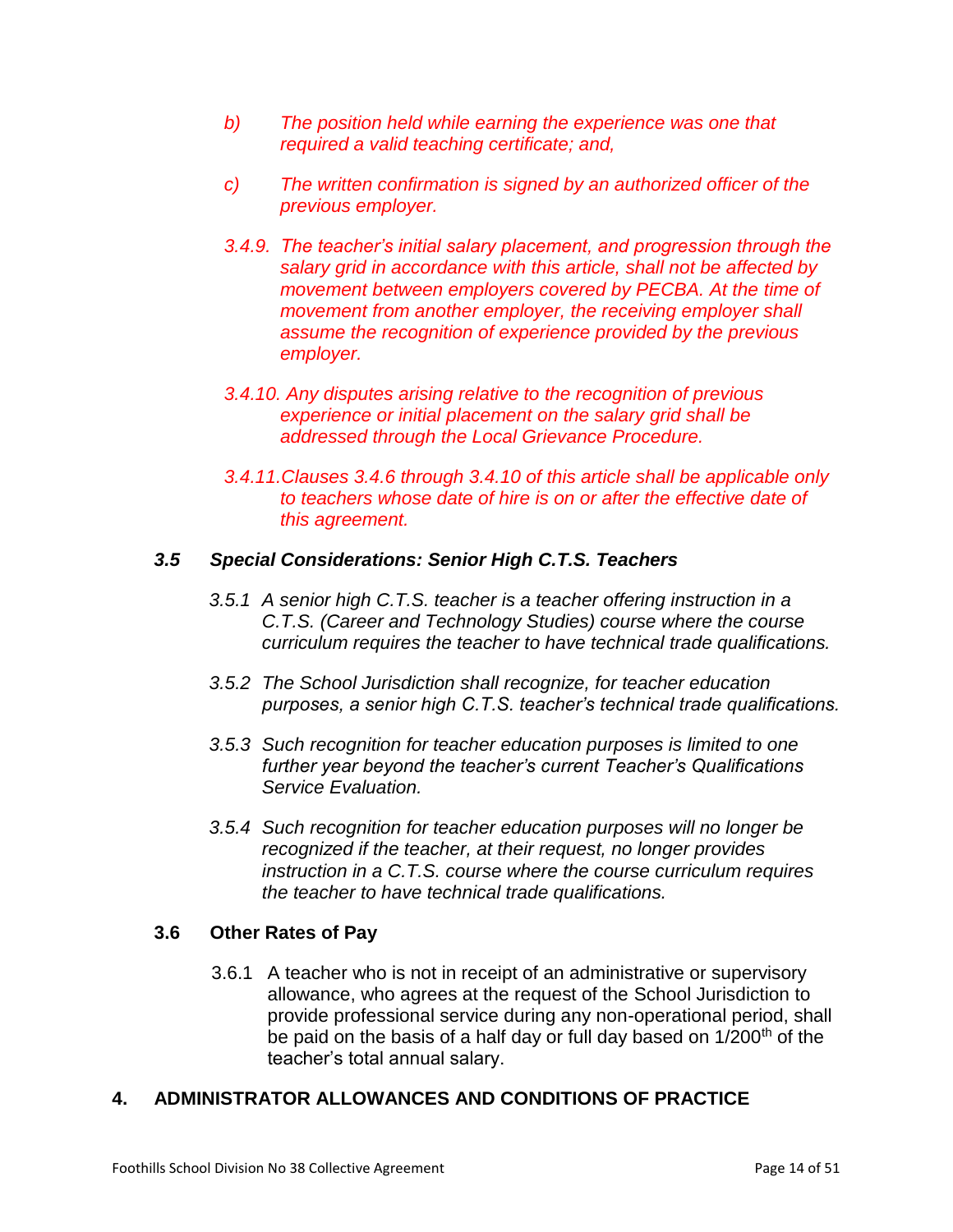#### **4.1 Creation of New Designations/Positions**

4.1.1 It is the right of the School Jurisdiction to create, determine if an allowance is applicable, and fill new positions. The School Jurisdiction agrees to negotiate the amount of the allowance for the new position if, in accordance with Article 1.1 and 1.2, the position is covered by this Collective Agreement.

#### *4.2 Administration Allowances*

#### *4.2.1 Principal Allowance*

*4.2.1.1 Principals, other than those specified in 4.2.3 and 4.2.4, shall be paid an administrative allowance based on the number of students enrolled in the principal's school in accordance with the following schedule:*

| $0 - 250$ students | \$18,528 |
|--------------------|----------|
| 251 - 350 students | \$21,010 |
| 351 - 450 students | \$23,473 |
| 451 - 600 students | \$26,755 |
| 601 - 800 students | \$30,697 |
| 801 - 950 students | \$32,337 |
| $951 +$            | \$35,646 |

- *4.2.1.2 For the purposes of Article 4.2.1, the student count shall be as at September 30.*
- *4.2.1.3 Effective September 1, 2019, notwithstanding any other provision in the Collective Agreement, principals shall receive a minimum allowance of \$25,000 annually, prorated based on FTE.*

#### *4.2.2 Vice Principal Allowance*

- *4.2.2.1 Each vice-principal shall receive 50% of the principal's allowance.*
- *4.2.2.2 Effective September 1, 2019, the minimum allowance for Vice-Principal will be adjusted in accordance with current proportionality to the Principal allowance.*

#### *4.2.3 Lead Teacher at Hutterite Colony School Allowance*

*4.2.3.1 The lead teacher at each Hutterite Colony School shall receive an allowance as compensation for performing administrative duties.*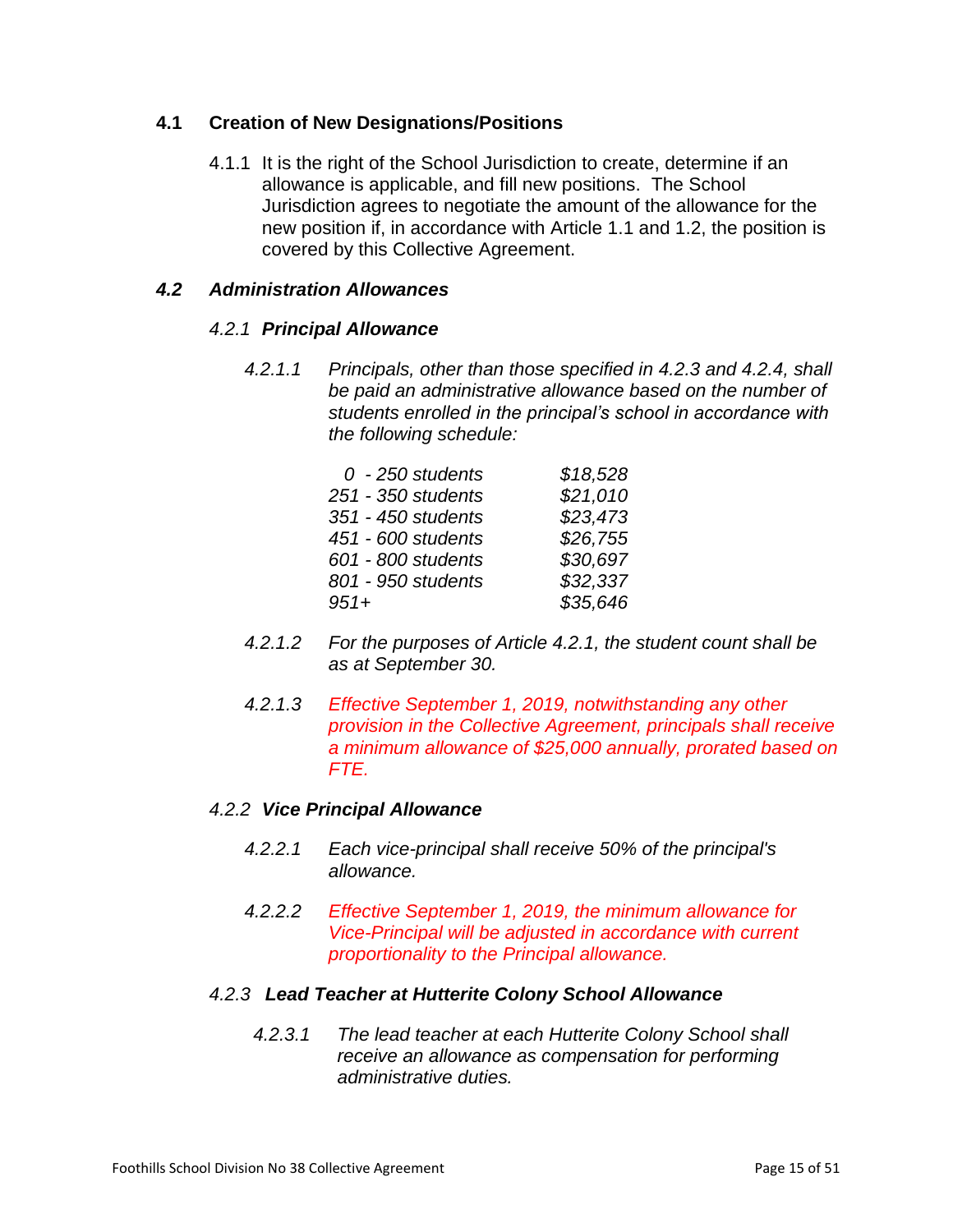- *4.2.3.1.1 A base allowance of \$3,100.18*
- *4.2.3.1.2 For each additional full time equivalent teacher, an allowance of \$1,173.78*
- *4.2.3.1.3 For each part-time teacher, an allowance of \$586.89*
- *4.2.3.1.4 The lead teacher at hutterite colony schools' allowance is not subject to the principal's minimum allowance in 4.2.1.3*

#### *4.2.4 Principal or Designate at Cameron Crossing School Allowance*

- *4.2.4.1 The principal or designate at Cameron Crossing School shall receive an allowance as compensation for performing administrative duties.*
- *4.2.4.2 A base allowance of \$3,100.18*
- *4.2.4.3 The principal or designate at Cameron Crossing School allowance is not subject to the principal's minimum allowance in 4.2.1.3*

#### *4.2.5 Division Directors Allowance*

*4.2.5.1 Division Directors shall receive an allowance per annum of \$23,014.00.* 

#### *4.2.6 Division Coordinators Allowance*

*4.2.6.1 Division Coordinators shall receive an allowance per annum of \$18,166.44* 

#### *4.2.7 Division Supervisors Allowance*

*4.2.7.1 Division Supervisors shall receive an allowance per annum of \$18,166.44* 

#### *4.2.8 Division Facilitators Allowance*

*4.2.8.1 Division Facilitators shall receive an allowance per annum of \$9,082.00* 

#### *4.2.9 Full-Time Teacher at Hutterite Colony School Allowance*

*4.2.9.1 Each full-time equivalent teacher in a Hutterite Colony School shall receive an allowance per annum of \$1,758.21.*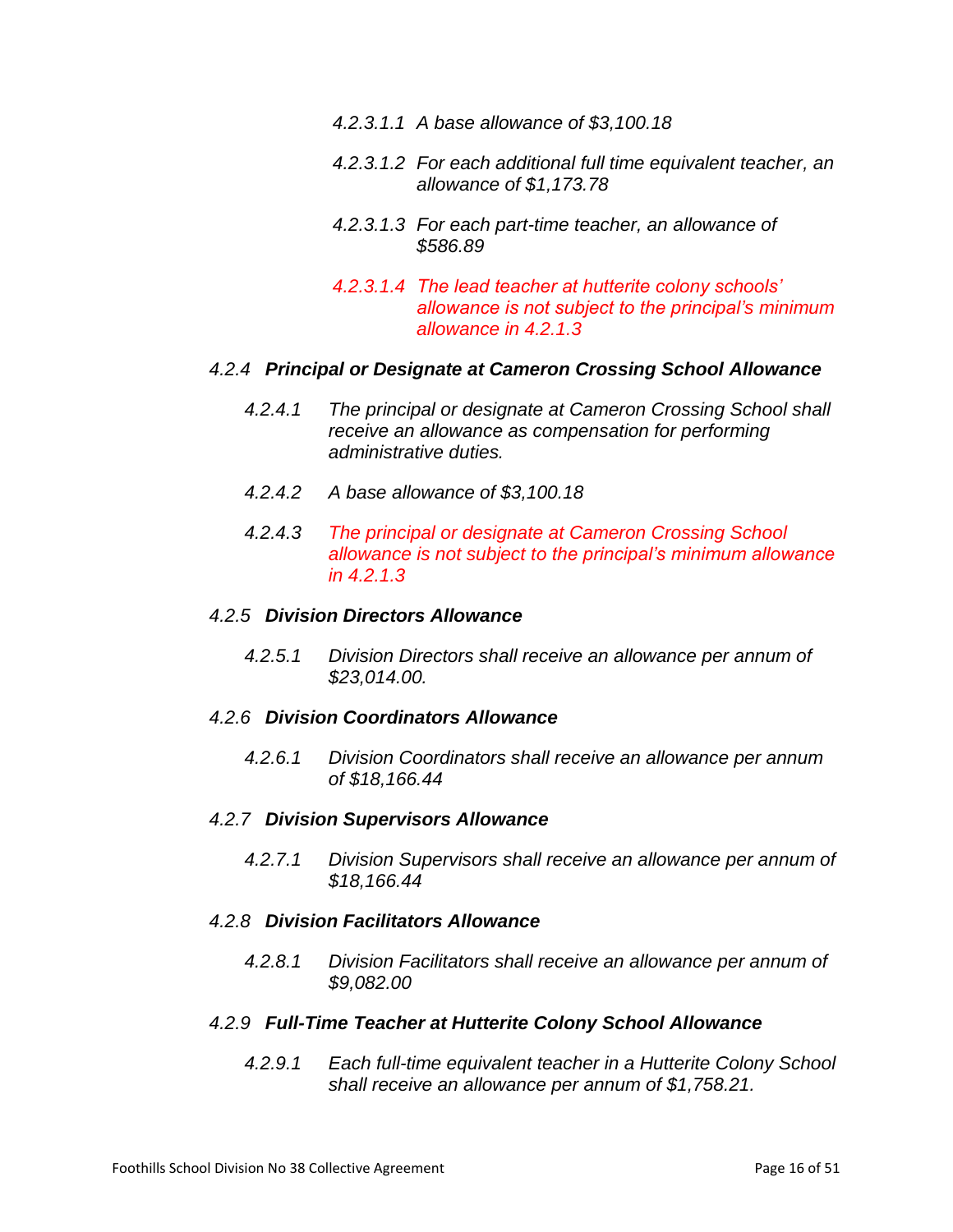# **4.3 Red Circling**

4.3.1 In the event the Superintendent transfers a principal or vice-principal and such transfer results in an administrative allowance that is less than the allowance the principal or vice-principal currently receives, the current allowance shall be maintained until the lower allowance matches or surpasses the current allowance.

This shall not apply if the principal or vice-principal requests a transfer.

4.3.2 Where the Superintendent agrees to the secondment of a principal, vice-principal, Division Co-ordinator or Division Supervisor to another employer, such teacher shall, upon return to the Division within 3 years of secondment commencement, continue to receive the same administrative allowance received immediately prior to the secondment. Once the secondment is approved, notification will be provided to the Chair of the Local #Teacher Welfare Committee.

# **4.4 Acting/Surrogate Administrators – Compensation**

- 4.4.1 When in the absence of the principal, the vice-principal acts in the principal's place for a period of five (5) or more consecutive school days, the vice-principal shall be designated as acting principal and shall receive an allowance computed as per Article 4.2.1 for the sixth (6th) consecutive school day and the following school days of the period during which the vice-principal is so designated.
- 4.4.2 In schools where there is no vice-principal, a teacher shall be designated acting principal and shall be paid in accordance with the administration allowance specified in Article 4.2.1, effective the first complete one-half (1/2) school day of the principal's absence.

#### *4.5 Teachers with Principal Designations (Effective until the date of ratification of the 2018-20 local Memorandum of Agreement)*

- *4.5.1 Effective September 1, 2017, a teacher designated as a principal shall enter into a series of term contracts for a period of up to five (5) years. Up to two (2) of these five years may be on a probationary basis. Following the term contract maximum of five (5) years, inclusive of the maximum two (2) years probationary period, the School Jurisdiction must decide whether or not the designation will continue, and if it continues, it is deemed to be a continuing designation.*
- *4.5.2 Any current principal who has had a term contract(s) for a term(s) of a total of less than five years on September 1, 2017 may continue under the term contract until the total number of years designated as*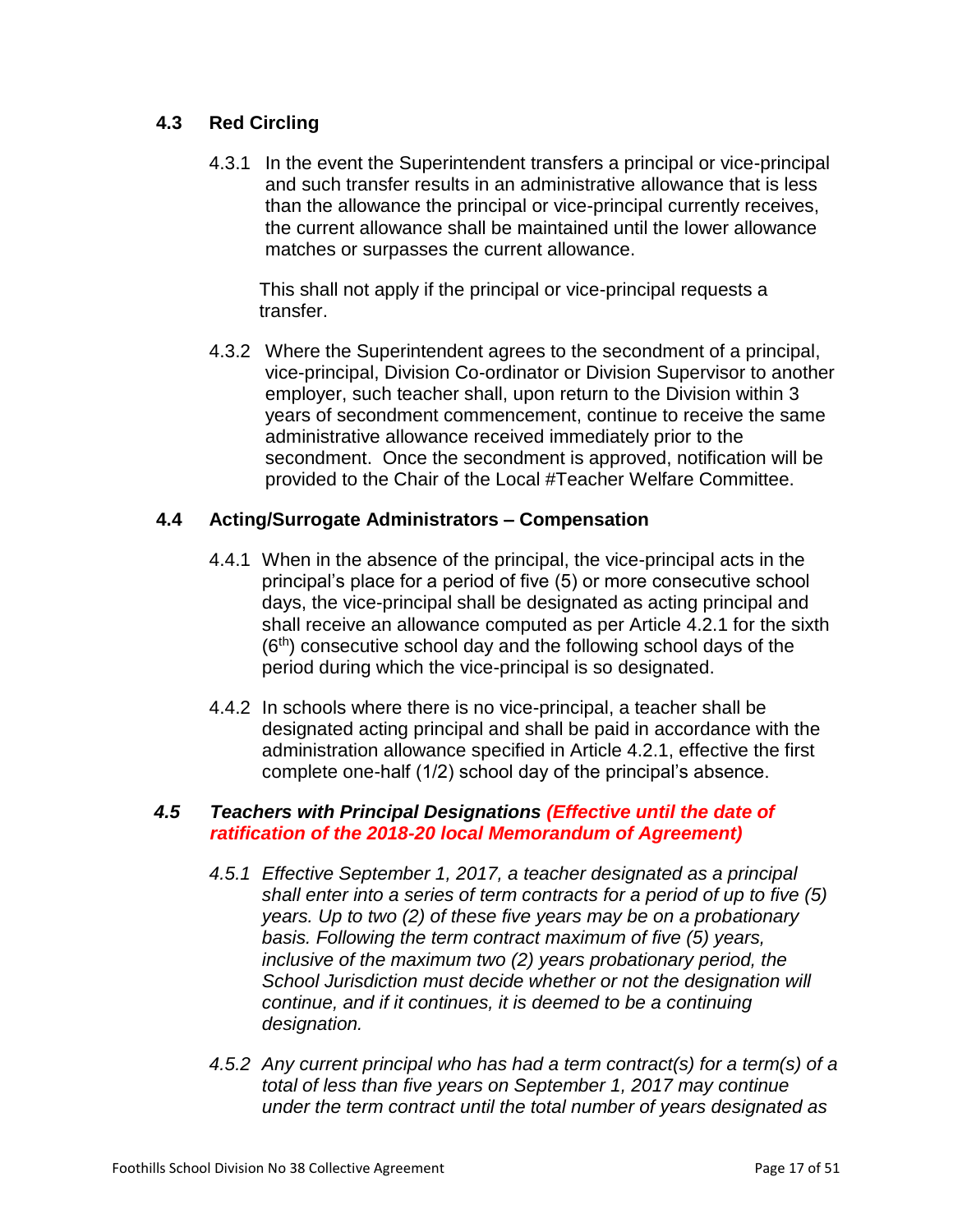*a principal is five years. When the total length of the principal's designation will be five years as of August 31, 2018, the School Jurisdiction must decide by April 30, 2018 whether or not the designation will continue in the 2018-19 school year, and if it continues, it is deemed to be a continuing designation.*

- *4.5.3 For any current principal who is on a term contract(s) for a period of five years or more as of September 1, 2017, the School Jurisdiction must decide by January 31, 2018 whether or not the designation will continue, and if it continues, it is deemed to be a continuing designation. If the designation is not continued, it will expire at the conclusion of the term provided in the term contract, unless it is otherwise terminated in accordance with the express provisions of the term contract.*
- *4.5 Teachers with Principal Designations (Effective date of ratification of the 2018-20 local Memorandum of Agreement, the following repeals and replaces clause 4.5. above)*
	- *4.5.1 A teacher designated as a principal shall enter into a series of term contracts for a period of up to a total of five (5) years, excluding periods of unpaid leaves of absence. Up to two (2) of these five (5) years may be on a probationary basis. Following the term contract maximum of five (5) years, inclusive of the maximum two (2) years probationary period, the School Jurisdiction must decide whether or not the designation will continue, and if it continues, it is deemed to be a continuing designation.*
	- *4.5.2. Any current principal who has had a term contract(s) for a term(s) of a total of less than five years on September 1, 2017 may continue under the term contract until the total number of years designated as a principal is five (5) years.*

# **4.6 Other Administrator Conditions**

#### 4.6.1 **Lieu Days**

- 4.6.1.1 School-based principals shall be granted two (2) paid leave day(s) per school year, at a time mutually agreeable to the principal and the superintendent or designate. Failing agreement about whether the dates are mutually agreeable to the principal and the superintendent, the School Jurisdiction shall pay out the unused paid leave days at 1/200<sup>th</sup> of the principal's annual salary and allowance by the end of June each year.
- 4.6.1.2 School-based vice-principals shall be granted one (1) paid leave day per school year, at a time mutually agreeable to the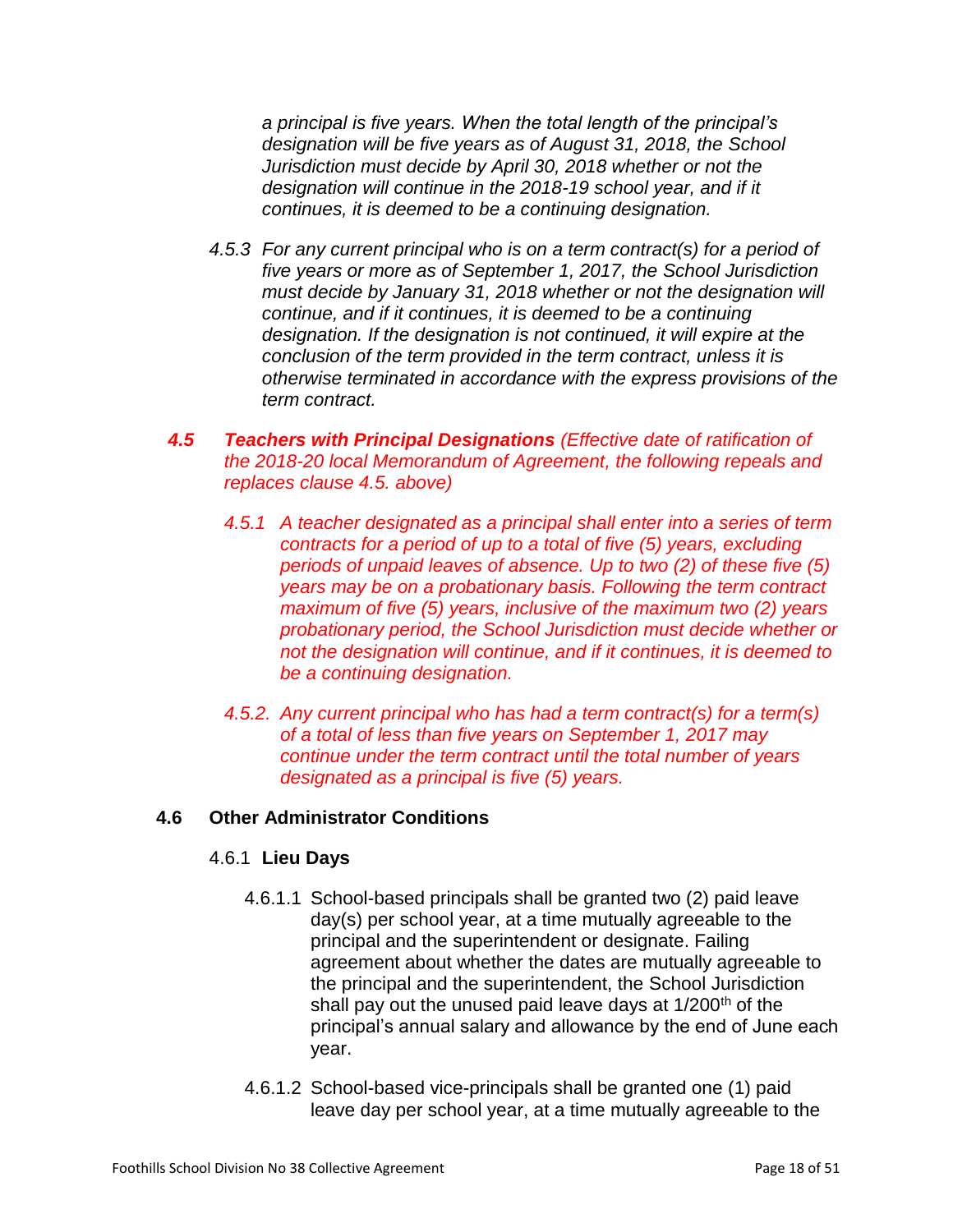vice-principal and the superintendent or designate. Failing agreement about whether the dates are mutually agreeable to the vice-principal and the superintendent, the School Jurisdiction shall pay out the unused paid leave days at 1/200<sup>th</sup> of the principal's annual salary and allowance by the end of June each year.

# *4.6.2 Allocation and Appointment of Administration*

- *4.6.2.1 A vice-principal may be appointed at the discretion of the School Jurisdiction when a school, regardless of its type,*
	- *4.6.2.1.1 Has reached a student enrolment of 200 students at the beginning of the school term, or 220 students during the school term.*
	- *4.6.2.1.2 Has reached ten (10) teaching staff at the beginning of the school term or twelve (12) teaching staff during the school term.*

# **5. SUBSTITUTE TEACHERS**

#### *5.1 Rates of Pay*

- *5.1.1 A substitute teacher means a teacher employed on a day-to-day basis.*
- *5.1.2 Substitutes shall be paid be paid accordingly per day worked (inclusive of vacation pay in accordance with the Employment Standards Code):*
	- *5.1.2.1 Effective until April 30, 2019 - Daily rate of \$205.00*
	- 5.1.2.2 Substitutes that are employed for one-half (1/2) day shall be paid at 50% of the rate for a full day substitute as per Article 5.1.2.1.
	- 5.1.2.3 *Effective May 1, 2019, substitute teachers' daily rates of pay will be \$200 plus six percent (6%) vacation pay of \$12 for a total of \$212.*
	- 5.1.2.4 *Effective May 1, 2019, substitute teachers' receiving daily rate shall additionally be paid general holiday pay as provided for in the Employment Standards Code based upon their average daily wage, calculated as 5% of their earnings at the daily rate, vacation pay and general holiday pay earned in the 4 weeks immediately preceding the general holiday.*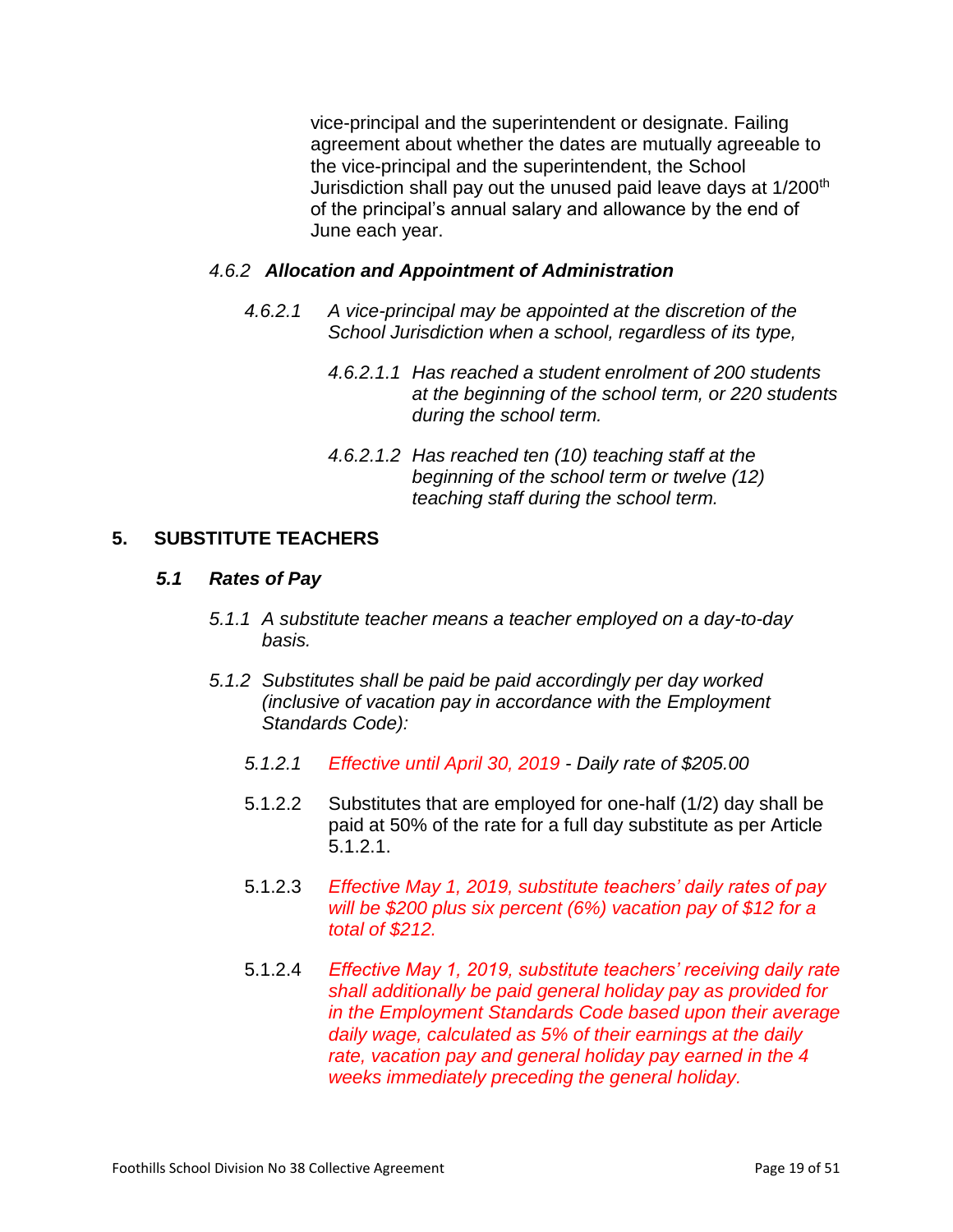# *5.2 Commencement of Grid Rate*

- *5.2.1 Number of days to go on grid: A substitute teacher employed for more than four (4) consecutive school days as a replacement for a specific teacher shall be placed on the basic salary schedule on the fifth (5th) consecutive school day according to the substitute teacher's qualifications and experience.*
- *5.2.2 Effective September 1, 2017, the period of consecutive employment during the school year shall not be considered interrupted or nonconsecutive, if a holiday, teachers' convention, professional day or such other system-regulated breaks interrupt the substitute teacher's continuity in the classroom.*

#### **5.3 Other Substitute Teacher Conditions**

- 5.3.1 If a substitute teaching assignment is cancelled within 24 hours of the assignment, that substitute teacher shall still be guaranteed a half day of work and, if worked, compensated one half of the daily rate as per Article 5.1.2.1.
- 5.3.2 Substitute teachers will be assigned duties and will be provided with breaks aligned with Employment Standards. The assignment shall exclude the supervision that precedes the first instructional block on the first day. In the event that the substitute teacher is covering multiple teaching assignments in the day, if possible they will be notified when they are contacted for the position.

#### **6. PART TIME TEACHERS**

6.1 *FTE Definition: Effective September 1, 2017, part-time teacher FTE will be determined by the ratio of the teacher's actual annual instructional time to the teacher instructional time of a full-time assignment in the teacher's school. This FTE will be used to calculate the prorated portion of a teacher's assignable time.*

*FTE Definition: Effective September 1, 2019, this provision repeals and replaces clause 6.1 above. Part-time teacher FTE will be determined by the ratio of the teacher's actual assignable time to the teacher assignable time of a full-time assignment in the teacher's school. This FTE will be used to calculate the maximum prorated portion of a teacher's instructional time.*

- 6.2 *Part-time Teachers Salaries* 
	- 6.2.1 *Part-time teachers shall be eligible for salaries and allowances on a pro-rata basis in the proportion that their hours of work bear to the hours of work of full-time teachers.*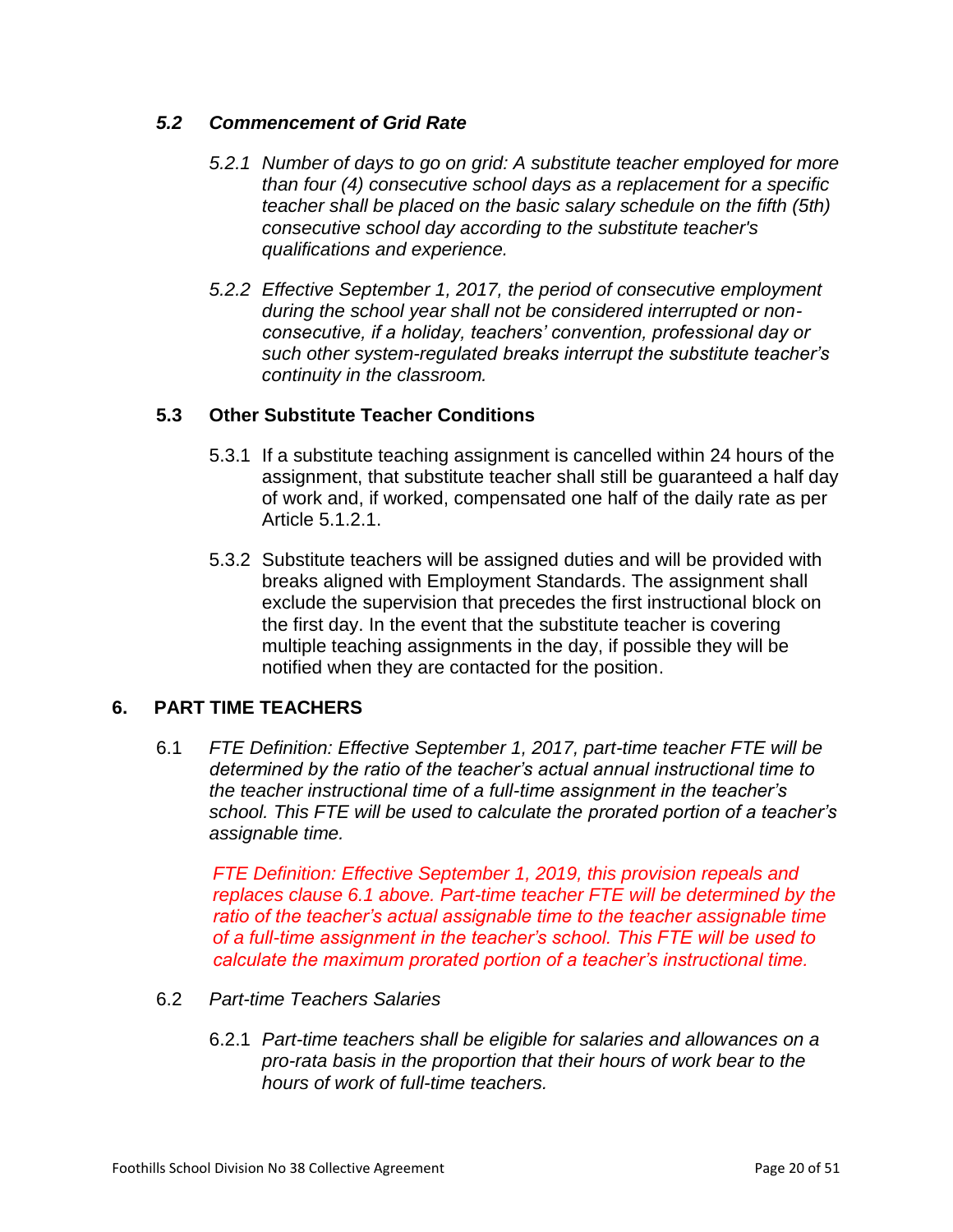- 6.3 *Part-time Teachers Benefits and Proration* 
	- 6.3.1 *Teachers teaching less than 0.6 are eligible for benefit contributions on a pro-rata basis. Teachers teaching 0.6 time or more are eligible for full benefit contributions.*
- 6.4 Other Part-time Teacher Conditions
	- 6.4.1 Any teacher who is reduced to a part-time position by administration will retain all rights of full-time employment throughout said period. If the part-time position is terminated or if the teacher requests full-time employment, the teacher will be provided with full-time employment within one year, providing a mutually acceptable position is available.

# **7. GROUP BENEFITS**

#### *7.1 Group Health Benefit Plans, Carrier and Premiums*

- *7.1.1 The School Jurisdiction will make available the following Alberta School Employee Benefit or equivalent plans and monthly contributions towards the total premiums as mutually agreed by both parties:*
	- 7.1.1.1 *98% ASEBP - Life AD & D Schedule 2*
	- 7.1.1.2 *98% ASEBP - E.D.B. Plan D*
	- 7.1.1.3 *98% ASEBP - EHC Plan 1*
	- 7.1.1.4 *98% ASEBP - Dental Care Plan 3*
	- 7.1.1.5 *98% ASEBP - Vision Care Plan 3*
	- 7.1.1.6 *98% ASEBP – Health Spending Account*
	- 7.1.1.7 98% Alberta Health Care Insurance
- *7.1.2 Effective September 1, 2019, the School Jurisdiction the contributions in 7.1.1.1 through 7.1.1.6 will increase to 100%.*

#### 7.2 **Group Benefits Eligibility**

*7.2.1 Participation in the Alberta School Employee Benefit Plan (Life, AD & D Schedule 2; E.D.B. Plan D) shall be a condition of employment for all teachers coming on staff after January 1, 1977.*

#### *7.3 Health Spending Account*

- 7.3.1 *For each eligible teacher the School Jurisdiction will establish a Health Spending Account as offered by ASEBP.*
- 7.3.2 *The School Jurisdiction will establish for each eligible teacher a Health Care Spending Account that adheres to Canada Customs and Revenue Agency requirements. The School Jurisdiction will*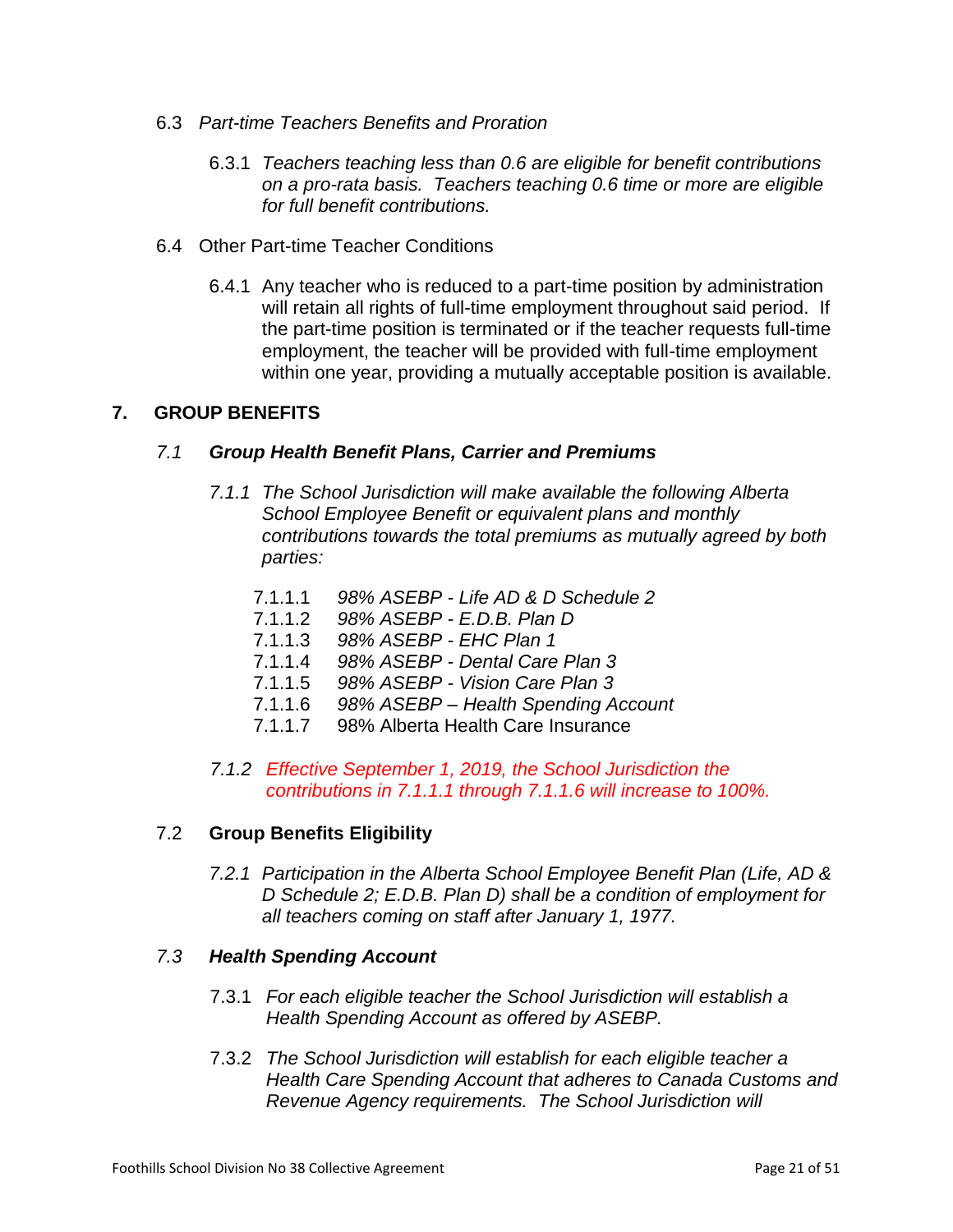*contribute \$50.00 per month for each eligible teacher. This amount shall be pro-rated for teachers employed less than full-time with the School Jurisdiction. The unused balance will be carried forward for a total accumulation of two years. The teachers leaving the employ of the School Jurisdiction will forfeit any remaining balance. In this article "eligible teacher" means any teacher on a continuing, probationary, interim or temporary contract.*

- 7.3.3 *Effective September 1, 2019, the contribution in clause 7.3.2 will increase to \$60.417 per month for each eligible teacher.*
- 7.3.4 *The School Jurisdiction contribution for Health Spending Account shall be prorated for part-time teachers as per Article 6.3.*

#### 7.4 **Other Group Benefits**

- 7.4.1 **Employment Insurance Premium Rebate:** It is understood that payments made toward the aforementioned benefit plans shall permit the School Jurisdiction to retain and not pass on to teachers any rebates of premiums otherwise required under Employment Insurance regulations.
- 7.4.2 Provided it is consistent with the provisions of the Federal Income Tax Act, the School Jurisdiction contributions under this Article will be applied in such a manner that the taxable benefit cost for each teacher will be reduced to as minimal level as possible based on the benefits for which each teacher is enrolled.
- 7.4.3 Contributions will be applied in the following order:

ASEBP EHC Plan 1 ASEBP Dental Care Plan 3 ASEBP E.D.B. Plan D ASEBP Vision Care Plan 3 ASEBP Life and AD & D Schedule 2 Alberta Health Care Insurance

7.4.4 **Subrogation:** If a teacher receives sick leave benefits because he/she has been injured through the fault of another party, the School Jurisdiction has subrogation rights. This means the teacher may make a claim to recover the amount of these benefits from the other party. Depending upon the amount of the outcome of the teacher's claim, the teacher may be obliged to reimburse the School Jurisdiction for any benefits which the teacher has been paid or will be paid to them.

# **8. CONDITIONS OF PRACTICE**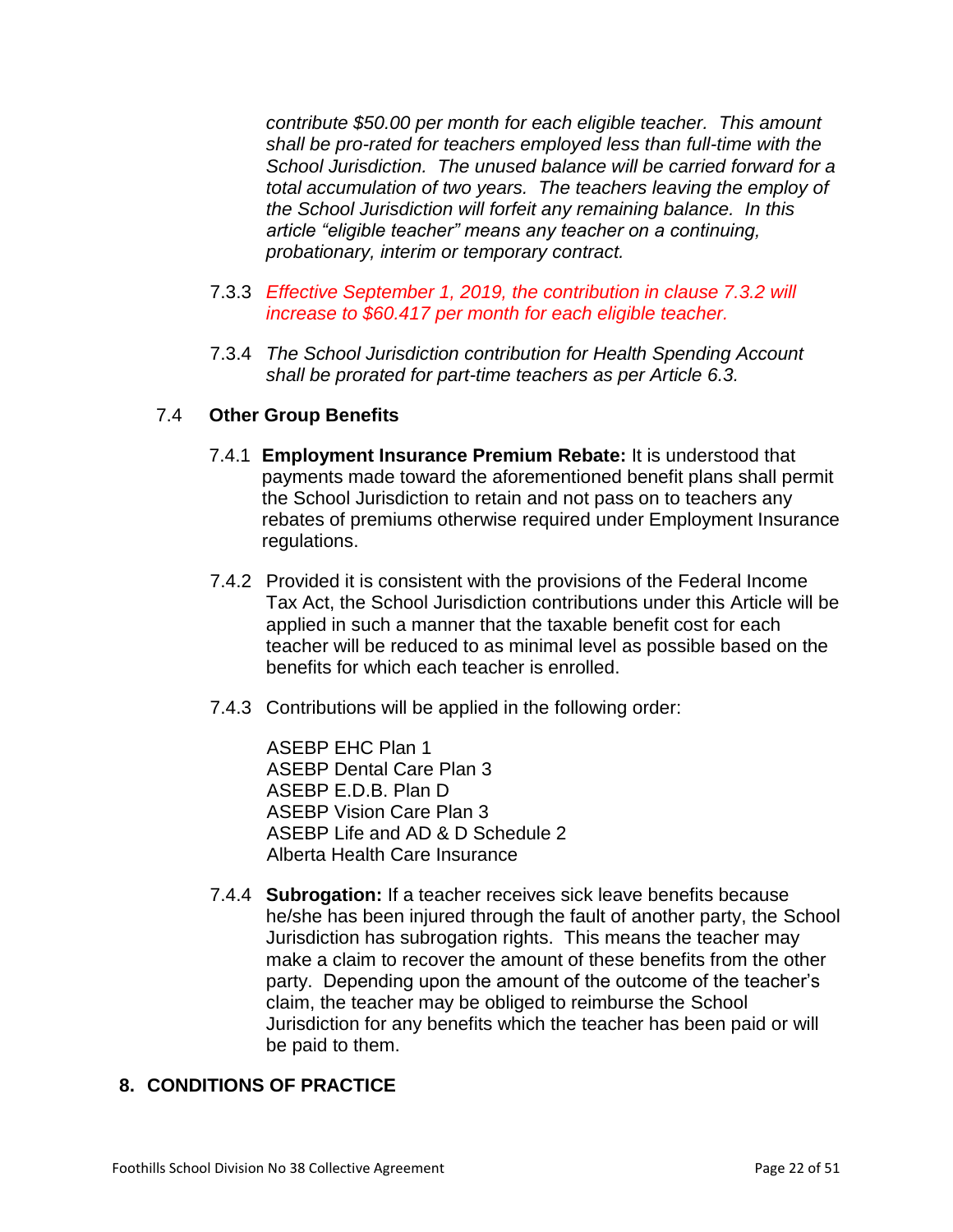#### *8.1 Teacher Instructional and Assignable Time*

- *8.1.1 Effective September 1, 2017, teacher instructional time will be capped at 907 hours per school year commencing the 2017-18 school year*
- *8.1.2 Effective September 1, 2017, teacher assignable time will be capped at 1200 hours per school year commencing the 2017-18 school year*

#### *8.2 Assignable Time Definition*

- *8.2.1 Assigned Time is defined as the amount of time that School Jurisdictions assign teachers and within which they require teachers to fulfill various professional duties and responsibilities including but not limited to:*
	- *a) operational days (including teachers' convention)*
	- *b) instruction*
	- *c) supervision, including before and after classes, transition time between classes, recesses and lunch breaks*
	- *d) parent teacher interviews and meetings*
	- *e) School Jurisdiction and school directed professional development, time assigned to teacher professional development, and travel as defined in Clause 8.2.3*
	- *f) staff meetings*
	- *g) time assigned before and at the end of the school day*
	- *h) other activities that are specified by the School Jurisdiction to occur at a particular time and place within a reasonable work day.*
- *8.2.2 Teachers have professional obligations under the School Act and regulations made pursuant to the School Act, as well as the Teaching Quality Standard, which may extend beyond what is assigned by School Jurisdictions. Teachers have discretion, to be exercised reasonably, as to when they carry out their professional responsibilities that extend beyond their assigned time.*
- *8.2.3 Time spent traveling to and from professional development opportunities identified in 8.2.1 (e) will not be considered in the calculation of a teacher's assignable time if:*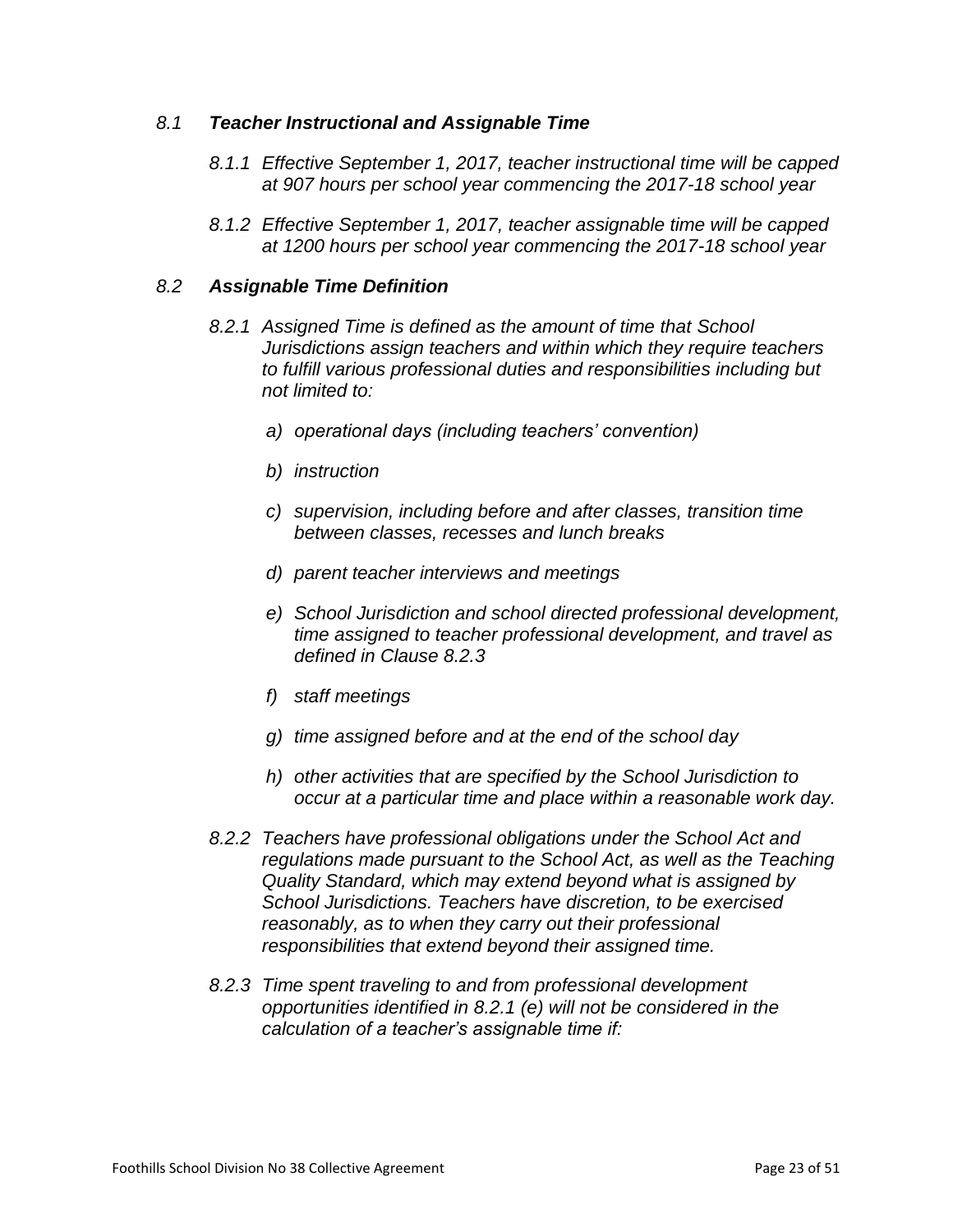- *a) the teacher is being provided any other pay, allowances or a per diem for that travel time (excluding any compensation provided for mileage).*
- *b) the actual distance required to travel for the purposes of such professional development does not exceed the teachers' regular commute to their regular place of work by more than eighty (80) kilometers. In such instances, assignable time will be calculated as one quarter (1/4) of an hour for every twenty (20) kilometers traveled in excess of the eighty (80) kilometer threshold.*
- *c) the time is spent traveling to and from the teacher's annual convention.*

#### *8.3 Other Conditions of Practice*

8.3.1 *Subject to the approval of the Superintendent, staff deployment is the responsibility of the principal.*

#### *8.4 Duty Free Lunch*

*Effective April 7, 2019, the School Jurisdiction will provide each teacher assigned work for five hours or longer a thirty (30) minute rest period during each five (5) hours worked.*

- *8.4.1 Where an unbroken thirty (30) minutes of rest is not practicable, the rest period may be broken into two periods of no less than fifteen (15) minutes each. Effective September 1, 2019 such arrangement must be agreed to in writing by the teacher and the School Jurisdiction.*
- *8.4.2 When reasonable, this break shall occur in the middle of the assignment.*
- *8.4.3 These provisions may be waived if an accident occurs, urgent work is necessary or other unforeseeable or unpreventable circumstances occur, or it is not reasonable for the teacher to take a rest period.*

#### **9. PROFESSIONAL DEVELOPMENT**

#### *9.1 Teacher Professional Growth Plan*

- *9.1.1 Teacher Professional Growth Plans will consider but will not be required to include the School Jurisdiction's goals.*
- *9.1.2 The teacher professional growth process, including discussions between the teacher and principal on the professional growth plans, will continue to take place.*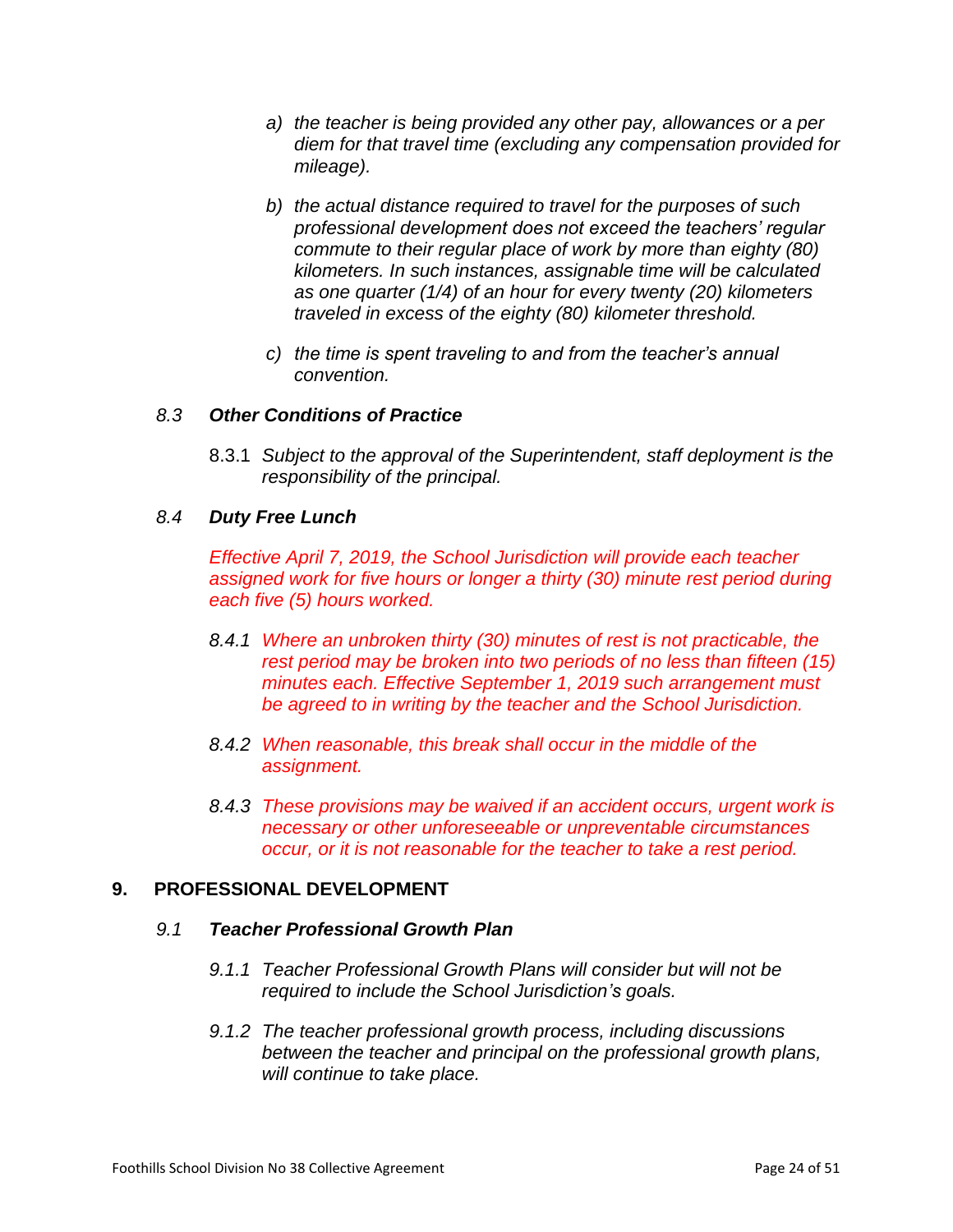*9.1.3 School Jurisdictions and/or schools are not restricted in developing their own staff development plan in which the School Jurisdiction and/or school may require teachers to participate.*

#### 9.2 **Professional Development and Sabbatical Fund**

- 9.2.1 A fund will be available for both Professional Development and Sabbatical Leaves for teachers. The fund shall be composed of:
	- 9.2.1.1 A Professional Development fund of \$350 per teacher based on the full-time equivalent teacher count as at September 30 of the previous year; and
	- 9.2.1.2 A Sabbatical Leave fund of 95% of the fourth year minimum salary as at September 30.
	- 9.2.1.3 In the event that no candidate is selected for Sabbatical Leave, the funds for same shall be added to the Professional Development fund of that year.
	- 9.2.1.4 All monies not used in a specific year shall be forwarded to the Professional Development Fund of the following year.
- 9.2.2 Sabbatical leaves may be granted for periods of time equivalent to one quarter, one semester or a full year. A committee composed of three School Jurisdiction representatives and three teacher representatives shall select the candidate(s) for the Sabbatical(s).
	- 9.2.2.1 The equivalent of one full year's Sabbatical Leave shall be allocated each year if there are sufficient applicants.
	- 9.2.2.2 All applications for a Sabbatical Leave shall be submitted to the Superintendent by January 31, with a copy to the Chairman of the Professional Development Committee. The Sabbatical Committee shall review all applications and select the candidate(s) by March 1.
- 9.2.3 For the guidance of this committee the following regulations shall apply:
	- 9.2.3.1 To be eligible for a Sabbatical Leave a teacher must have been employed by the School Jurisdiction for at least five (5) years.
	- 9.2.3.2 Experience increments will not be granted to teachers for the period of the Leave.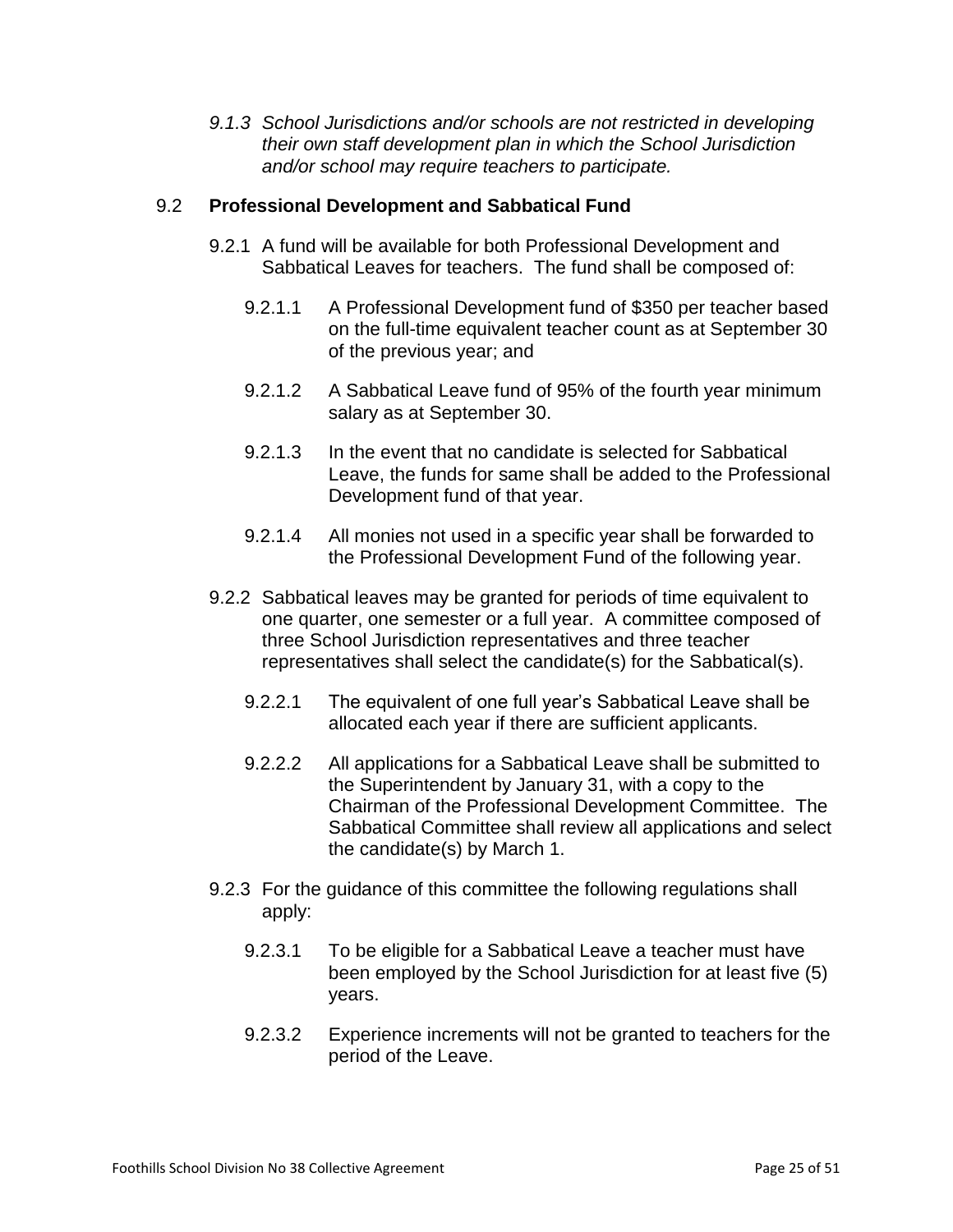- 9.2.3.3 A teacher granted Sabbatical Leave shall enter into an individual written agreement with the School Jurisdiction on conditions under which the teacher may return to the school system at the conclusion of the Leave provided this contract does not contravene the Collective Agreement.
- 9.2.3.4 Teachers granted Sabbatical Leave shall return to their duties at the beginning of the school year or the beginning of a semester, whichever occurs first, following expiration of the Leave, and the teacher shall not resign or retire from the services of the School Jurisdiction for at least two (2) years after return to duties. If the teacher terminates employment before the two year return service commitment, then the teacher shall reimburse the Professional Development Fund any Sabbatical pay pro-rated.

# **10. SICK LEAVE / Medical Certificates and Reporting**

- 10.1 *Annual sick leave, with pay, will be granted to a teacher for the purpose of obtaining necessary medical or dental treatment because of accident, sickness, or disability, in accordance with the following schedule:*
	- 10.1.1 *In the first year of service with the School Jurisdiction, 2.5 days per month of employment to a maximum of twenty (20) operational days.*
	- 10.1.2 *After one (1) year of service, ninety (90) calendar days.*
- 10.2 *After ninety (90) consecutive days of continuous disability, salary payment shall be terminated subject to the following provisions:*
	- 10.2.1 *0.5% of the teacher's annual salary shall be paid for each day the teacher taught if the teacher taught for less than 100 days.*
	- 10.2.2 *the annual salary shall be paid, less 0.5% of the annual salary, for each day the teacher does not teach if the teacher has taught 100 or more days.*
- 10.3 *Where a teacher has suffered an illness and/or has been paid under the provisions of the Alberta School Employee Benefit Plan, upon the teacher's return to duty, the teacher shall be entitled to an additional sick leave benefit in the current year in accordance with the following schedule:*

10.3.1 *Less than one (1) year of service, nil.*

10.3.2 *After one (1) year of service, ninety (90) calendar days.*

10.4 *The sick leave credit of a teacher on an approved leave of absence will not be altered.*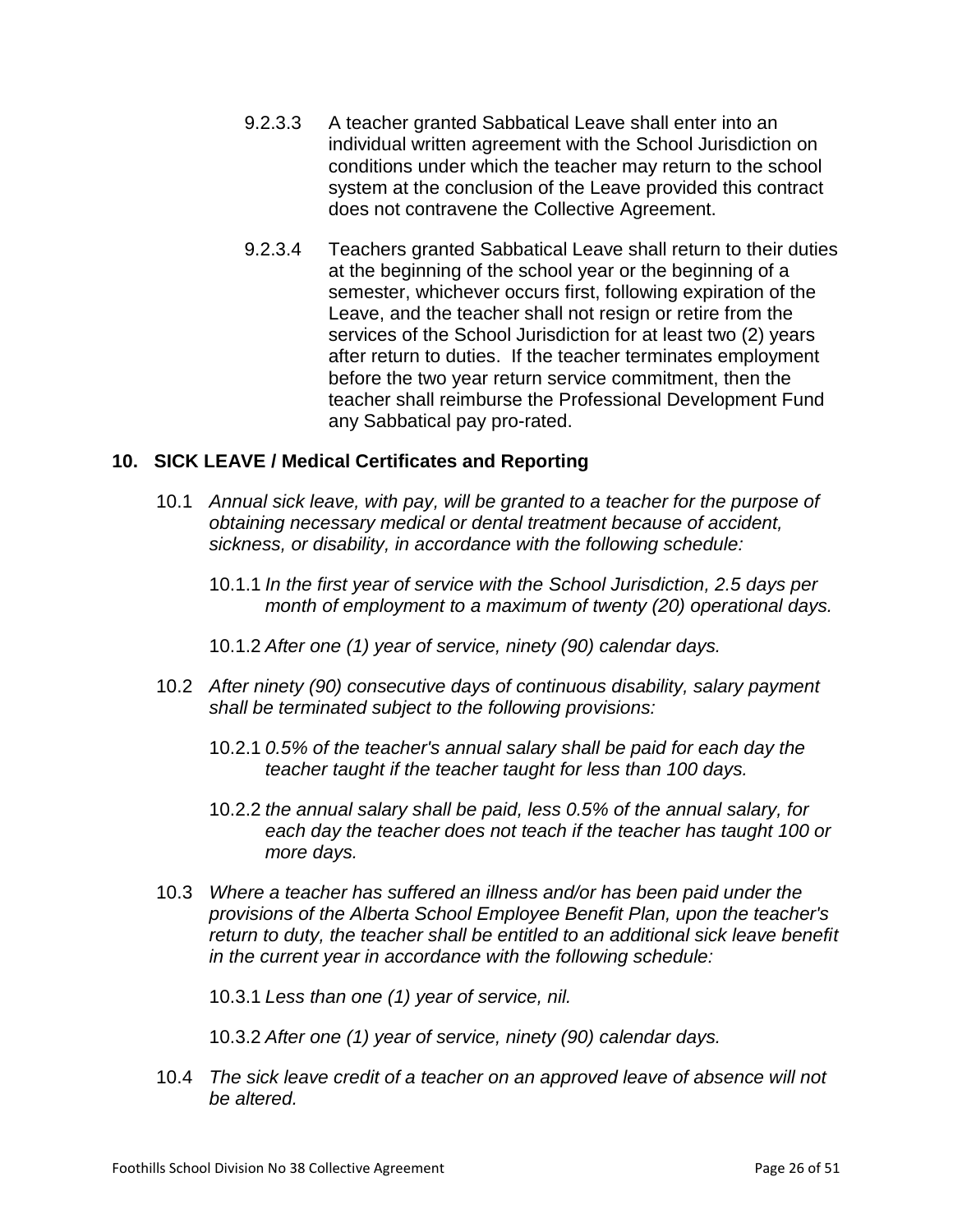- *10.5 Payment for sick leave will be made to teachers under the foregoing regulations, subject to the following conditions:*
	- *10.5.1 A teacher who is absent from school for a period of up to (and including) three (3) consecutive days will report as soon as possible to the school principal. A declaration explaining the absence may be requested by the Superintendent on a form provided by the School Jurisdiction.*
	- *10.5.2 A teacher who is absent from school for more than five (5) consecutive days shall provide the Superintendent with a certificate signed by a qualified medical or dental practitioner.*
	- *10.5.3 A teacher whose sickness extends for a period of over one (1) month may, at the discretion of the School Jurisdiction, be required to furnish further medical certificates at the end of each month during the period of sickness.*

# **11. MATERNITY, ADOPTION AND PARENTAL LEAVE**

#### *11.1 Maternity Leave/Parental Leave/Adoption Leave*

*Maternity Leave (Effective for maternity leaves and/or parental leaves that commenced before May 1, 2019)*

- *11.1.1 Maternity leave shall be granted on the following basis:*
	- 11.1.1.1 *A teacher who is pregnant is entitled to maternity leave without pay, allowances (if applicable), and School Jurisdiction contributions to group insurance premiums for a defined period of time up to two (2) full years. If the period of leave chosen by the teacher is more than one (1) year, the return to work date shall be the nearest start of the semester or school year or such other date as is mutually agreed.*
	- 11.1.1.2 *The teacher shall endeavour to give at least thirty (30) days notice in writing of the day which the teacher intends to commence maternity leave. The teacher shall provide a medical certificate from a physician or a midwife registered with the College of Midwives of Alberta indicating that the teacher is pregnant and giving the estimated date of delivery.*
	- 11.1.1.3 *A teacher may return to duties prior to the expiry of the maternity leave providing a suitable position is available.*
	- 11.1.1.4 *Upon request, at least thirty (30) days prior to the expiry of the original leave, a teacher may be granted an extension of*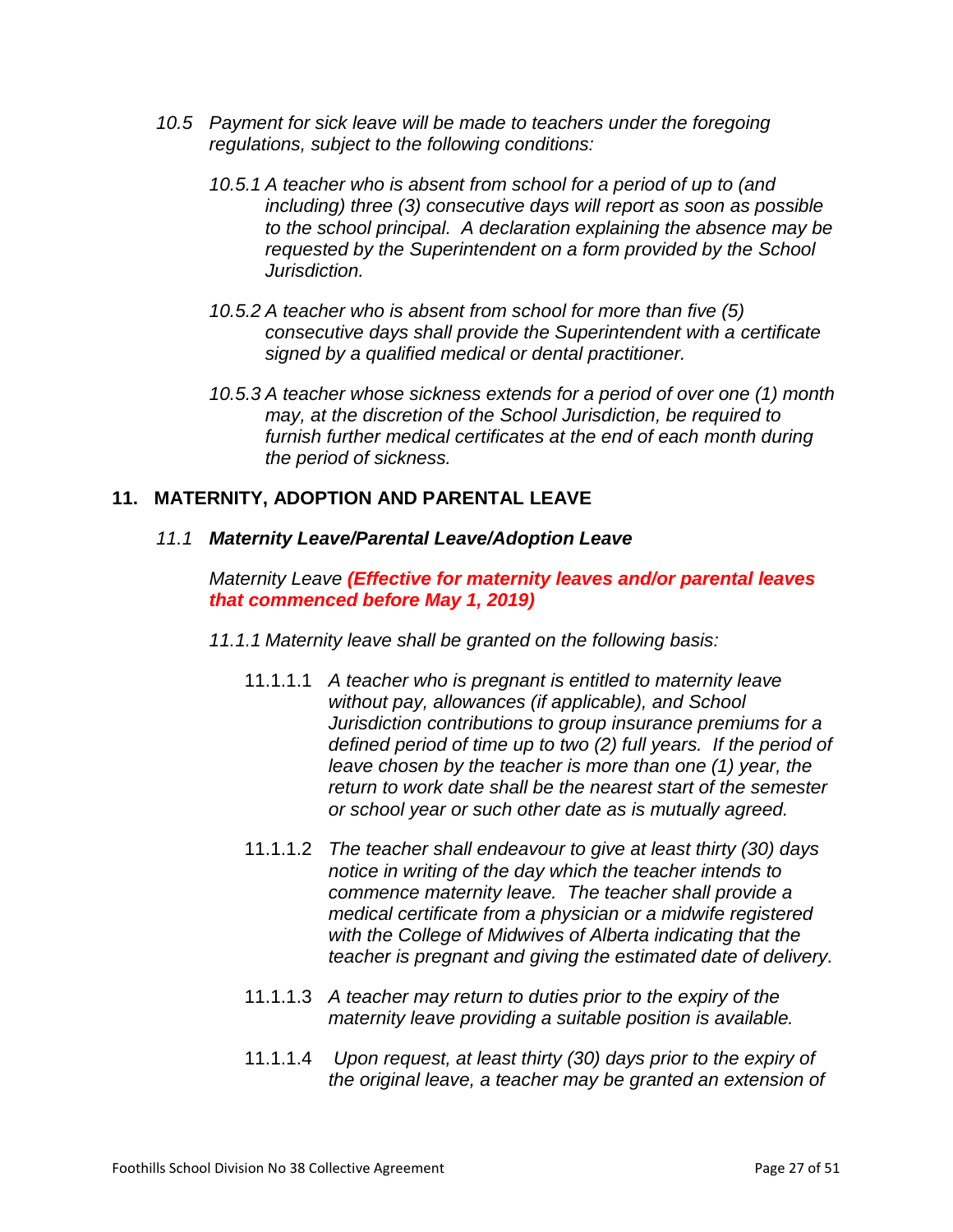*maternity leave for the balance of the semester or the school year in which the original leave terminated.* 

- 11.1.1.5 *When a teacher returns to duties, the teacher shall be reinstated in the position occupied at the time maternity leave commenced, or be provided with alternative work of a comparable nature at not less than the teacher's grid position and benefits that were applicable at the time maternity leave commenced.*
- 11.1.1.6 *The provision of Article 14.9 'Discretionary Leaves of Absence', will apply for a teacher who wishes to extend maternity leave beyond the provisions of Article 11.1.1.4.*
- *11.1.2 The period of absence during maternity leave will not be counted as experience toward the granting of increments except for the healthrelated portion of the leave.*
- *11.1.3 Notwithstanding Article 11.1.1.1, a teacher who is absent from teaching duties during maternity leave for health reasons shall apply for Employment Insurance Benefits and accept Supplemental Employment Benefits in lieu of sick leave pursuant to the maximum payment level of the Supplemental Employment Benefit Plan maintained by the School Jurisdiction. A medical certificate signed by a physician indicating that the teacher is unable to work is required.*
	- 11.1.3.1 *For those benefits that the teacher maintains coverage for during the health-related portion of maternity leave, the School Jurisdiction shall pay the regular School Jurisdiction contribution.*

#### *Adoption Leave (Effective for maternity and/or parental leaves that commenced before May 1, 2019)*

- *11.1.2 Leave for the purpose of adoption shall be granted on the following basis:* 
	- *11.1.2.1 Upon request, the School Jurisdiction shall grant adoption leave without pay for a period of up to one (1) year.*
	- *11.1.2.2 Commencement of leave shall occur the day following the notification of the teacher by an appropriate authority that a child-parent match has been completed.*
	- *11.1.2.3 When a teacher returns to duties, the teacher shall be reinstated in the position occupied at the time adoption leave commenced, or be provided with alternative work of a*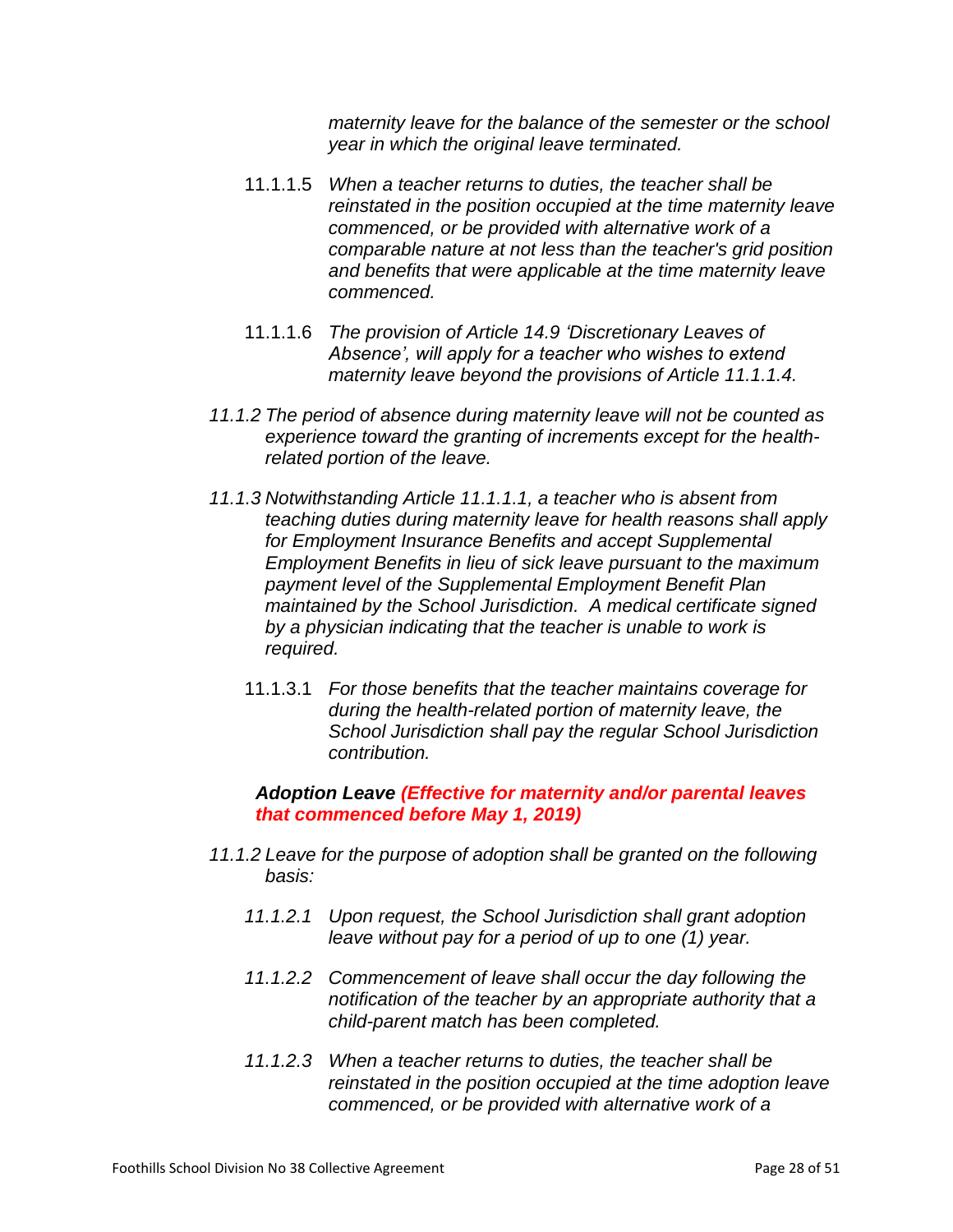*comparable nature, at not less than the teacher's grid position and benefits that were applicable at the time adoption leave commence.*

- *11.1.2.4 Upon request, at least thirty (30) days prior to the expiry of the original leave, a teacher may be granted an extension of adoption leave for the balance of the semester or school year in which the original leave terminated.*
- *11.1.2.5 A teacher may return to duties prior to the expiration of leave granted under Article 11.1.2.1, providing a suitable position is available.*
- *11.1.2.6 Premiums for A.S.E.B. Plans and Alberta Health Care Insurance shall be paid by the teacher during the period of the leave.*
- *11.1.2.7 Leave for the purposes of adoption as specified in 11.1.2.1, shall be without pay or sickness allowance, and periods of absence will not be counted as experience toward the granting of increments.*

# *11.2 Benefits – Prepayment or Repayment of Premiums During Unpaid Portion of Leave (Effective for maternity and/or parental leaves that commenced before May 1, 2019)*

- *11.2.1 Teachers may prepay or repay benefit premiums payable during the duration of a maternity, adoption or parental leave.*
- *11.2.2 Subject to the terms and conditions of the benefits insurance carrier policies, teachers on maternity, adoption or parental leave may make arrangements through the School Jurisdiction to prepay 100 per cent of the benefit premiums for applicable benefits provided for in the existing collective agreement, for a period of up to 12 months.*
- *11.2.3 Notwithstanding Clause 11.2.2, subject to the terms and conditions of the benefits insurance carrier policies, upon request by the teacher, the School Jurisdiction will continue paying the School Jurisdiction portion of the benefit costs for a teacher on maternity, adoption or parental leave, for a period of up to twelve months, provided the teacher repays the teacher portion of the benefit premiums.*
- *11.2.4 A teacher who commits to Clause 11.2.3 is responsible to repay the amount of the School Jurisdiction paid benefit premiums, and shall reimburse the School Jurisdiction upon return from the leave, in a mutually agreeable, reasonable manner over the period of no more than twelve months following the teacher's return to duty.*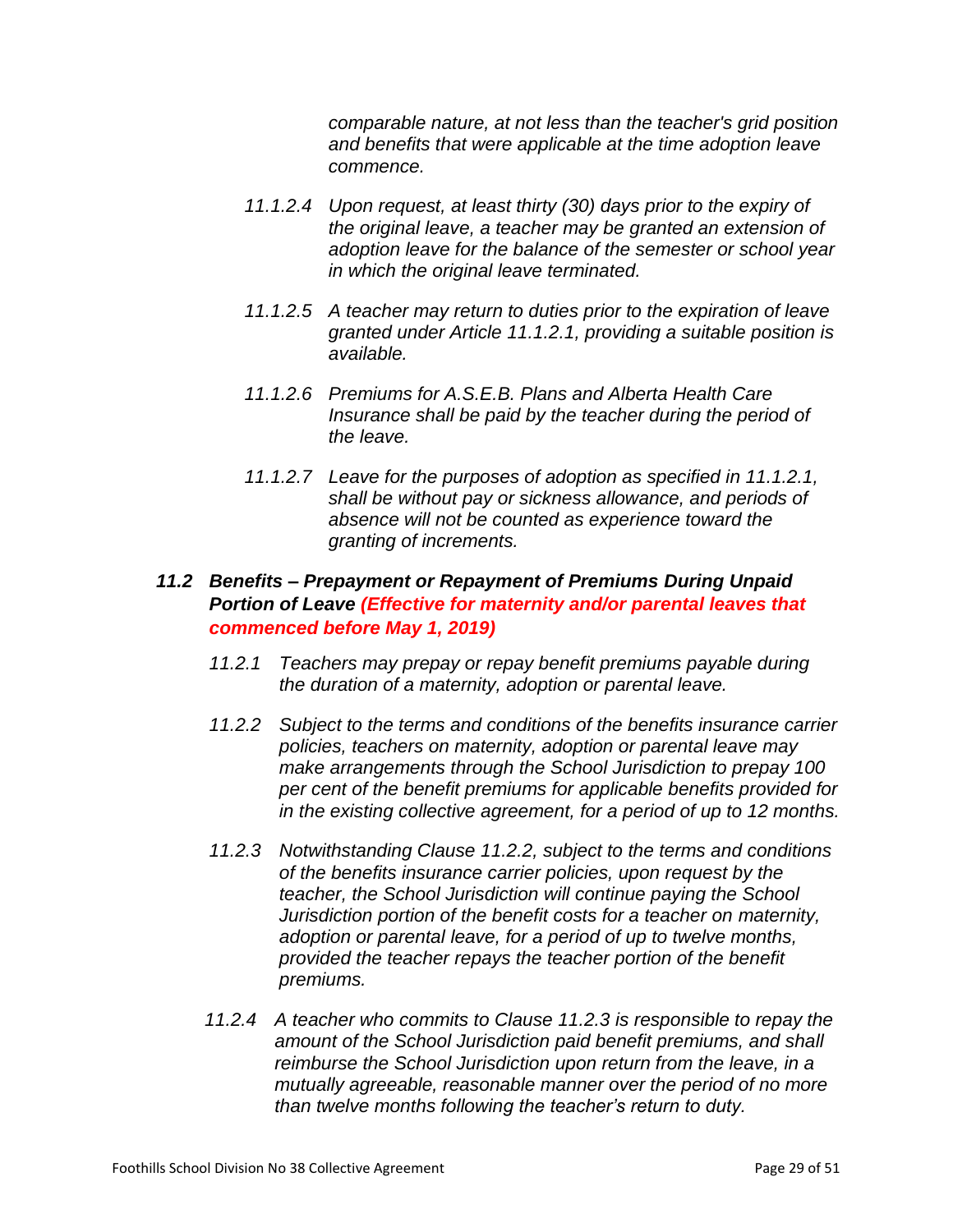- *11.2.5 If a teacher fails to return to his/her teaching duties, the teacher shall be responsible to forthwith repay the School Jurisdiction paid benefit premiums, and shall reimburse the School Jurisdiction upon receipt of an invoice.*
- *11.2.6 If a teacher has not fully repaid the cost of benefit premiums previously paid by the School Jurisdiction under Clause 11.2.3 the teacher is not eligible to reapply for additional consideration under Clause 11.2.3.*

#### *Effective May 1, 2019, the following clauses apply for maternity/parental/adoption leaves commencing on or after May 1, 2019 and shall repeal and replace clauses 11.1 and 11.2 above as applicable.*

#### *11.1 Maternity Leave*

- *11.1.1 Upon request, a teacher shall be entitled to maternity leave of absence for a period of up to sixteen (16) weeks commencing within thirteen (13) weeks prior to the estimated due date and no later than the actual date of the birth of the teacher's child.*
- *11.1.2 Maternity leave shall be without pay and benefits except as provided in clause 11.3.*
- *11.1.3 A teacher shall, when possible, give the School Jurisdiction three (3) months but no less than six (6) weeks written notice of their intention to take a maternity leave. Such notice shall be accompanied by a medical certificate or written statement from a midwife registered with the College of Midwives of Alberta indicating that the teacher is pregnant and giving the estimated date of birth.*
- *11.1.4 The teacher may terminate the health related portion of the maternity leave at any time with a medical certificate indicating their fitness to return to work. The teacher shall give the School Jurisdiction no less than four (4) weeks notice, in writing, of the intended date of return.*
- *11.1.5 Upon expiration of the leave provided pursuant to clause 11.1.1, the teacher shall be reinstated in the position the teacher occupied at the time the leave commenced or in a mutually agreed upon position. In any case, in accordance with the Employment Standards Code and this Collective Agreement, the teacher will be provided with an alternative position of a comparable nature.*

# *11.2 Parental Leave*

*11.2.1 Upon request, a teacher shall be entitled to parental leave of absence for the birth or adoption of a child. The leave shall be for a period of up to*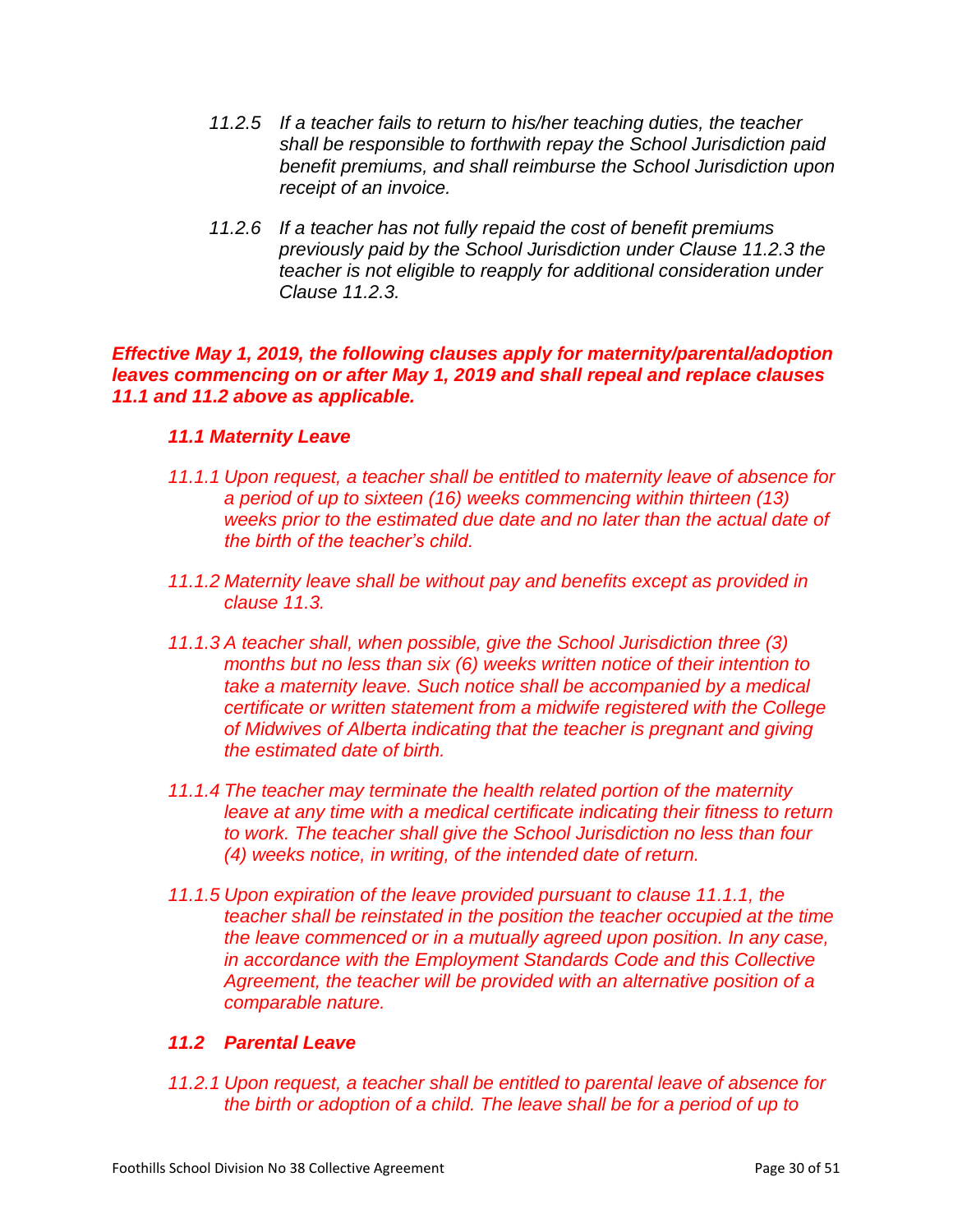*sixty-two (62) weeks to be taken within seventy-eight (78) weeks of the child's birth or placement in the home.* 

- *11.2.2 Parental leave shall be without pay and benefits except as provided in clause 11.3.*
- *11.2.3 The teacher shall give the School Jurisdiction at least six (6) weeks written notice of the teacher's intention to take a parental leave. Specifically, in the case of adoption, the teacher will provide as much notice as possible.*
- *11.2.4 The teacher may terminate the leave at any time. The teacher shall give the School Jurisdiction no less than four (4) weeks notice, in writing, of the intended date of return.*
- *11.2.5 Upon expiration of the leave provided pursuant to clause 11.2.1, the teacher shall be reinstated in the position the teacher occupied at the time the leave commenced or in a mutually agreed upon position. In any case, in accordance with the Employment Standards Code and this Collective Agreement, the teacher will be provided with an alternative position of a comparable nature.*
- *11.2.6 If teachers under clause 11.2.1 are parents of the same child, the parental leave granted may be taken by one teacher or shared by both teachers. In any case, the School Jurisdiction may grant but is not required to grant parental leave to more than one parent of the child at the same time.*

#### *11.3 Salary Payment and Benefit Premium*

- *11.3.1A The School Jurisdiction shall top up Supplementary Employment Benefits (SEB) to 100 percent of the teacher's weekly salary for the duration of the health related portion of the maternity leave at a minimum of six (6) weeks to a maximum of ninety (90) calendar days, or to the extent of sick leave entitlement as per Article 10.*
- *11.3.2A When the teacher is not eligible for Employment Insurance Benefits, the teacher will have access to sick leave benefits as per Article 10.*
- *11.3.3A The teacher shall provide a medical certificate or written statement from a midwife registered with the College of Midwives of Alberta in order to access the SEB plan or sick leave.*
- *11.3.4 A The School Jurisdiction shall pay the portion of the teacher's benefits plan premiums and contribute Health Spending Account amounts specified in Article 7.0 of the Collective Agreement for sixteen (16) weeks of maternity leave.*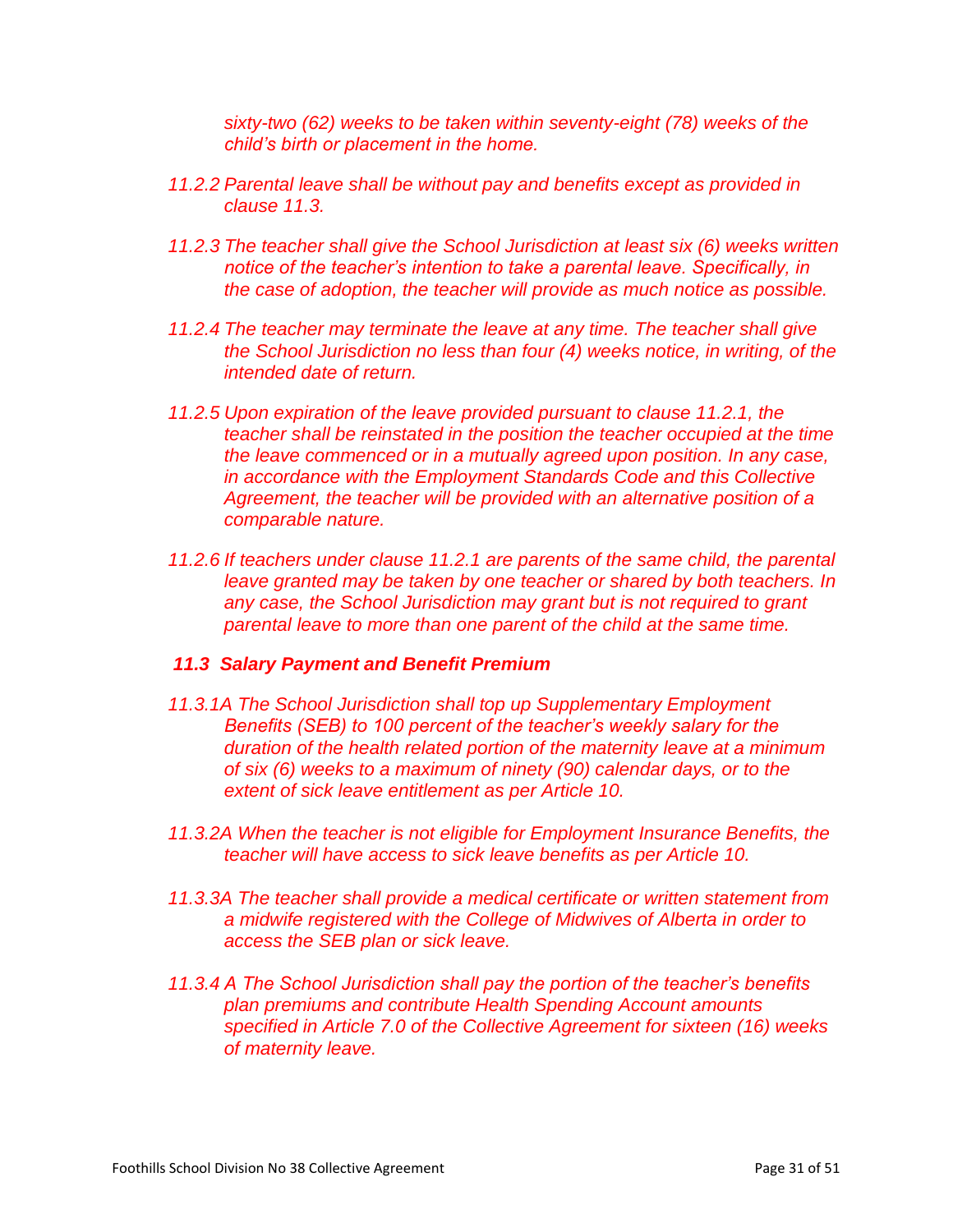*11.3.5 A The School Jurisdiction shall pay the portion of the teacher's benefits plan premiums specified in Article 7.0 of the Collective Agreement for thirty-six (36) weeks of parental leave. The Health Spending Account (HSA) will remain active for the duration of parental leave but no further credits will be contributed to the HSA during this time.*

# *11.4. Benefits – Prepayment or Repayment of Premiums During Unpaid Portion of Leave*

- *11.4.1 Teachers may prepay or repay benefit premiums payable during the duration of a of parental leave.*
- *11.4.2 Subject to the terms and conditions of the benefits insurance carrier policies, teachers on parental leave may make arrangements through the School Jurisdiction to prepay one hundred (100) per cent of the benefit premiums for applicable benefits provided for in the existing collective agreement, for a period of up to eighteen (18) months.*
- *11.4.3 Notwithstanding clause 11.3, subject to the terms and conditions of the benefits insurance carrier policies, upon request by the teacher, the School Jurisdiction will continue paying the School Jurisdiction portion of the benefit costs for a teacher on parental leave, for the remainder of the parental leave, up to eighteen (18) months, provided the teacher repays the School Jurisdiction portion of the benefit premiums.*
- *11.4.4 A teacher who commits to clause 11.4.3 is responsible to repay the amount of the School Jurisdiction paid benefit premiums, and shall reimburse the School Jurisdiction upon return from the leave, in a mutually agreeable, reasonable manner over the period of no more than eighteen (18) months following the teacher's return to duty.*
- *11.4.5 If a teacher fails to return to their teaching duties, the teacher shall be responsible to forthwith repay the School Jurisdiction paid benefit premiums, and shall reimburse the School Jurisdiction upon receipt of an invoice.*
- *11.4.6 If a teacher has not fully repaid the cost of benefit premiums previously paid by the School Jurisdiction under clause 11.4.3 the teacher is not eligible to reapply for additional consideration under clause 11.4.3.*

# **12 PRIVATE BUSINESS/GENERAL/PERSONAL LEAVES OF ABSENCE**

12.1 *For personal reasons*, and subject to the operational needs of the school, *teachers shall be granted one (1) personal day per school year at no cost to the teacher*. Unused days referred to in this clause shall accumulate to a maximum of three (3) days. No more than three (3) days of such leave may be used in the same school year.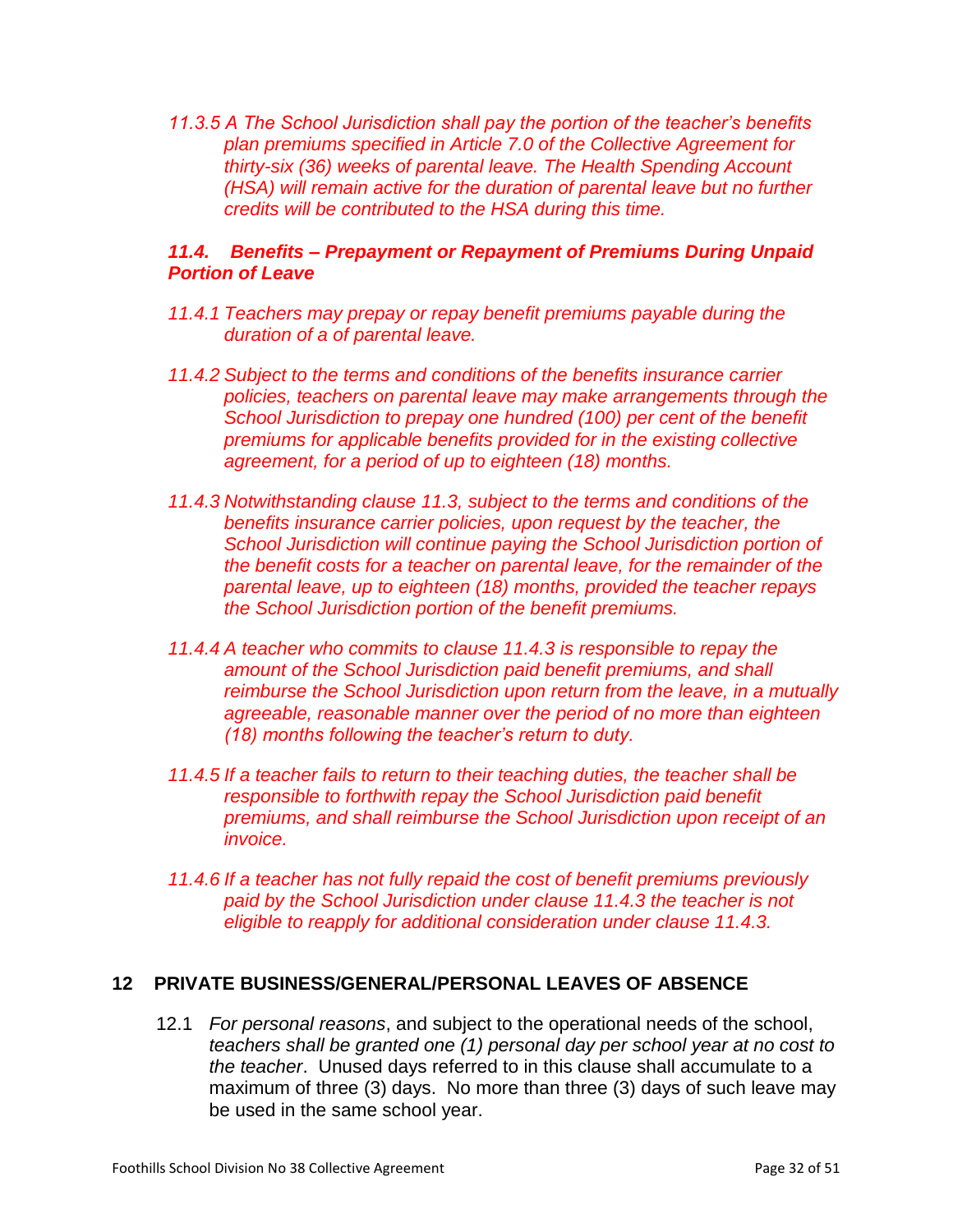- 12.2 Temporary leave of absence with pay, provided the School Jurisdiction is reimbursed by deducting from the teacher's wages the costs of a substitute teacher, may be granted to school-based teachers upon approval by the principal: (If the leave occurs on a Professional Development, Teacher Preparation, or Teachers' Convention Day, this deduction shall be credited to the Professional Development Fund). All other certificated staff, including principals, may be granted temporary leave of absence upon approval by the Superintendent.
	- 12.2.2 Who attend any public event of educational value.
	- 12.2.3 For personal reasons for not more than three (3) days per school year.

# **13 ASSOCIATION LEAVE AND SECONDMENT**

- 13.1 *A teacher shall be granted leave of absence with pay provided the School Jurisdiction is reimbursed by the Association for the actual costs of the substitute, including the School Jurisdiction portion of statutory benefit contributions, to fulfill the duties as an elected or appointed member of the Provincial Executive Council, Discipline and Practice Review Committees, and central and local table negotiating committees.*
- 13.2 *Upon written request to the superintendent or designate, the School Jurisdiction may consider additional Association Leave. The written request shall be provided with as much notice as possible and, where possible, not less than five (5) working days in advance of the leave, stating the teacher's name, and the date(s) and time(s) the teacher will be absent from their professional duties with the School Jurisdiction. The Association will reimburse the School Jurisdiction as per Clause 13.1. Such leaves will not be unreasonably denied.*
- 13.3 *Where the Association requests a secondment for a teacher who is elected to Provincial Executive Council, as the President of a local, or other local official already named in the collective agreement the teacher shall be seconded on a scheduled basis up to a maximum of the teacher's FTE provided that the amount of FTE the teacher is seconded is mutually agreed to by the School Jurisdiction, the teacher, and the Association and is at no cost to the School Jurisdiction.*
- 13.4 *During such secondment, the School Jurisdiction shall maintain the teacher's regular salary, applicable allowances, and any benefit contributions required by the collective agreement and make the statutory contributions on the teacher's behalf. The Association shall reimburse the School Jurisdiction for all payments made by the School Jurisdiction to the teacher or on his/her behalf while on secondment under this clause.*

# **14. OTHER LEAVES**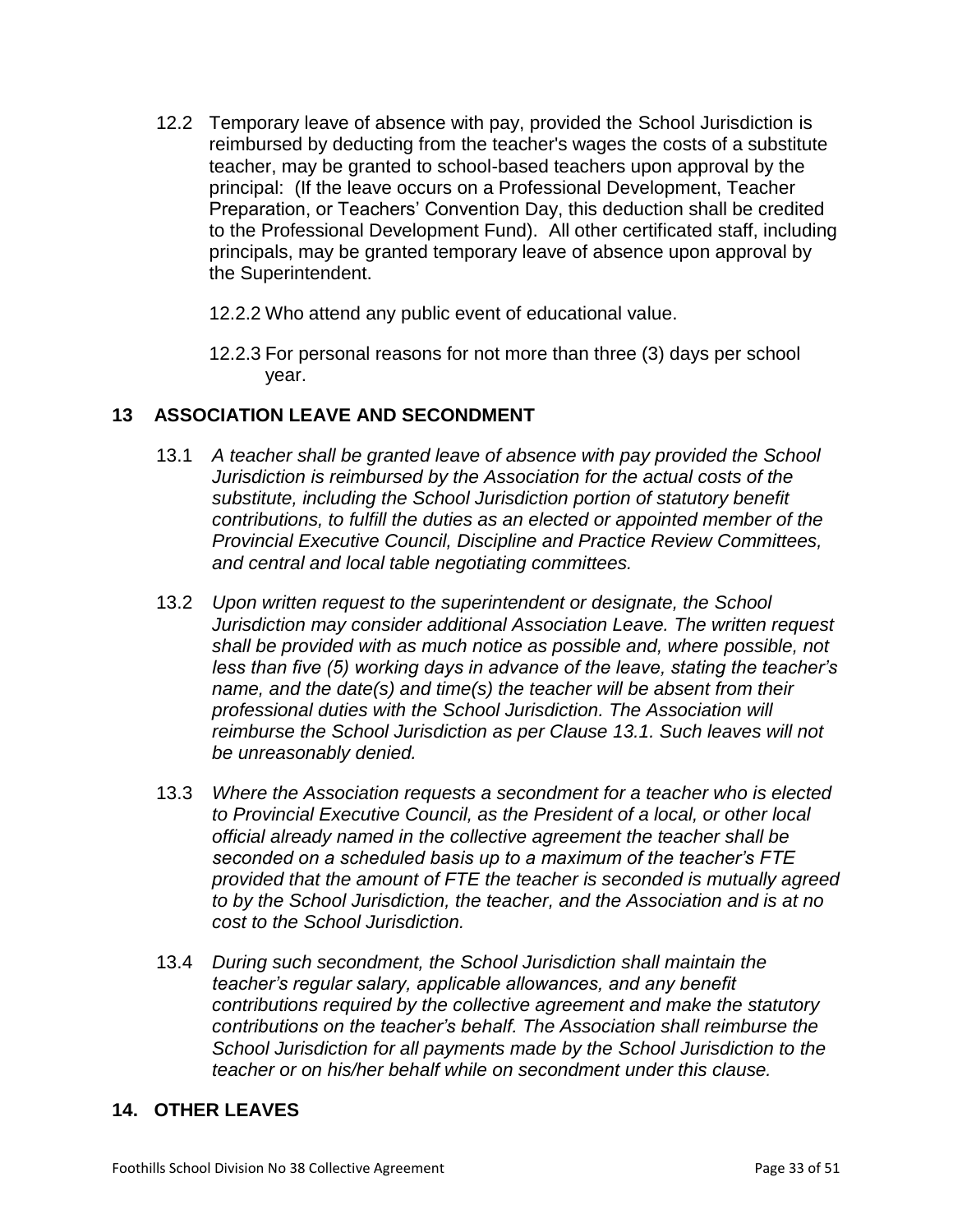#### 14.1 *Critical Illness, Death and Funeral Leave*

- 14.1.1 *A temporary leave of absence with pay will be granted whenever the teacher is absent, as follows:*
- 14.1.2 *For not more than three (3) teaching days because of each critical illness of spouse, parent, child, sibling or parent of spouse. One (1) additional day for necessary travel will be granted. Extra days may be granted at the discretion of the Superintendent of Schools.*
	- *14.1.2.1 Critical illness shall be defined as a medical condition with a significant risk of death within 26 weeks and shall be determined by a certificate from a medical doctor if required and paid for by the School Jurisdiction up to \$35.*
- 14.1.3 *For not more than three (3) teaching days because of death of spouse, parent, child, sibling or parent of spouse. One (1) additional day for necessary travel will be granted. Extra days may be granted at the discretion of the Superintendent of Schools.*
- 14.1.4 *For not more than two (2) teaching days because of the death of each grandparent, grandparent of spouse, brother-in-law, sister-inlaw, daughter-in-law, son-in-law or close friend. One (1) additional day for necessary travel will be granted.*

# 14.2 *Family Medical Leave*

14.2.1 *In any one school year, not more than two (2) days, one (1) day at no loss of wages and one (1) day where the School Jurisdiction is reimbursed for the cost of a substitute teacher, to attend to provide care for a family member, make arrangements for medical care of a family member, or attend to other issues necessary for long-term or emergent medical support of a family member. Family is defined as spouse, child, parent, and sibling*

# 14.3 **Convocation and University Examination Leave**

- 14.3.1 For one (1) day necessary to write each examination in an academic or professional course.
- 14.3.2 For not more than two (2) days to attend convocation exercises at a post-secondary institution at which the teacher, or the teacher's child, spouse or parent is receiving a degree.

#### 14.4 **Professional Improvement**

14.4.1 For the days necessary to attend a conference, convention, institute, meeting, etc., as authorized and granted by the School Jurisdiction.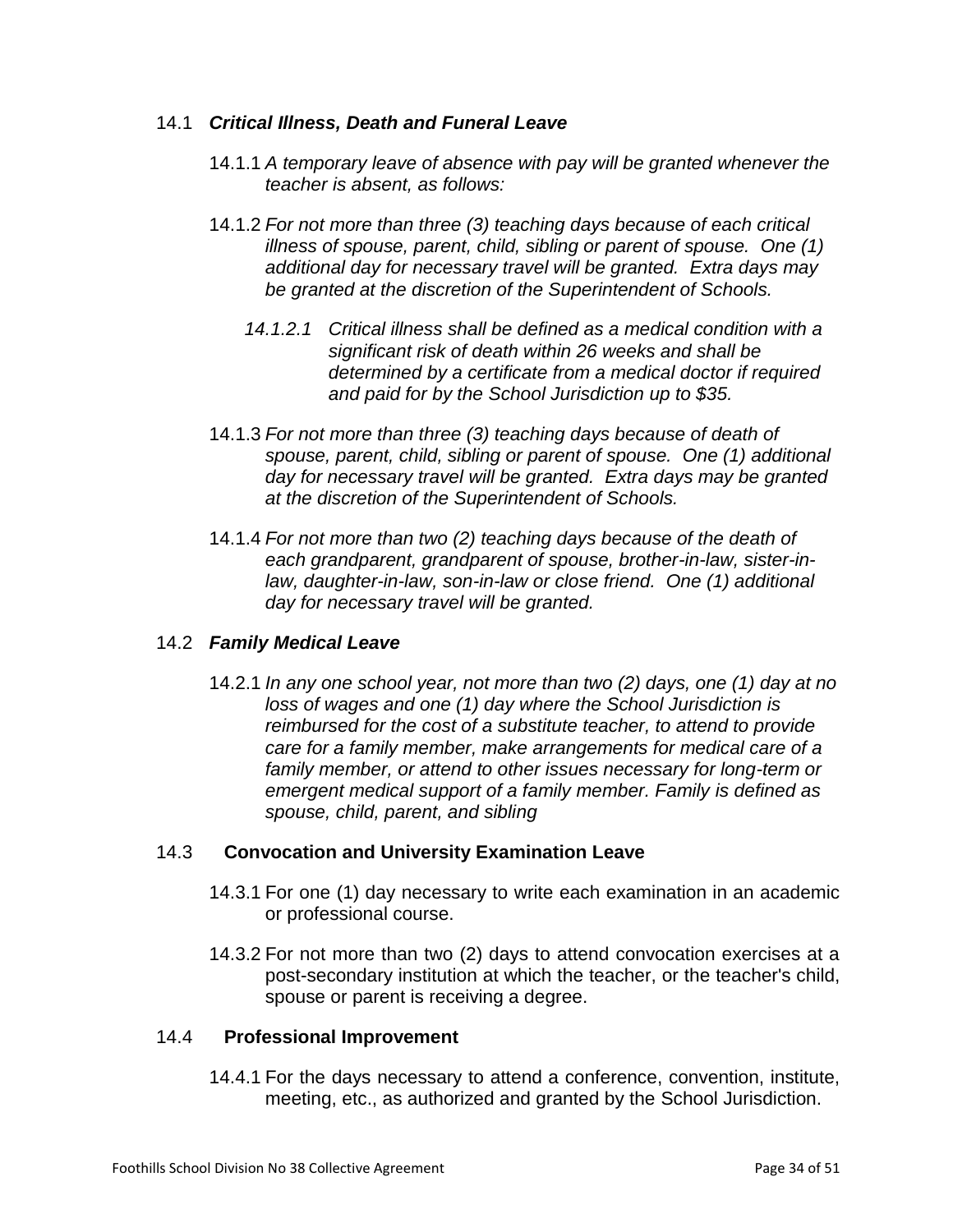#### 14.5 **Impassable Roads/ Inclement Weather/ School Closure leave**

14.5.1 A teacher who, despite reasonable effort, is unable to travel to his/her school from his/her usual place of residence because of (a) inclement weather, (b) impassable road conditions, or (c) failure of transportation facilities other than his/her own.

#### 14.6 **School Closure**

14.6.1 Days where the School Jurisdiction closes the school for health and safety reasons or physical plant breakdown: the School Jurisdiction may require the school administrator(s) to remain on site during normal school hours during these closures.

#### 14.7 **Leave for Child's Arrival**

- 14.7.1 For not more than one (1) day for paternity leave for the birth or adoption of the teacher's own child.
- 14.7.2 A teacher shall be granted up to a maximum of three days' leave with pay, providing the School Jurisdiction is reimbursed for the cost of a substitute teacher, for the purposes of completing the necessary documentation, attending interviews with an appropriate authority, and receiving the adoptive child.

# 14.8 **Jury Duty/ Court Leave**

- 14.8.1 Leave of absence without loss of pay shall be granted:
	- 14.8.1.1 for jury duty or any summons related thereto;
	- 14.8.1.2 to answer a subpoena or summons to attend as a witness in any proceeding authorized by law to compel the attendance of witnesses.

#### 14.9 **Discretionary Leave**

- 14.9.1 Additional leaves of absence with or without pay may be granted to teachers for reasons deemed reasonable by the Superintendent of Schools.
- 14.9.2 A teacher who has been granted leave of absence without pay for in excess of sixty (60) calendar days shall not be eligible for paid leave benefits, or the School Jurisdiction contribution to the benefit plans set forth in Article 7. However, where allowed by the provisions of a benefit plan the teacher may prepay the full premium contribution costs, including the School Jurisdiction's portion, and retain coverage under the plan.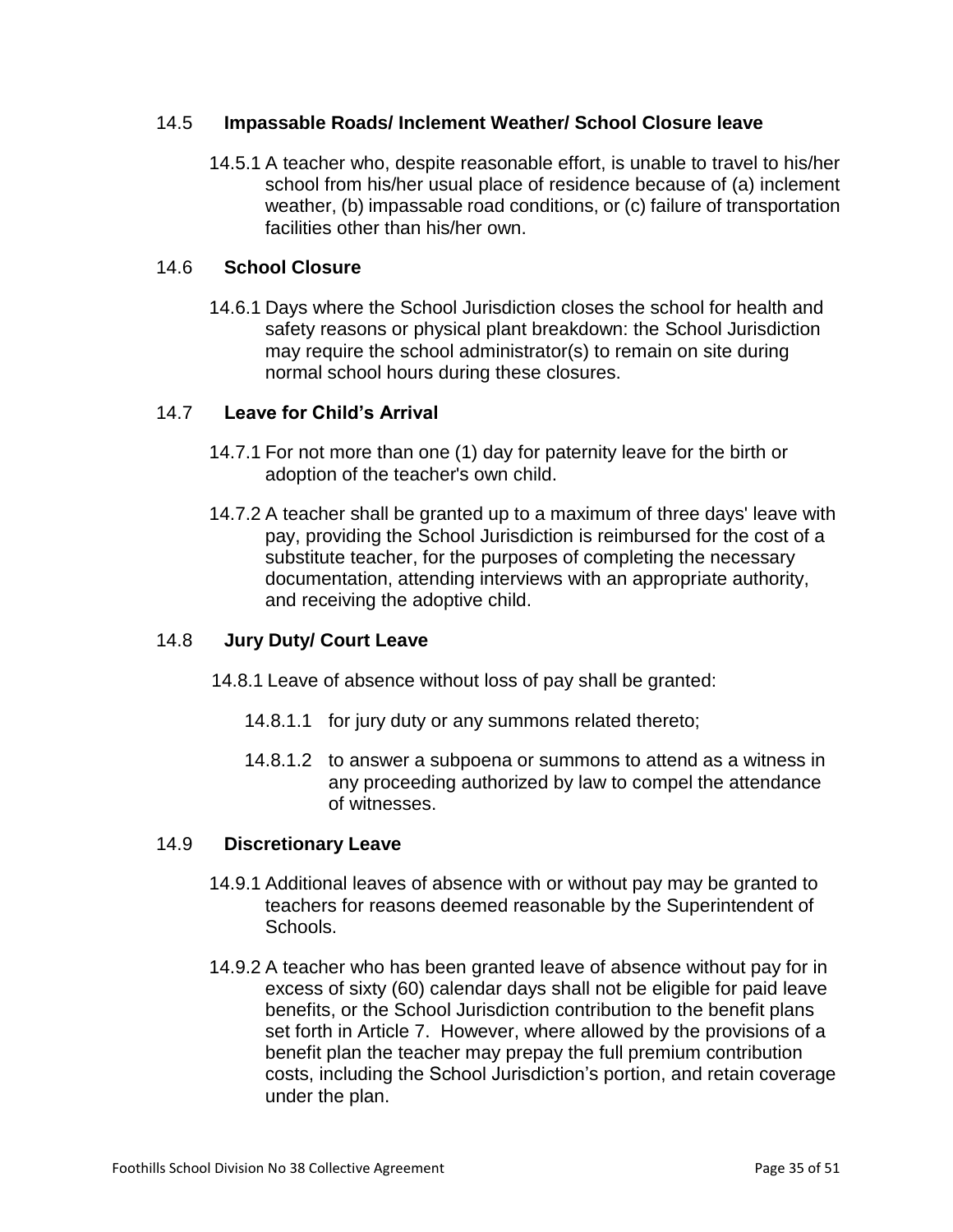#### 14.10 **Deferred Salary Leave Plan**

14.10.1 A Deferred Salary Leave Plan will be maintained by the School Jurisdiction - as per current School Jurisdiction practice, as of October 1, 2003.

#### **15. CENTRAL GRIEVANCE PROCEDURE**

*Effective May 1, 2019, this procedure applies to differences:*

*a) about the interpretation, application, operation or alleged violation of any central item including the question of whether such difference is arbitrable;*

*b) about the interpretation, application or alleged violation of both a central item and a non-central item including the question of whether such a difference is arbitrable; and*

*c) where the Association asserts that terms are implied or incorporated into the Collective Agreement including the question of whether such a difference is arbitrable.*

- *15.2 "Central item" means any item which is in italics in this Collective Agreement.*
- *15.3 A "non-central item" means any item which is not in italics in this Collective Agreement.*
- *15.4 An "operational" day is an instructional or non-instructional day in the School Jurisdiction calendar on which teachers are scheduled to work. For the purposes of this Article, the months of July and August shall not be included in the computation of operational days.*
- *15.5 For the purposes of this Article, written communication may be provided by email.*
- *15.6 If there is a dispute about whether a grievance commenced under this Article is properly a grievance on a central item, it shall be processed under this Article unless TEBA and the Association mutually agree that the difference, or a portion of the difference, shall be referred to the Local grievance procedure in Article 16.*
- *15.7 If the alleged violation is initiated as Local and then defined as a central grievance, the local grievance shall be transferred to the central grievance procedure at an equivalent step in the process. Notwithstanding the timelines for advancing the grievance through the central grievance process from that point, at the request of either party, the parties shall agree to a thirty (30) day freeze of the timelines to enable the parties to*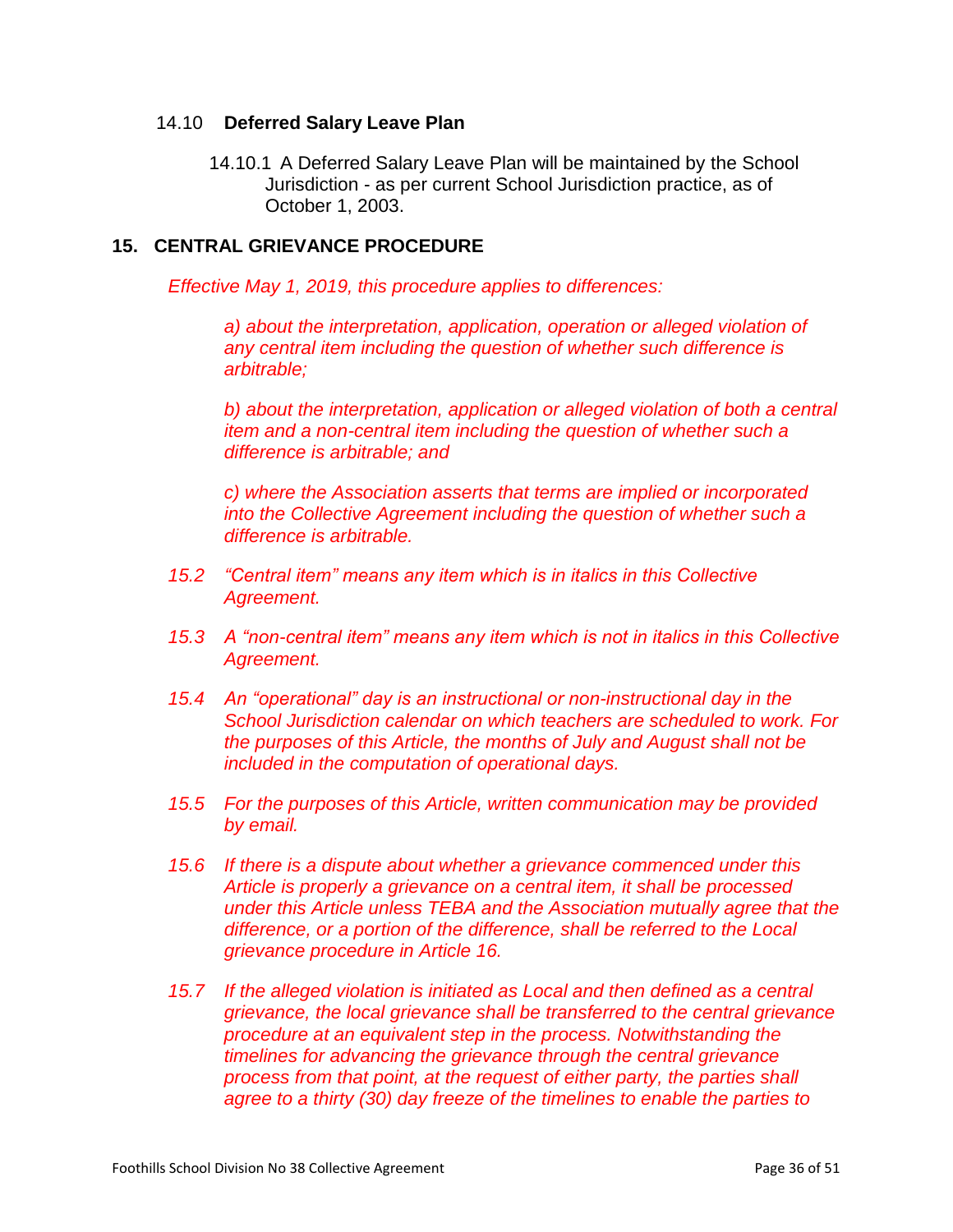*consider the matter. The thirty (30) day freeze period may be ended by mutual agreement.* 

*15.8 Either TEBA or Association may initiate a grievance by serving a written notice of a difference as follows:*

*a) In the case of a grievance by the Association, by serving the notice to the Chair of the Board of Directors of TEBA.*

*b) In the case of a grievance by TEBA, by serving the notice to the Coordinator of Teacher Welfare of the Association.*

- *15.9 The written notice shall contain the following:*
	- *a) A statement of the facts giving rise to the difference,*
	- *b) The central item or items relevant to the difference,*

*c) The central item or items and the non-central item or items, where the difference involves both, and*

*d) The remedy requested.*

- *15.10 The written notice must be served on the other party to the difference within thirty (30) operational days of when the grieving party first had knowledge of the facts giving rise to the grievance.*
- *15.11 Representatives of TEBA and the Association shall meet within fifteen (15) operational days of receiving the written notice to discuss the difference or at such later date that is mutually agreeable to the parties. The Association will give advance notice to TEBA when a grievor plans to attend a central grievance hearing. In such instances, the Association shall bear the expense of the grievor's attendance including the actual cost of the substitute, including the School Jurisdiction portion of statutory benefit contributions, as per clause 13.2. TEBA will give advance notice to the Association when a representative of the School Jurisdiction affected by the difference is attending a central grievance hearing.*
- *15.12 The difference may be resolved through terms mutually agreed upon by TEBA and the Association. Any resolution is binding on TEBA, the Association, the affected School Jurisdiction, and any affected teacher or teachers.*
- *15.13 (a) The party receiving the grievance has fifteen (15) operational days following the meeting in clause 15.11 to respond to the grievance.*

*(b) If the difference is not resolved through the response in clause 15.13(a) or if no response is provided, the grieving party may advance the*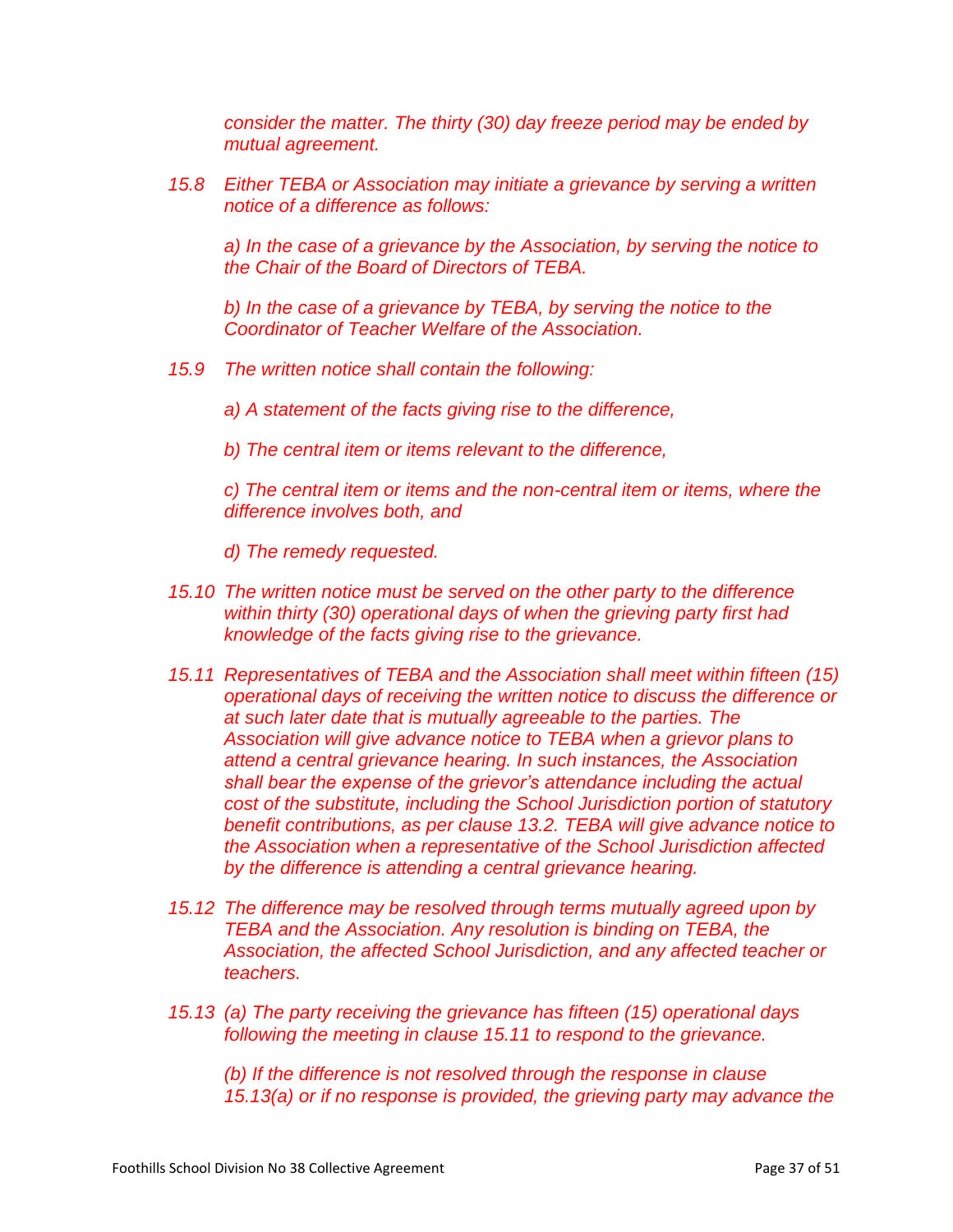*difference to arbitration by notice to the other party within fifteen (15) operational days.*

*15.14 (a) Each party shall appoint one member as its representative on the Arbitration Board within fifteen (15) operational days of such notice and shall so inform the other party of its appointee. The two members so appointed shall, within fifteen (15) operational days of the appointment of the second of them appoint a third person who shall be the Chair. In the*  event of any failure to appoint, or an inability to agree on the person to *serve as the Chair, either party may request in writing that the Director of Mediation Services make the necessary appointment.*

*(b) TEBA and the Association may, by mutual agreement, agree to proceed with an Arbitration Board composed of a single arbitrator rather than a three (3) person Arbitration Board. In this event ,TEBA and the Association shall, within fifteen (15) operational days of the agreement to proceed with a single arbitrator, appoint a person to serve as the single arbitrator. In the event of any failure to agree on the person to serve as the single arbitrator, either party may request in writing that the Director of Mediation Services make the necessary appointment.*

- *15.15 The Arbitration Board shall determine its own procedure but shall give full opportunity to TEBA and the Association to present evidence and be heard.*
- *15.16 The Arbitration Board shall make any order it considers appropriate. Without limiting the generality of the foregoing, an Arbitration Board may order that:*

*a) An affected School Jurisdiction rectify any failure to comply with the Collective Agreement;*

*b) An affected School Jurisdiction pay damages to the Association, affected teacher or teachers, or both.*

*c) TEBA and the Association take actions considered fair and reasonable by the Arbitration Board.*

- *15.17 The award of the Arbitration Board is binding on:*
	- *a) TEBA and the Association.*

*b) Any affected school jurisdiction.*

*c) Teachers covered by the Collective Agreement who are affected by the award.*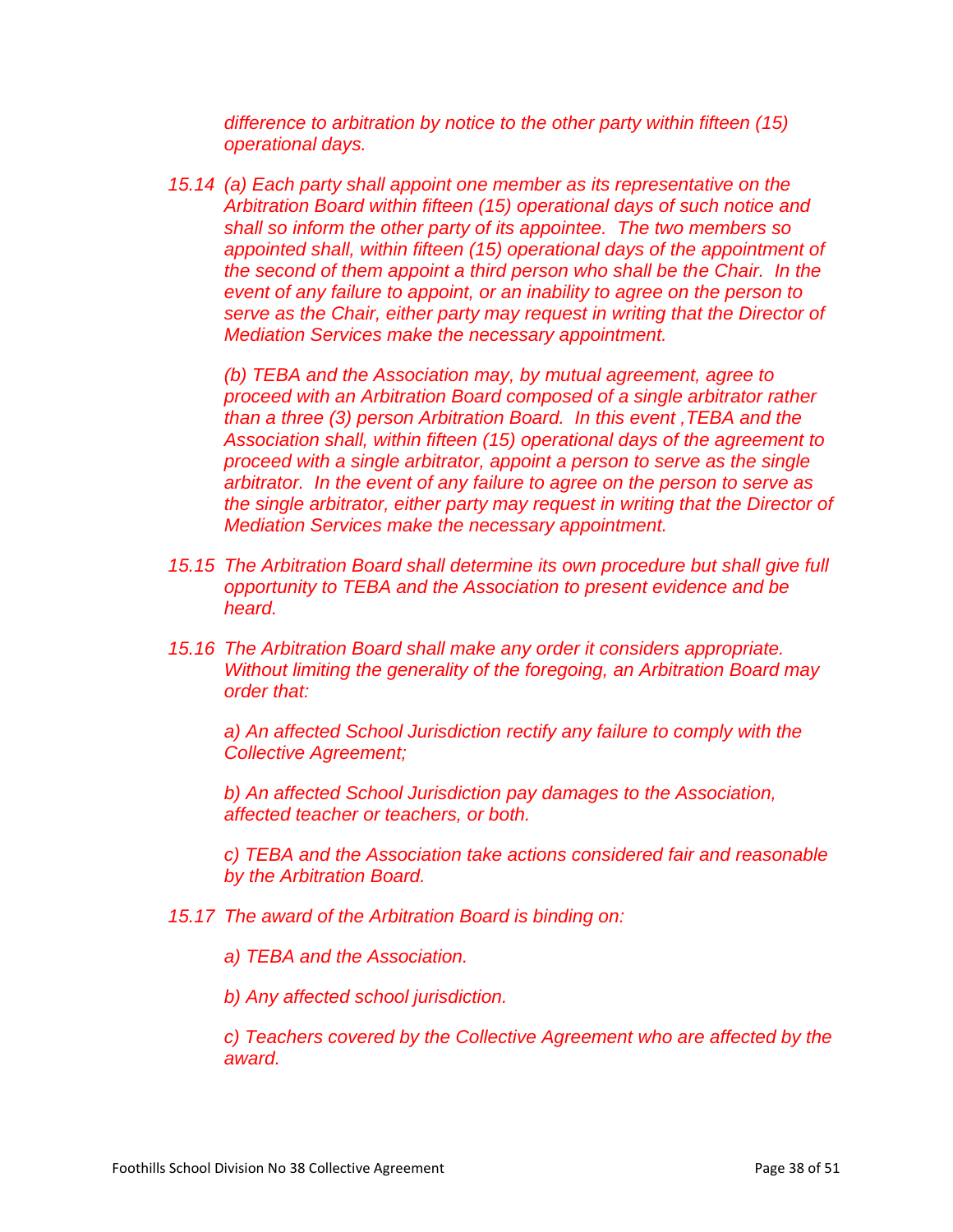- *15.18 TEBA and the Association shall bear the expense of its respective appointee and the two parties shall bear equally the expense of the Chair.*
- *15.19 The time limits in this Article may be extended at any stage by mutual agreement by the parties. Requests for extension of timelines shall not be unreasonably denied. Such agreement shall be communicated in writing.*

#### **16. LOCAL GRIEVANCE PROCEDURE**

- 16.1 Any difference between an employee covered by this Agreement and the School Jurisdiction, or in a proper case between the Association and the School Jurisdiction, concerning the interpretation, application, operation, or alleged violation of a local matter within this Agreement, and including any dispute as to whether the difference is arbitrable, shall be dealt with as follows:
- 16.2 In the case of a difference between an employee and the School Jurisdiction, such difference (hereinafter called a "grievance") shall first be submitted in writing to the Secretary-Treasurer of the School Jurisdiction and to the Secretary of the Local of the Association and the coordinator of Teacher Welfare of the Association. Such written submission shall be made within sixty (60) days of the date of the incident giving rise to the grievance or the date the griever reasonably became aware of the incident giving rise to the grievance. Such grievance shall set out the nature of the grievance, the articles of this Agreement which it is alleged have been violated and the remedy sought. The respondent shall render their decision within thirty (30) days.
- 16.3 In the case of a difference between the Association and the School Jurisdiction, either party may institute a grievance by, in the case of the Association, forwarding written particulars of the grievance to the Superintendent of Schools of the School Jurisdiction and in the case of the School Jurisdiction, by forwarding particulars of the grievance to the Coordinator of Teacher Welfare of the Association within sixty (60) days of the date of the incident giving rise to the grievance or the date the grievor reasonably became aware of the incident giving rise to the grievance.
- 16.4 In the event the grievance is not settled within thirty (30) days after the date of submission of the grievance in accordance with the above procedure, on or before a further ten (10) days have elapsed from the expiration of the aforesaid thirty (30) day time period, either party may by written notice served on the other party require establishment of an Arbitration Board as hereinafter provided.
- 16.5 Each party shall appoint one (1) member as its representative on the Arbitration Board within seven (7) days of such notice and shall so inform the other party of its appointee. The two (2) members so appointed shall,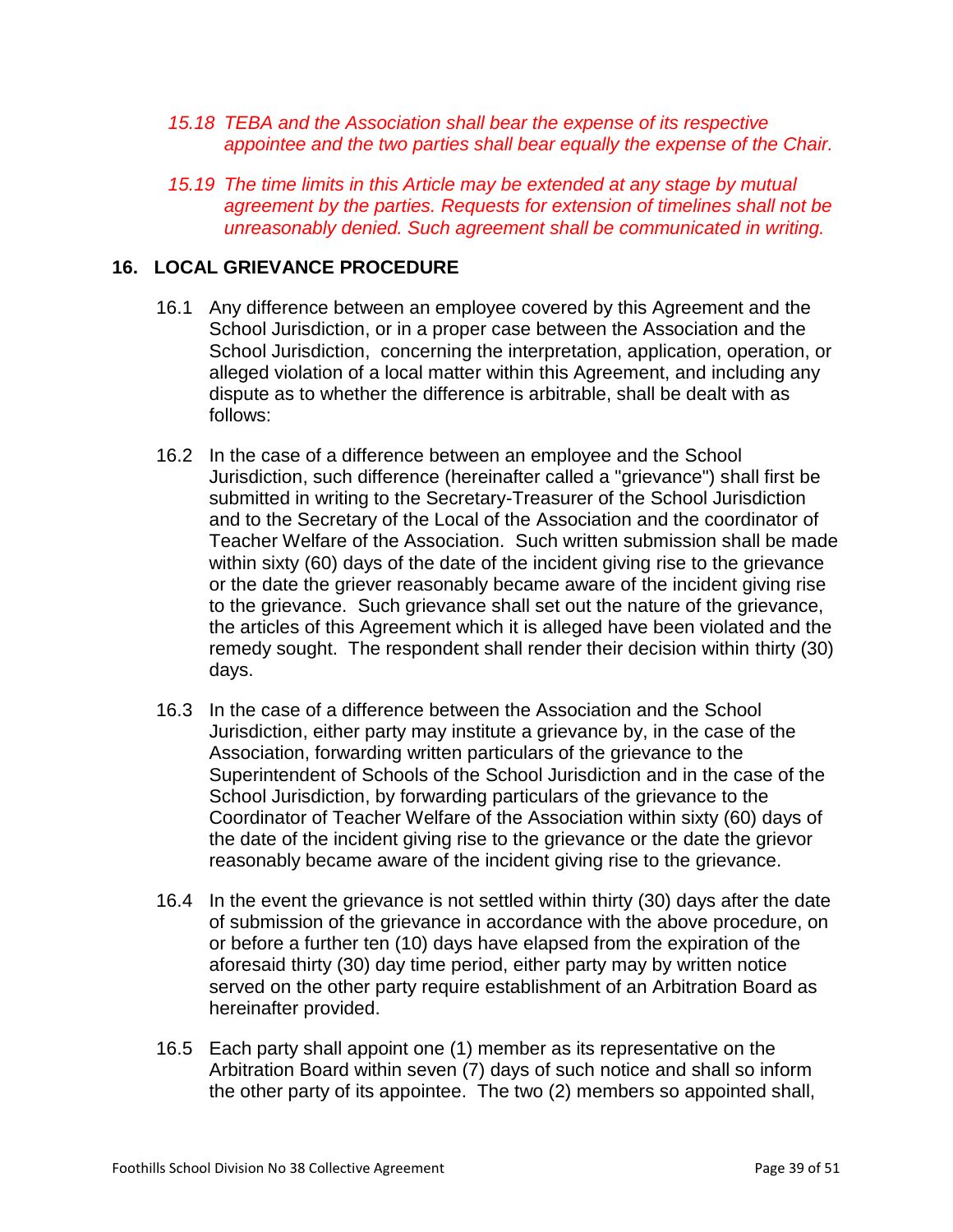within five (5) days of the appointment of the second of them, appoint a third person who shall be the Chairman. In the event of any failure to appoint a Chairman either party may request the Director of Mediation Services to make the necessary appointment.

- 16.6 The Arbitration Board shall determine its own procedure, but shall give full opportunity to all parties to present evidence and to be heard.
- 16.7 The Arbitration Board shall not change, amend or alter any of the terms of this Agreement. All grievances or differences submitted shall present an arbitrable issue under this Agreement, and shall not depend on or involve an issue or contention by either party that is contrary to any provisions of this Agreement or that involves the determination of a subject matter not covered by or arising during the term of this Agreement.
- 16.8 The findings and decision of a majority is the award of the Arbitration Board and is final and binding upon the parties and upon any employee affected by it. If there is not a majority, the decision of the Chairman governs and it shall be deemed to be the award of the Board.
- 16.9 Each party to the grievance shall bear the expense of its respective appointee and the two (2) parties shall bear equally the expense of the Chairman.
- 16.10 By mutual consent of the School Jurisdiction and the Association may elect to proceed to arbitration by way of a sole arbitrator or without nominees.
- 16.11 All of the aforesaid time limits referred to in the grievance procedure shall apply to operational school days only.
- 16.12 In the event, at any stage, of the aforesaid procedure (except in respect of appointing persons to the Board) the grieving party fails to take the necessary action within the time limit specified, the grievance shall be deemed to be at an end. If the party against whom the grievance has been filed fails to take the necessary action within the time limit specified, the grievance shall automatically advance to the next step
- 16.13 Any of the aforesaid time limits may be extended at any stage upon the written consent of the parties.

# **17. EMPLOYMENT**

# **17.1 Expense Claims**

17.1.1 Payment of a travelling allowance according to the School Jurisdiction's expense reimbursement policy shall be made to teachers who travel on school business at the request of the School Jurisdiction.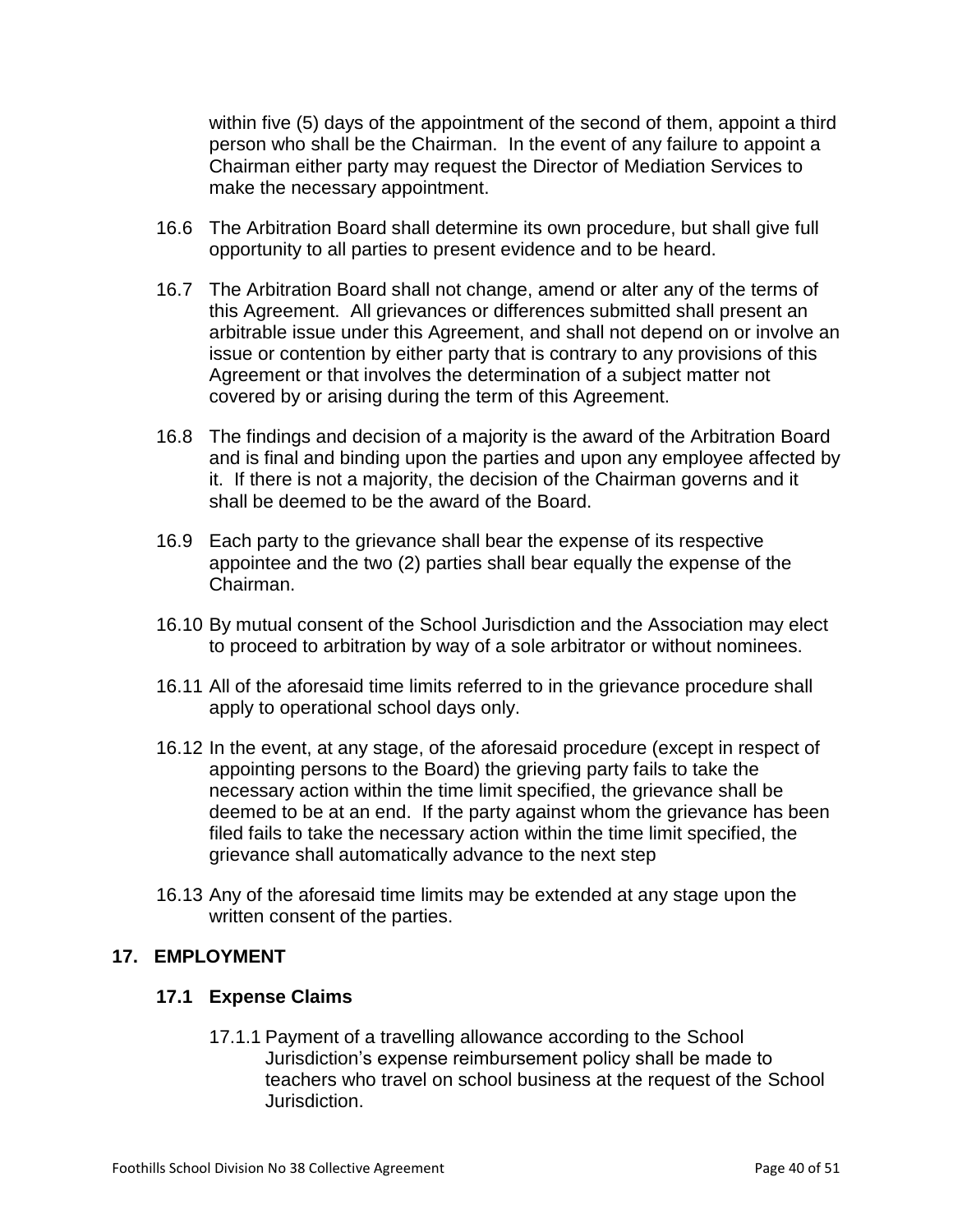# **17.2 Transfers**

17.2.1 The School Jurisdiction shall be responsible for the moving of a teacher or shall pay, subject to prior approval, moving expenses incurred by the teacher, as a result of a School Jurisdiction ordered transfer to another school.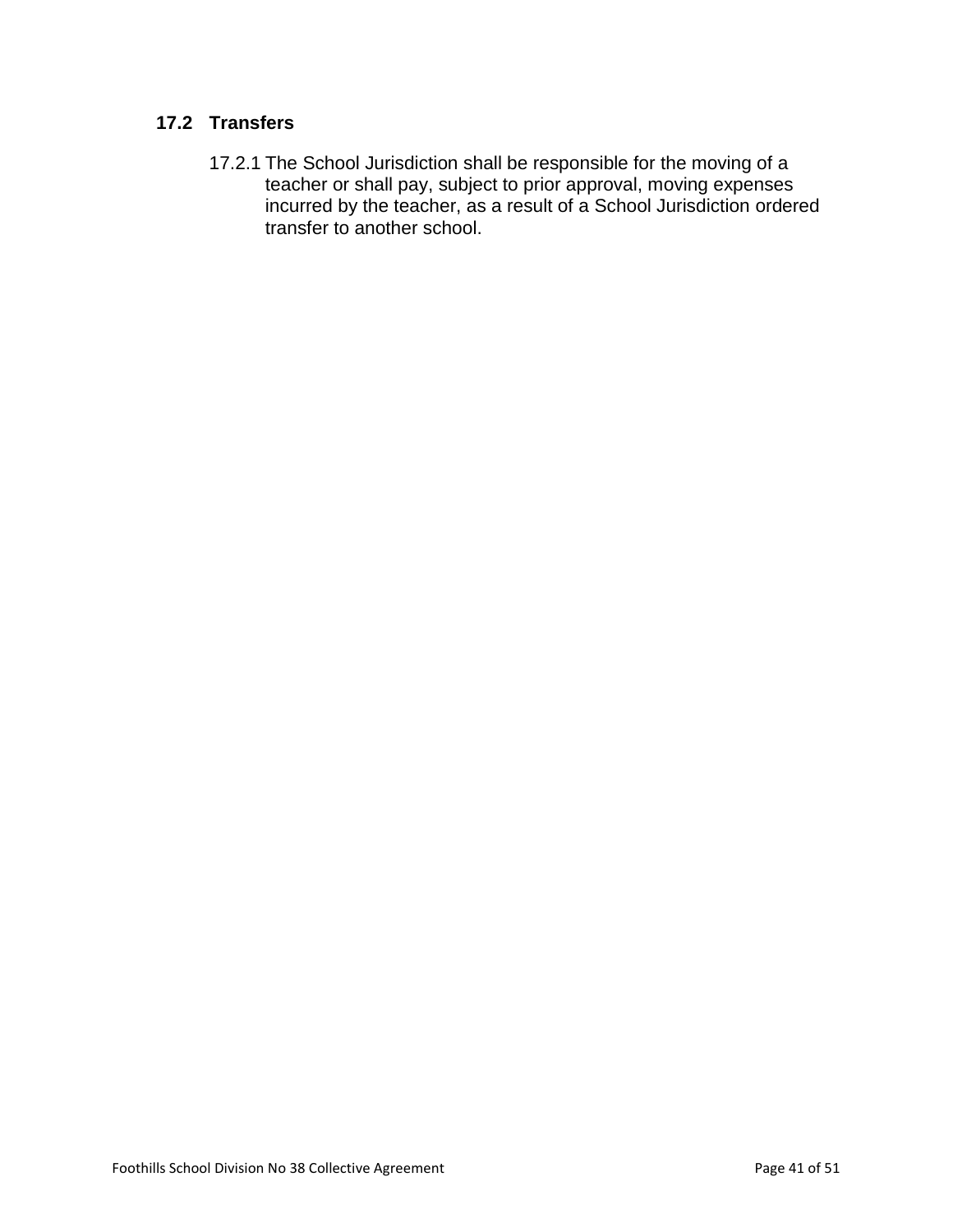| IN WITNESS WHEREOF the parties have executed this agreement this | $\frac{1}{\sqrt{1-\frac{1}{2}}}\,$ day of |  |
|------------------------------------------------------------------|-------------------------------------------|--|
| $\sim 20$ .                                                      |                                           |  |

| ON BEHALF OF THE SCHOOL<br><b>JURISDICTION</b> | ON BEHALF OF THE ASSOCIATION |
|------------------------------------------------|------------------------------|
|                                                |                              |
|                                                |                              |
|                                                |                              |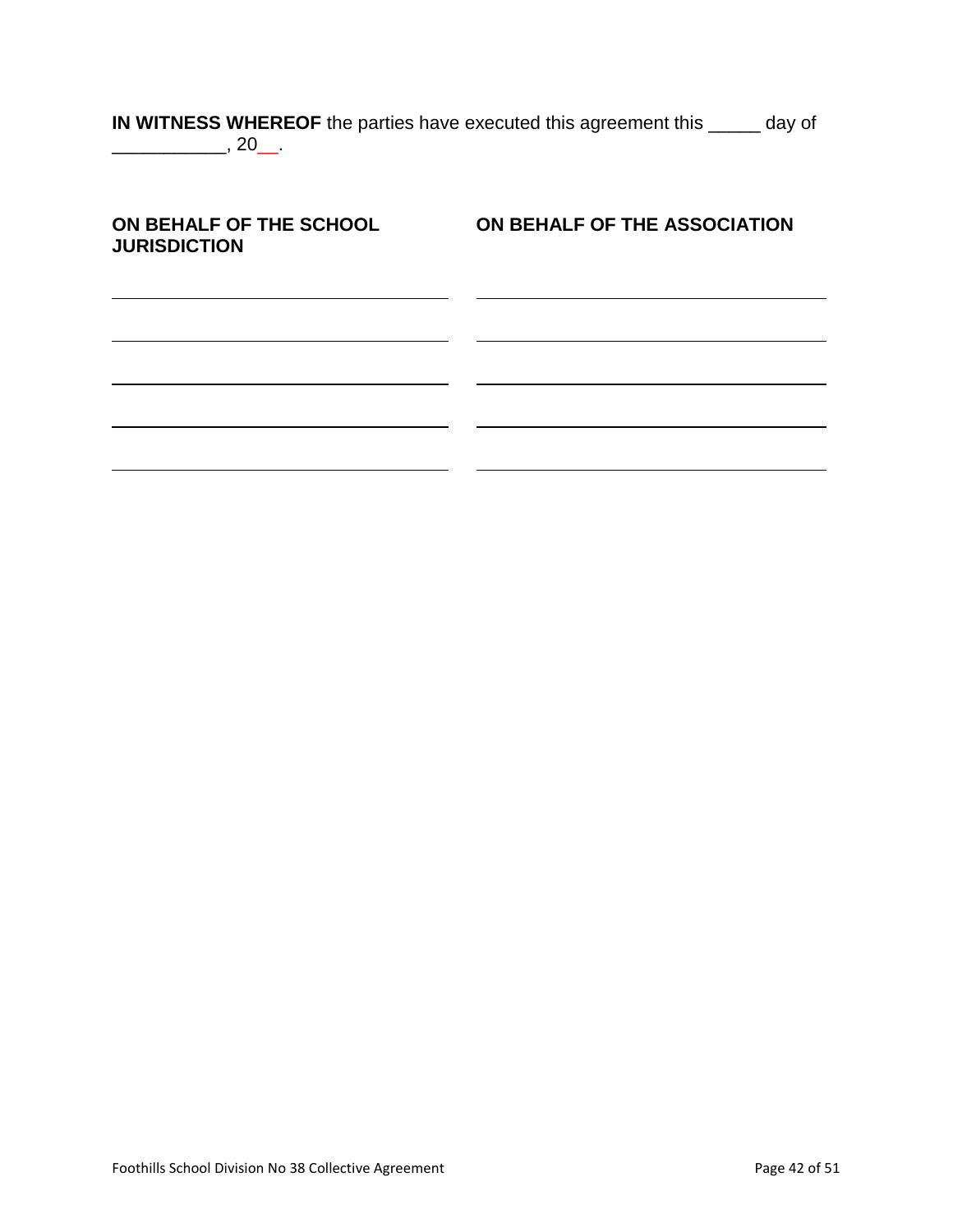#### *Letter of Understanding 1: Association and TEBA Joint Committee to Assist Transition from Central to Local Bargaining- NEW – Effective October 11, 2018*

*1. Scope*

*TEBA and the Association agree to form a committee which will assist in the transition from central to local bargaining. This committee will be available to:* 

- *a) Assist in resolving differences arising from the local bargaining process where the parties to the collective agreement disagree about whether a particular matter is a local matter;*
- *b) Clarify the understanding of the Association and TEBA regarding central table provisions; and,*
- *c) Advise on the production and revision of collective agreements.*
- *2. Structure*
	- *a) The committee will meet as necessary at times determined by the Association and TEBA.*
	- *b) The Association and TEBA shall each bear the cost of their participation in this committee.*
	- *c) The Association and TEBA will each appoint three (3) representatives to the committee.*
	- *d) The committee will be chaired jointly.*
- *3. Process*
	- *a) Where the Association, TEBA, or a School Jurisdiction have a difference in interpretation of the central and local matters placement list, or where a mediator appointed to support local parties in local bargaining seeks clarification, the difference may be referred in writing to the Transition Committee through the joint chairs.*
	- *b) The Transition Committee shall meet to determine the matter and will communicate their decision in writing to the parties of the collective agreement, and mediator where applicable.*
	- *c) In circumstances when the Transition Committee is unable to agree on a determination under clause 1(a) of this Letter of Understanding, the Association and/or TEBA may refer the matter to the Trial Expedited Arbitration Process.*
- *4. The Association and TEBA may jointly, or independently, issue communication to clarify understanding arising from the operation of the Transition Committee.*

*Signed by the parties on October 11, 2018.*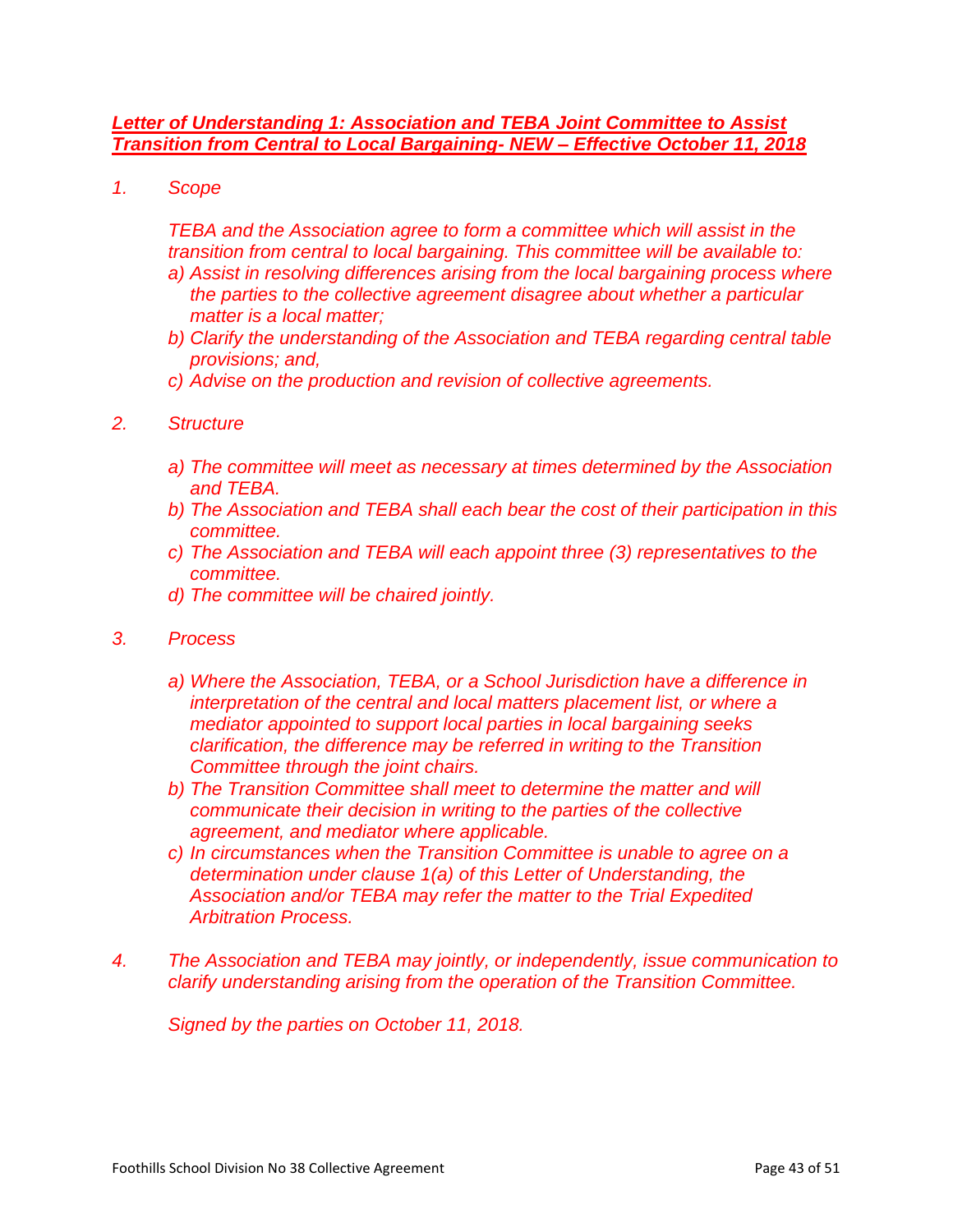*New Letter of Understanding #2 – Trial Expedited Arbitration Process for Differences Arising from the Interpretation or Application of the "2018 Teacher Collective Bargaining Finalized Central and Local Matters Table Placement" NEW – Effective October 2, 2018*

*1. Scope*

*Where the parties are unable to resolve a difference arising from the interpretation or application of the 2018 Teacher Collective Bargaining Finalized Central and Local Matters Table Placement, TEBA or the Association may refer the difference to the following expedited arbitration process. For the purposes of this process, the arbitrator derives its authority from the Alberta Arbitration Act. Nothing in this process restricts either TEBA or the Association from referring any matter to the Alberta Labour Relations Board.* 

- *2. Process*
	- *a) The parties shall first raise the difference at a meeting of the Association and TEBA Transition Committee prior to initiating this process.*
	- *b) The difference shall be referred to one of the following arbitrators:*
		- *i. Mark Asbell*
		- *ii. David Jones*
		- *iii. Lyle Kanee*

*Where the parties cannot agree on an arbitrator, one of the above named will be chosen at random.*

- *c) The parties may agree to an alternate arbitrator in a specific case and may add to or delete from the list of arbitrators by mutual agreement.*
- *d) Within seven (7) days of the appointment, the arbitrator shall convene a case management call to determine the process for resolving the difference. The case management process shall include a timeframe for the exchange of particulars and documents, a timeframe for written submissions if directed by the arbitrator, an agreed statement of facts, or any other process considered by the arbitrator to be effective in ensuring an expeditious resolution of the difference. The parties will endeavour to exchange information as stipulated in the case management process within fourteen (14) days.*
- *e) The arbitrator will first endeavour to assist the parties in mediating a resolution.*
- *f) If a hearing is scheduled by the arbitrator it shall be held within thirty (30) days of the referral to the arbitrator. Where possible, the hearing shall be concluded within one (1) day.*
- *g) As the process is intended to be informal and non-legal, the parties are encouraged to be self-represented. Notwithstanding, neither party is prohibited from selecting the counsel of their choosing.*
- *h) The decision of the arbitrator is limited to solely determining the interpretation and application of the 2018 List of Central and Local Matters table placement.*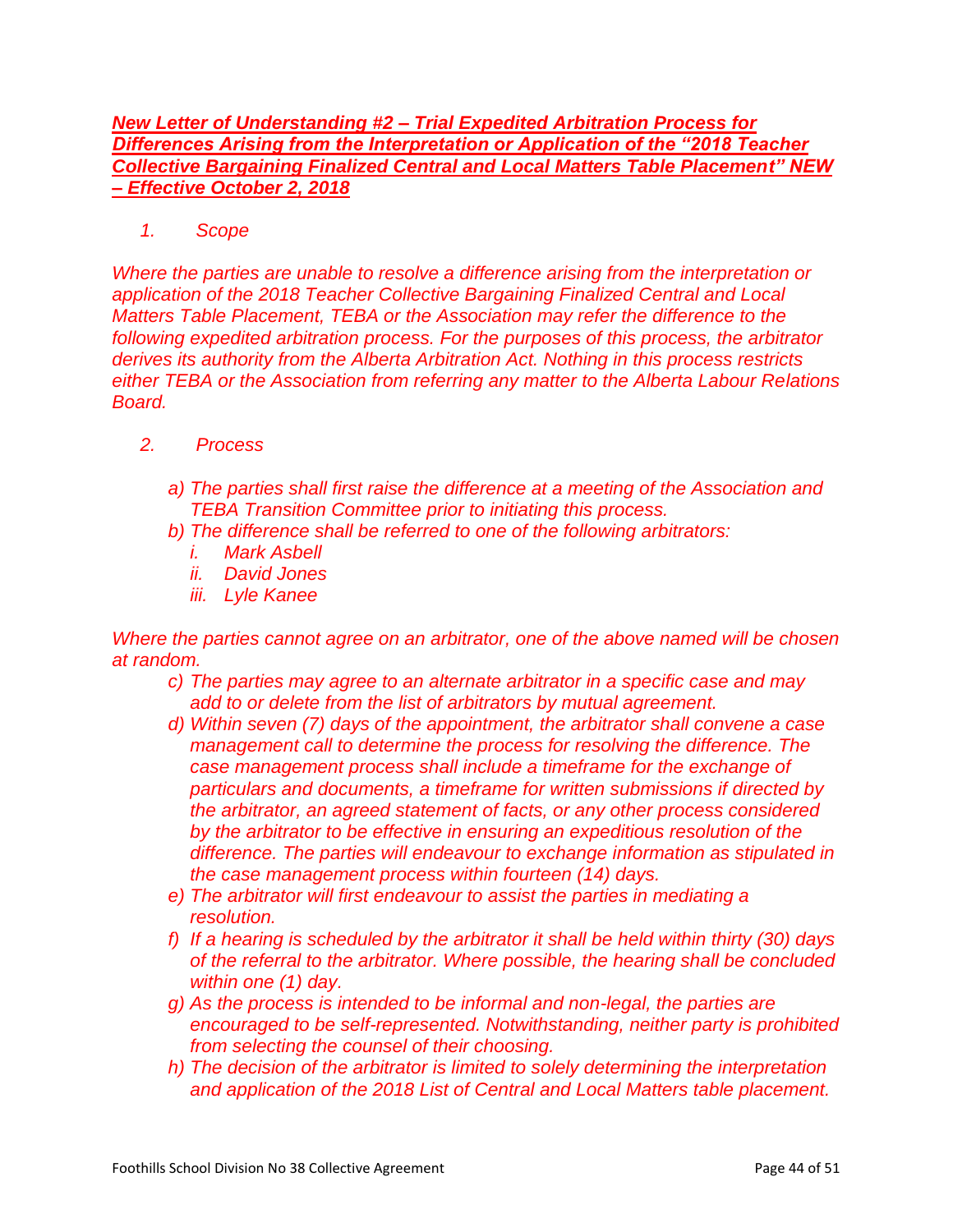- *i) The arbitrator, at their discretion, will issue either a written or oral decision within five (5) days of the conclusion of the arbitration or submission process. If an oral decision is rendered, it will follow with a written summary including the decision and rationale.*
- *j) All decisions of the arbitrator are final and binding.*
- *k) The arbitrator retains jurisdiction with respect to any issues arising from their decision.*
- *l) For the purposes of this process, the timelines shall reflect calendar days, excluding Saturdays and Sundays or General Holidays. Notwithstanding, the parties may extend timelines by mutual agreement and such request to extend timelines shall not be unreasonably denied. The arbitrator has the authority to extend timelines in consultation with the parties.*
- *m)The parties shall bear the costs of their participation in this process. The parties shall equally share the costs of the fees and expenses of the arbitrator.*

*This trial process shall take effect as of the date of signing and shall expire and have no further force and effect once all of the collective agreements commencing September 1, 2018 between the Association and School Jurisdictions have been ratified.*

*Signed by the parties on October 2, 2018.*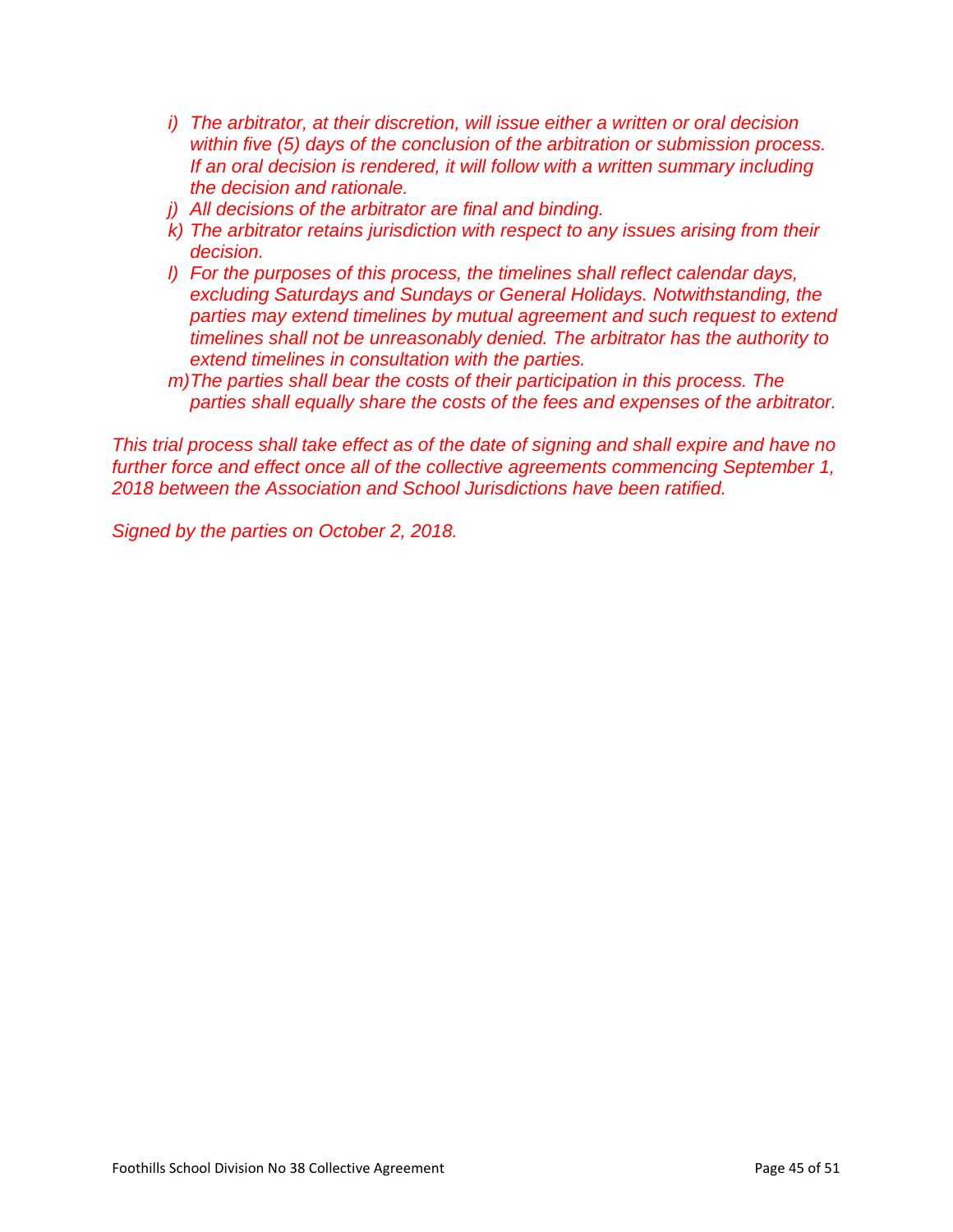# *New Letter of Understanding #3 – Teachers with Designations: Allowances and Titles*

*This Letter of Understanding reflects a commitment between TEBA and the Association and is unenforceable under this Collective Agreement. This is provided in the Collective Agreement for information purposes only.*

*TEBA and the Association agree to establish a committee of three (3) Association and three (3) TEBA representatives to review the allowances and titles of school and jurisdiction based leaders in the bargaining unit, in the context of their duties and responsibilities.* 

*School jurisdictions will provide to the committee job descriptions and other relevant employment documents requested by the committee. The committee will provide a report to TEBA and the Association in order to inform the next round of bargaining. The Association and TEBA will name their representatives within thirty (30) days of ratification of this agreement and the committee shall commence its work within sixty (60) days after ratification of central terms.*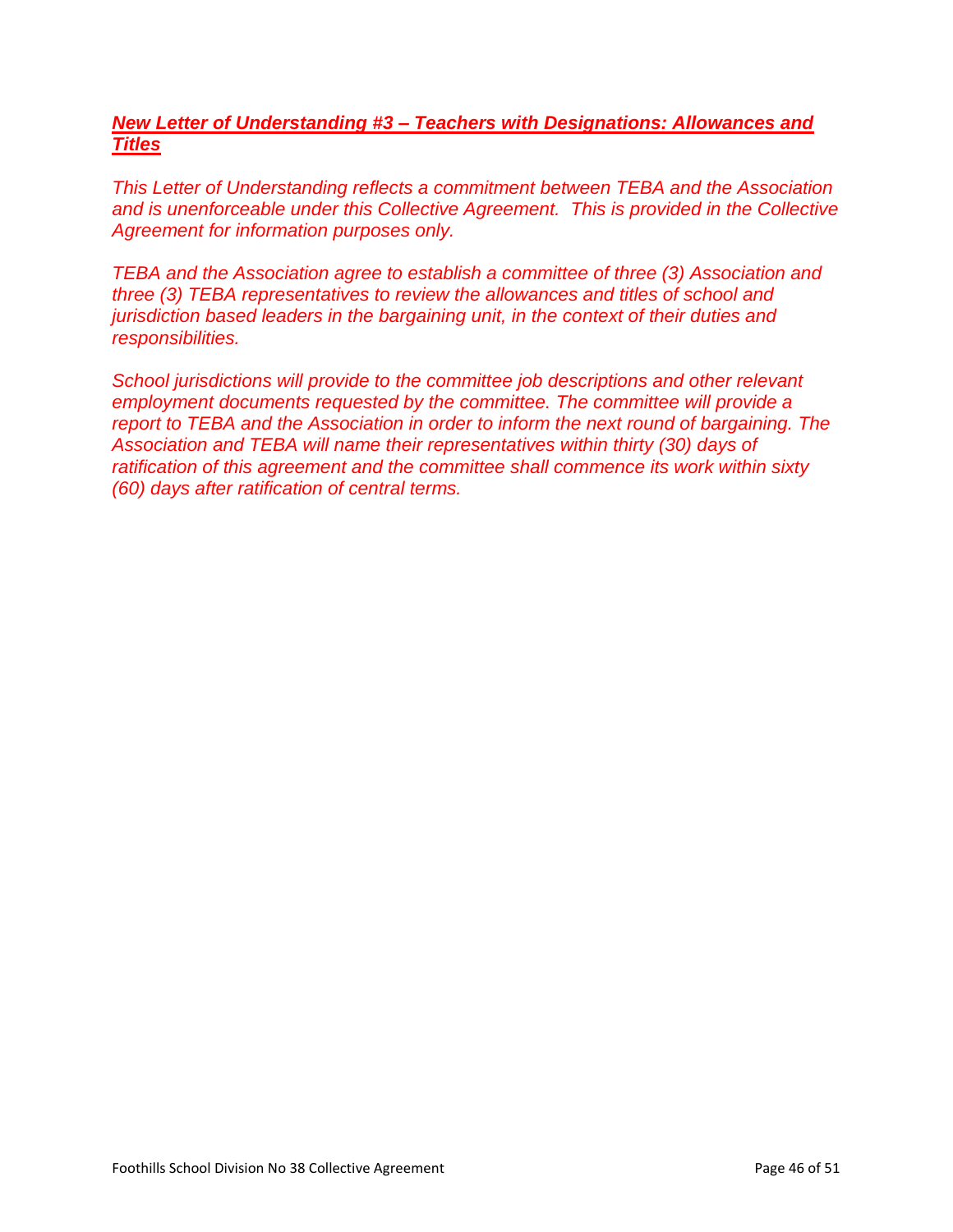# *New Letter of Understanding #4 – Distributed Education Teachers Conditions of Practice*

*This Letter of Understanding reflects a commitment between TEBA and the Association and is unenforceable under this Collective Agreement. This is provided in the Collective Agreement for information purposes only.*

*TEBA and the Association agree to establish a committee of three (3) Association and three (3) TEBA representatives to study distributed education (e.g. online, blended learning, and alternative delivery) teachers' conditions of practice and provide a report to TEBA and the Association in time to inform the next round of bargaining. The Association and TEBA will name their representatives within thirty (30) days of ratification of central terms.*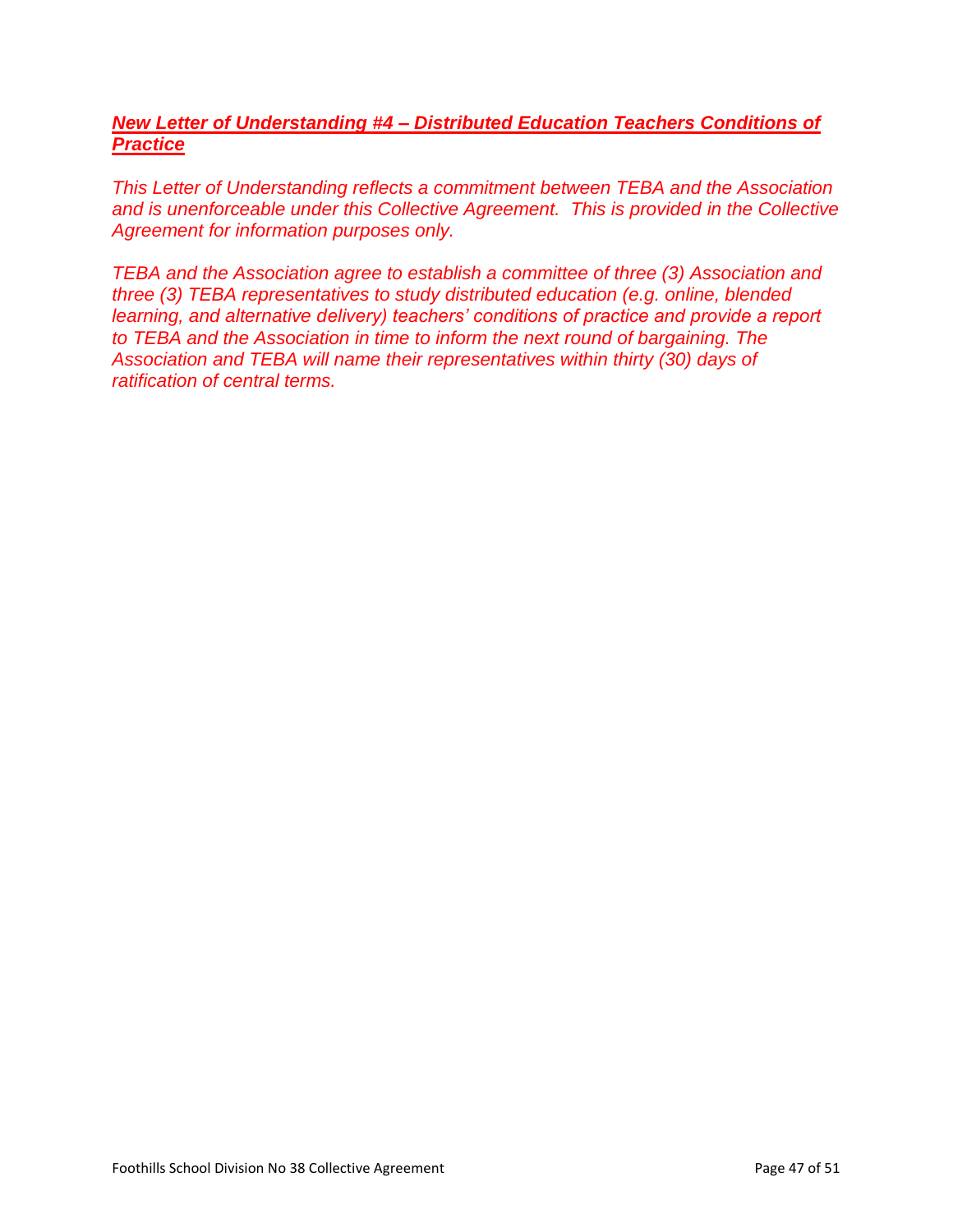# *New Letter of Understanding #5 – Wellness Spending Account*

*Where WSAs exist, the WSA may be used for:*

- *health support, fitness and sports activities and equipment expenses that support the overall well-being and physical health of the teacher and their dependents; and,*
- *family expenses that support the teacher's dependents (such as child and elder care programs and activities).*

**TEBA and the Association agree that teacher professional development is not an** *appropriate use of WSA funds.*

*This Letter of Understanding in no way commits school jurisdictions or teachers to establish WSAs. The decision to split existing Health Spending Accounts (HSA) into combined HSA/WSAs is subject to local negotiations.*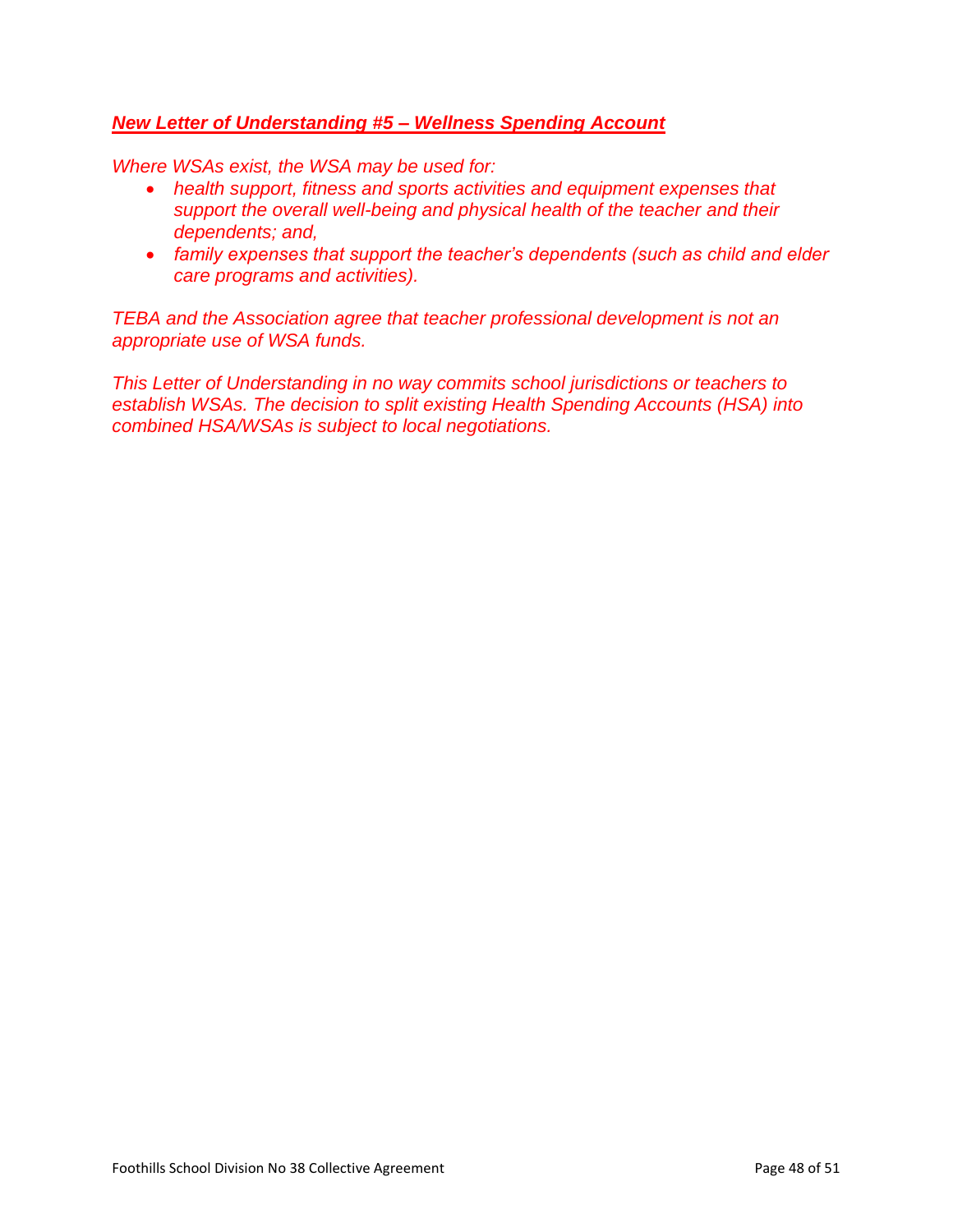# *Letter of Understanding #6 – Right to Disconnect*

*TEBA and the Association agree to a pilot project to be conducted during the 2019-20 school year in school jurisdictions that, together with their related Association bargaining units, volunteer to participate.* 

*The purpose of this project is to pilot practices for clarifying when it is appropriate for staff to send and review electronic communications.*

*1. Interested school jurisdictions, along with their related Association bargaining units, will express their interest in participating in the pilot project to TEBA and the Association in writing, by June 15, 2019.* 

*2. TEBA and the Association will encourage participation in this project among school jurisdictions and Association bargaining units.* 

*3. The pilot project may be ended early with mutual agreement of the school jurisdiction and related Association bargaining unit.*

*4. Each participating school jurisdiction and related Association bargaining unit will strike a project steering committee with equal representation from each party. At the discretion of the school jurisdiction, the steering committee may include other staff groups in the project.*

*5. Where leave is required, substitute teacher costs will be reimbursed as provided for in Article 13.* 

*6. The project steering committee will develop a project plan and submit it to TEBA and the Association by June 30, 2019 for information.*

*7. Each project plan should include:* 

- *A commitment to support staff health and wellness.*
- *A statement that clarifies when it is acceptable for staff to send and review electronic communications.*
- *A plan for dealing with emergencies and exceptions.*
- *A plan for communication to staff and stakeholders of the project plan.*
- An evaluation phase for the project including a plan for consulting staff and *stakeholders on the impact of the pilot project.*

*8. The project steering committee will conduct an evaluation and submit results to TEBA and the Association by May 30, 2020.* 

*9. The pilot project will conclude on August 31, 2020.*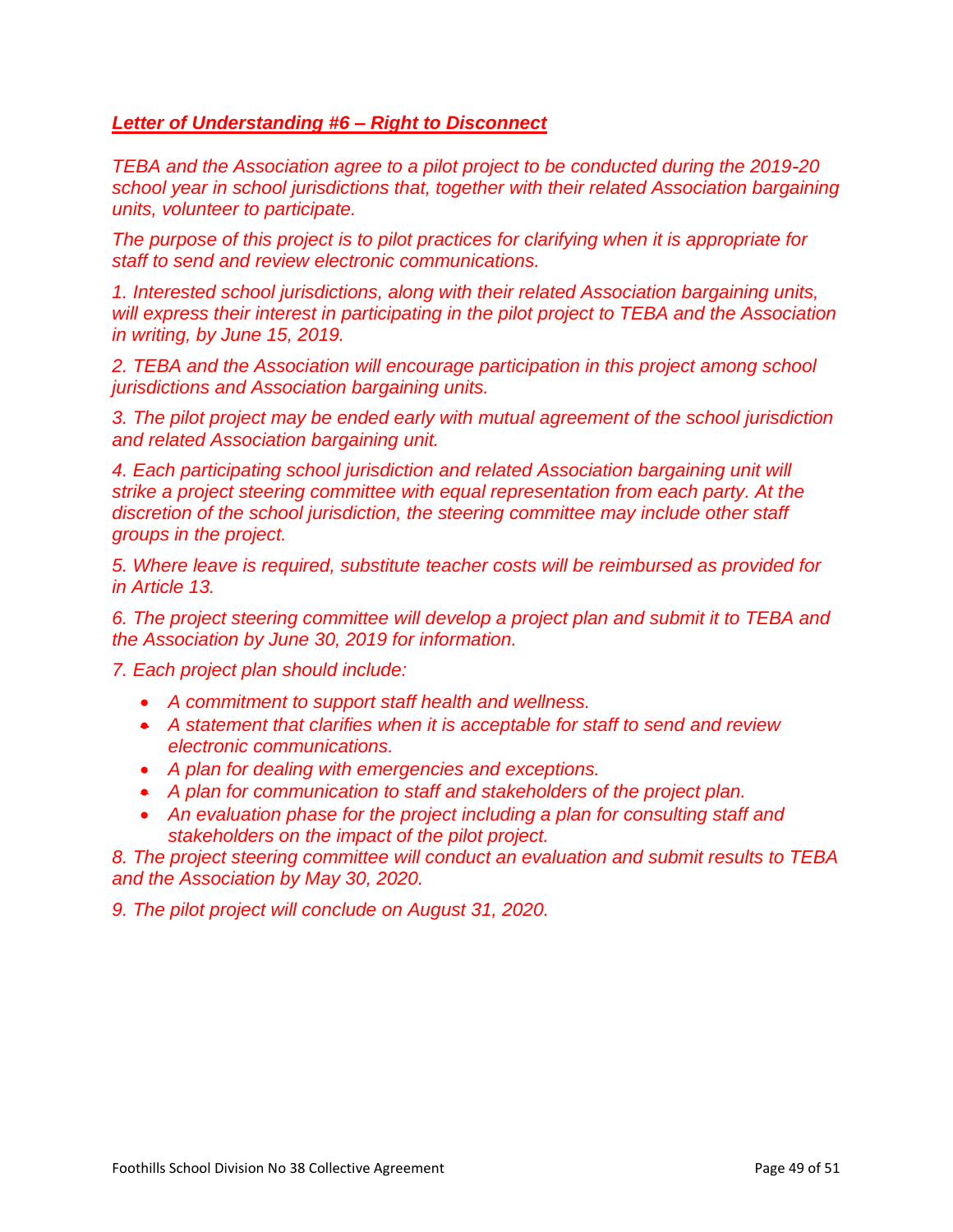# *Letter of Understanding #7: Vacation and General Holiday Pay Claims*

*The Association agrees that no claim will be advanced for vacation pay or general holiday pay for any period of time before or during the term of this collective agreement, except as otherwise provided in Article 5.1. This letter of understanding will expire on August 31, 2020.*